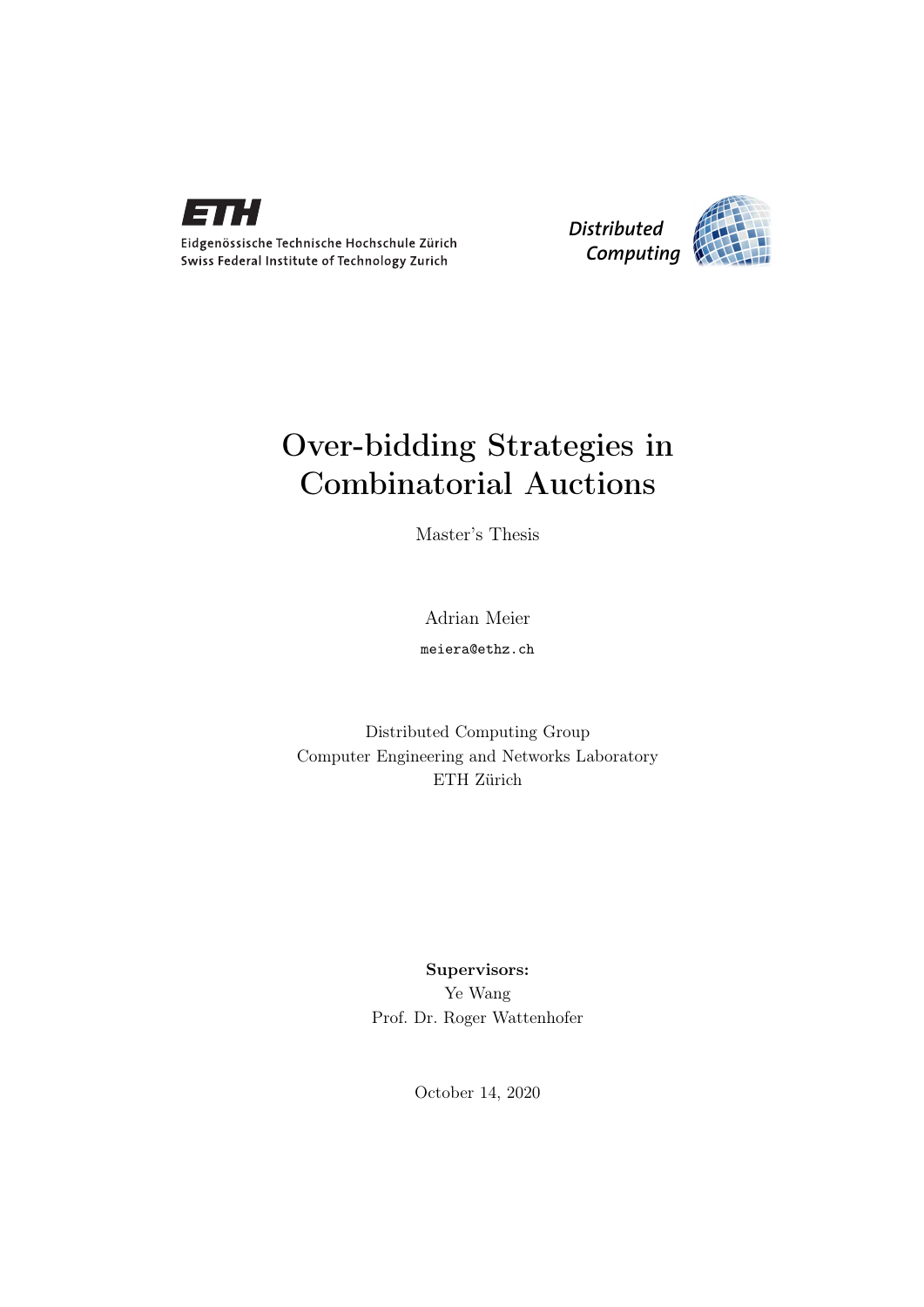## Acknowledgements

<span id="page-1-0"></span>I thank Ye Wang and Prof. Dr. Roger Wattenhofer for supervising this Master's thesis. Ye provided regular feedback, guidance, and insights about the topic. Professor Wattenhofer's experience and big picture view helped us effectively prioritize among research questions. I thank the Riccardos, exchanging ideas on Mathematical Optimization helped me on my way to prove the claim [6.4](#page-33-0) about the optimal payment in single constraint classes. I thank Dave and Ulla for proofreading. And I'd like to thank everybody else that significantly contributed to the successful completion of this Master's thesis :)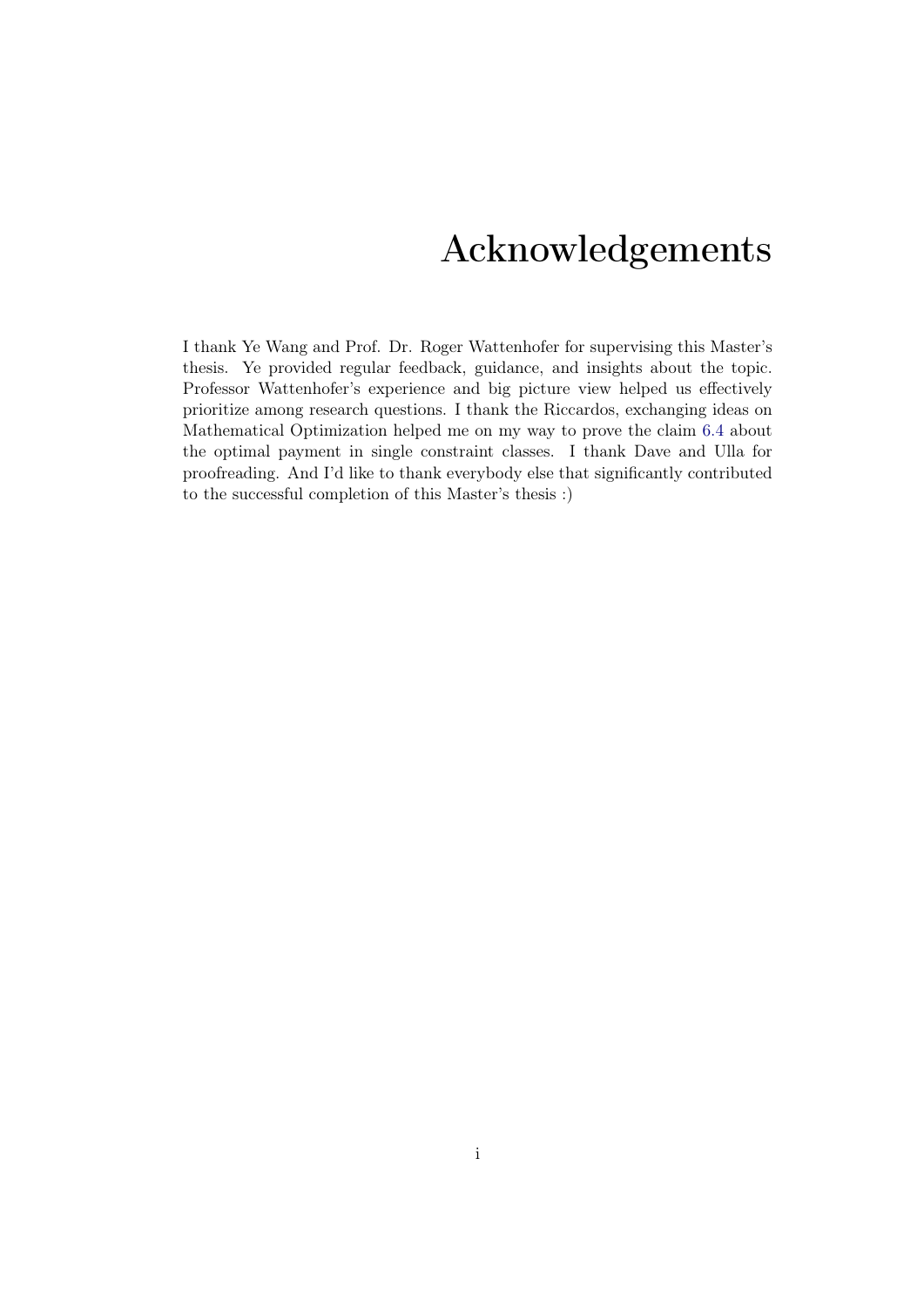## Abstract

<span id="page-2-0"></span>Combinatorial auctions (CAs) allow an auctioneer to match their goods to bundles, individually composed by the bidders, at competitive prices. CAs gained importance as tools for auctioning ranges (like time slots or frequency licenses). This Master's thesis studies over-bidding in CAs with single-minded bidders. First, we confirm that there are no over-bidding strategies for non-decreasing payments. Then we focus on the widely used quadratic payment rule – which is not non-decreasing – and aim to find a minimal example of over-bidding. We developed the notion of CA classes, mapping CAs with equivalent behavior onto a graph. Therefore, we are able to list CA classes by increasing number of bidders. Based on an analysis of the CA class represented by star-graphs, we prove that CA classes with a single effective core constraint are robust against overbidding. This result helped us to show that for four or fewer bidders, there are no over-bidding strategies in single-minded CA. We list the candidate CA classes on five bidders, for which over-bidding strategies could exist, and conclude with an analysis of two candidate classes.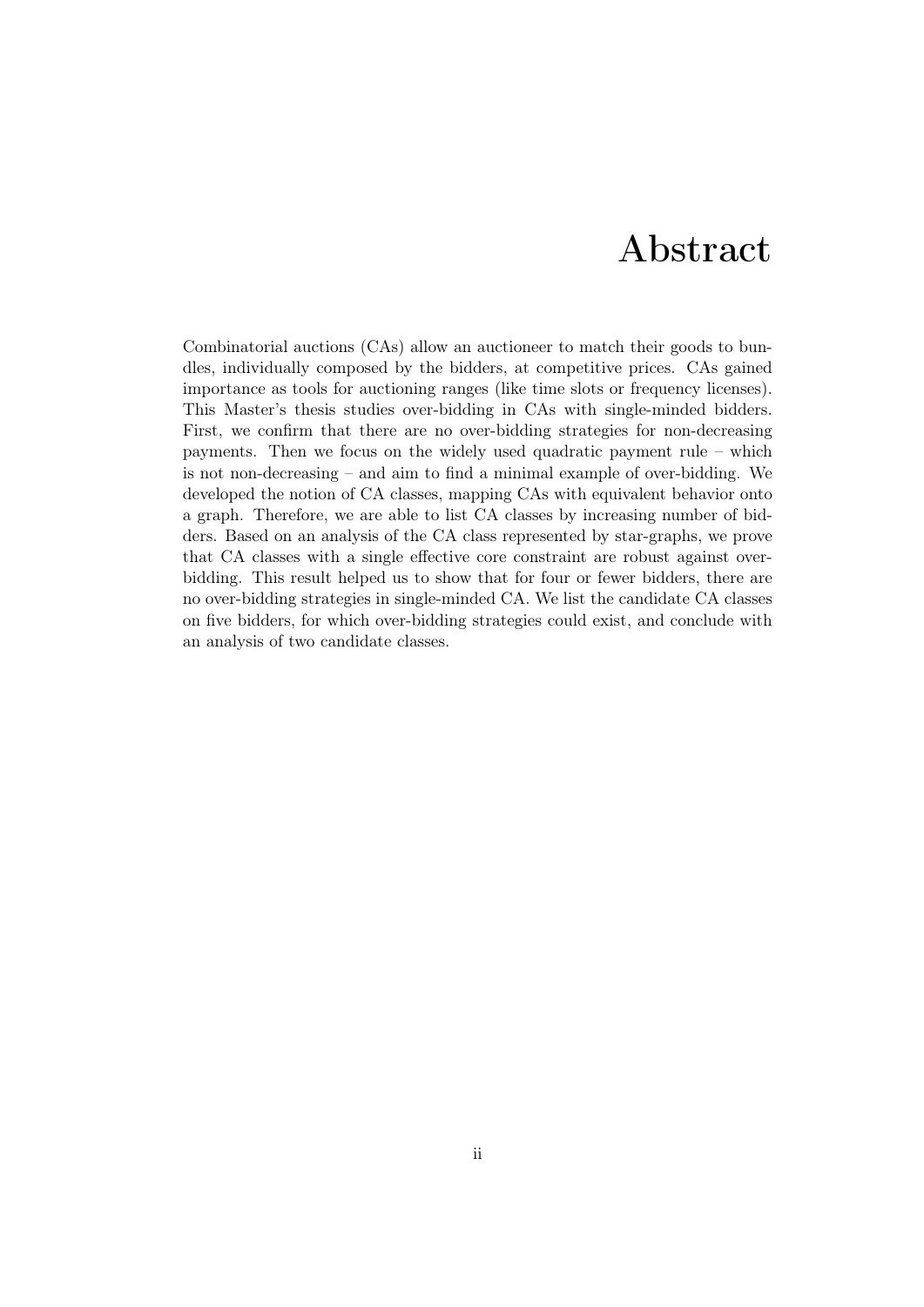# **Contents**

|                   |                 | <b>Acknowledgements</b>                   | i              |  |  |  |  |  |  |  |  |  |
|-------------------|-----------------|-------------------------------------------|----------------|--|--|--|--|--|--|--|--|--|
|                   | <b>Abstract</b> |                                           | ii             |  |  |  |  |  |  |  |  |  |
| Introduction<br>1 |                 |                                           |                |  |  |  |  |  |  |  |  |  |
|                   | 1.1             |                                           | $\mathbf{1}$   |  |  |  |  |  |  |  |  |  |
|                   | 1.2             |                                           | $\overline{2}$ |  |  |  |  |  |  |  |  |  |
| $\bf{2}$          |                 | <b>Preliminaries</b>                      | 3              |  |  |  |  |  |  |  |  |  |
|                   | 2.1             |                                           | 3              |  |  |  |  |  |  |  |  |  |
|                   | 2.2             |                                           | 3              |  |  |  |  |  |  |  |  |  |
|                   | 2.3             | Payment-functions and related properties  | $\overline{5}$ |  |  |  |  |  |  |  |  |  |
|                   |                 | Core-selecting payment functions<br>2.3.1 | 6              |  |  |  |  |  |  |  |  |  |
|                   | 2.4             |                                           | 8              |  |  |  |  |  |  |  |  |  |
|                   | 2.5             |                                           | 9              |  |  |  |  |  |  |  |  |  |
|                   |                 | Over-bidding in multi-minded CA<br>2.5.1  | 9              |  |  |  |  |  |  |  |  |  |
|                   |                 | Over-bidding in single-minded CA<br>2.5.2 | 10             |  |  |  |  |  |  |  |  |  |
| 3                 |                 | <b>Related work</b>                       | 12             |  |  |  |  |  |  |  |  |  |
| 4                 |                 | Non-decreasing payments                   | 14             |  |  |  |  |  |  |  |  |  |
|                   | 4.1             |                                           | 15             |  |  |  |  |  |  |  |  |  |
|                   | 4.2             |                                           | 17             |  |  |  |  |  |  |  |  |  |
|                   | 4.3             |                                           | 18             |  |  |  |  |  |  |  |  |  |
|                   | 4.4             |                                           | 20             |  |  |  |  |  |  |  |  |  |
| 5                 |                 | <b>Combinatorial auction classes</b>      | 23             |  |  |  |  |  |  |  |  |  |
|                   | 5.1             |                                           | 25             |  |  |  |  |  |  |  |  |  |
|                   |                 | 5.1.1                                     | 25             |  |  |  |  |  |  |  |  |  |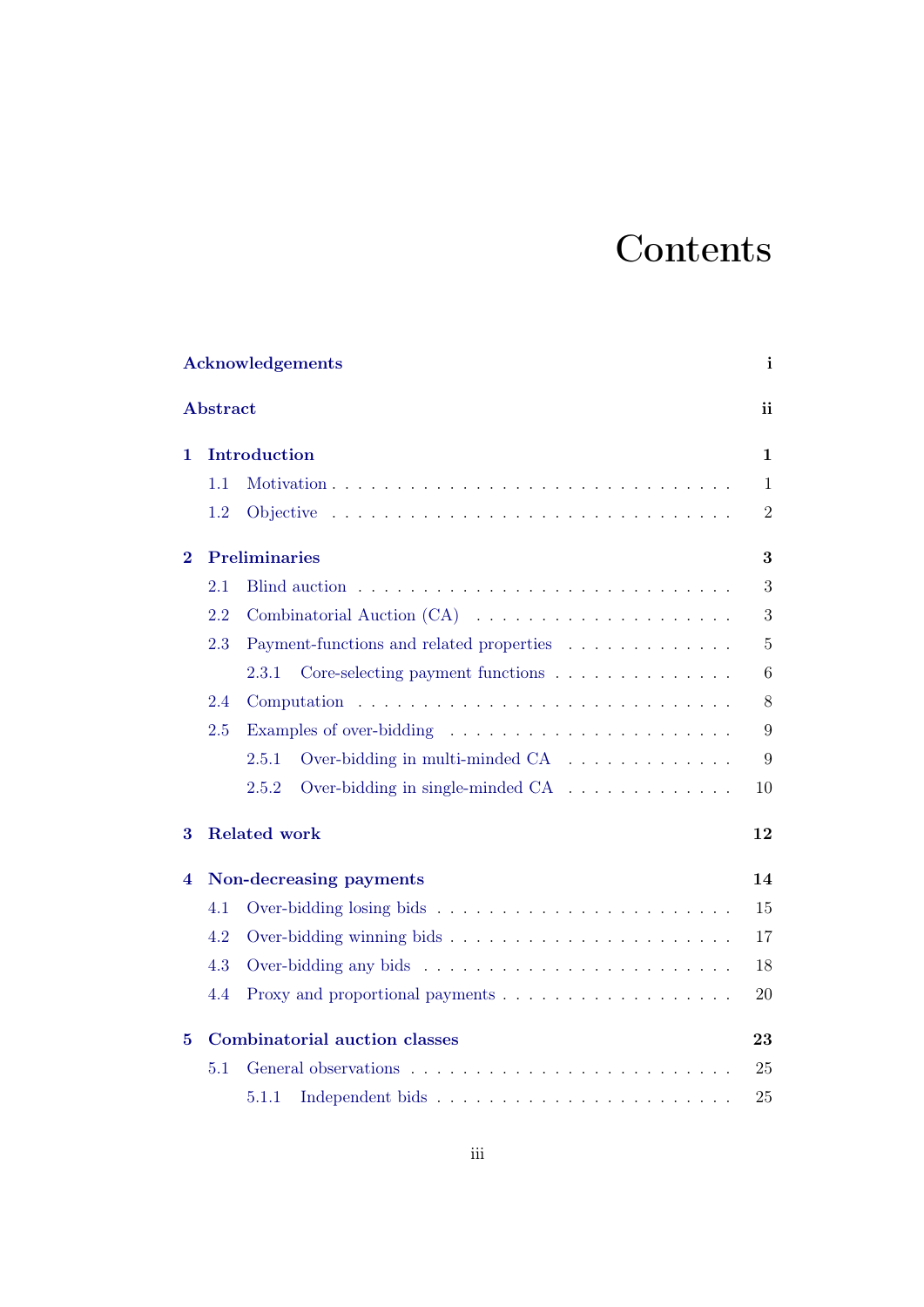| <b>1 T 3</b> |
|--------------|
|              |

|   |                                                      | 5.1.2                                                    |                                                                             | 25 |  |  |  |  |  |  |  |  |
|---|------------------------------------------------------|----------------------------------------------------------|-----------------------------------------------------------------------------|----|--|--|--|--|--|--|--|--|
|   | 5.2                                                  |                                                          |                                                                             | 26 |  |  |  |  |  |  |  |  |
|   |                                                      | 5.2.1                                                    | The link to single constraint classes                                       | 26 |  |  |  |  |  |  |  |  |
| 6 |                                                      |                                                          | single effective core constraint                                            | 27 |  |  |  |  |  |  |  |  |
|   | 6.1                                                  |                                                          |                                                                             | 28 |  |  |  |  |  |  |  |  |
|   |                                                      | 6.1.1                                                    | Shift from VCG point to origin $\ldots \ldots \ldots \ldots \ldots$         | 28 |  |  |  |  |  |  |  |  |
|   |                                                      | 6.1.2                                                    | Intuitive deduction of explicit formula                                     | 29 |  |  |  |  |  |  |  |  |
|   |                                                      | 6.1.3                                                    |                                                                             | 30 |  |  |  |  |  |  |  |  |
|   | 6.2                                                  |                                                          | Analyzing over-bidding in SMCA with SECC $\ldots \ldots \ldots \ldots$      | 33 |  |  |  |  |  |  |  |  |
|   | 6.3                                                  | $L*G$                                                    |                                                                             | 36 |  |  |  |  |  |  |  |  |
|   |                                                      | 6.3.1                                                    | Core constraints in $L^*G \ldots \ldots \ldots \ldots \ldots \ldots \ldots$ | 37 |  |  |  |  |  |  |  |  |
| 7 | Searching for minimal examples of over-bidding<br>38 |                                                          |                                                                             |    |  |  |  |  |  |  |  |  |
|   | 7.1                                                  | Listing SCMA classes with five bidders and three winners |                                                                             |    |  |  |  |  |  |  |  |  |
|   | 7.2                                                  |                                                          |                                                                             | 40 |  |  |  |  |  |  |  |  |
|   |                                                      | 7.2.1                                                    |                                                                             | 40 |  |  |  |  |  |  |  |  |
|   |                                                      | 7.2.2                                                    |                                                                             | 41 |  |  |  |  |  |  |  |  |
|   | 7.3                                                  |                                                          |                                                                             | 44 |  |  |  |  |  |  |  |  |
|   |                                                      | 7.3.1                                                    |                                                                             | 45 |  |  |  |  |  |  |  |  |
|   |                                                      | 7.3.2                                                    |                                                                             | 46 |  |  |  |  |  |  |  |  |
|   | 7.4                                                  |                                                          |                                                                             | 51 |  |  |  |  |  |  |  |  |
| 8 |                                                      | Conclusion                                               |                                                                             | 52 |  |  |  |  |  |  |  |  |
|   | 8.1                                                  |                                                          |                                                                             | 52 |  |  |  |  |  |  |  |  |
|   | 8.2                                                  |                                                          |                                                                             | 53 |  |  |  |  |  |  |  |  |
|   |                                                      | <b>Bibliography</b>                                      |                                                                             | 54 |  |  |  |  |  |  |  |  |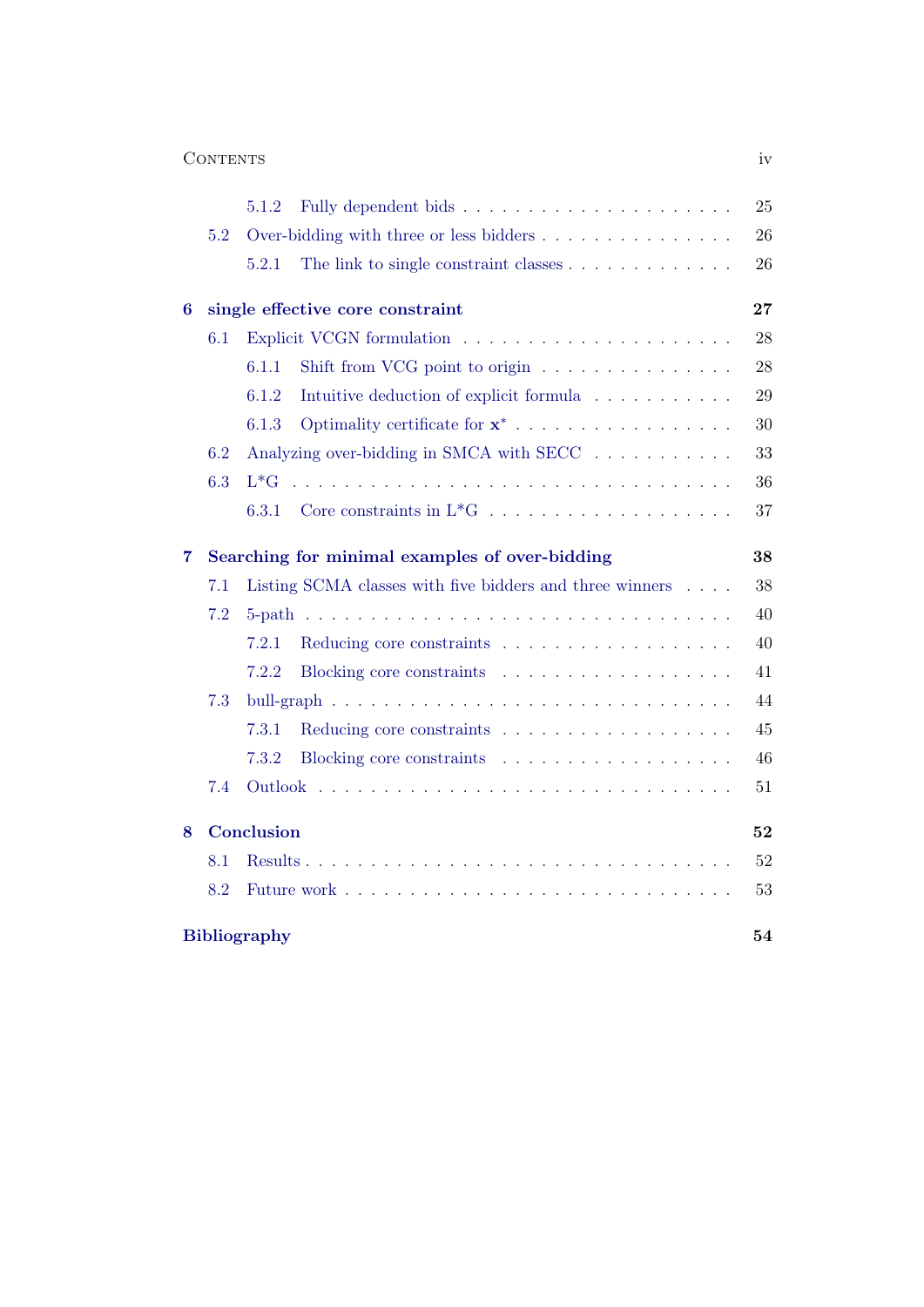## $CHAPTER$  1 Introduction

### <span id="page-5-1"></span><span id="page-5-0"></span>1.1 Motivation

Just this week, Paul Milgrom and Robert Wilson where honored with the Nobel Memorial Prize in Economics for their work on auction theory. Auctions are well established mechanisms to sell unique goods with unknown value at a competitive market price. Combinatorial Auctions (CAs) are auctions which allow the bidders to bid on bundles (sets of items), instead of being limited to place bids on single items. The CA Mechanism is given by a payment function and an allocation algorithm, which are evaluated on the placed bids. The auctioneer collects all bids and then determines the winners of the auction according to the allocation algorithm. The allocation states which bids are winning under the following two constraints.

- For every bidder, none or a single bid placed by this bidder are winning.
- Every item may belong to at most one winning bundle corresponding to a winning bid, or simply put - every item can be sold exactly once.

Then the winning bidders acquire their winning bundle in exchange for a payment dictated by the payment function. By bidding on sets of items, CAs let bidders express complex valuations. For example a completed collection may be worth more than the summed values of the individual pieces it contains. Or there might be diminishing returns when adding interchangeable items to a bundle.

CAs are especially well suited when auctioning off continuous ranges, like time slots for ads or radio spectrum licenses. CAs have found widespread use in practice, some applications amount to multi-billion dollar business [\[1,](#page-58-1) [2\]](#page-58-2). This sparks the interest to have well understood CA Mechanisms, which adhere to certain game theoretical properties. There is tension between providing the right incentives to the bidders, such that they don't attempt to manipulate the auction, while maximizing the reported social welfare (sum of winning bids) among the bidders and maximizing the revenue of the auctioneer.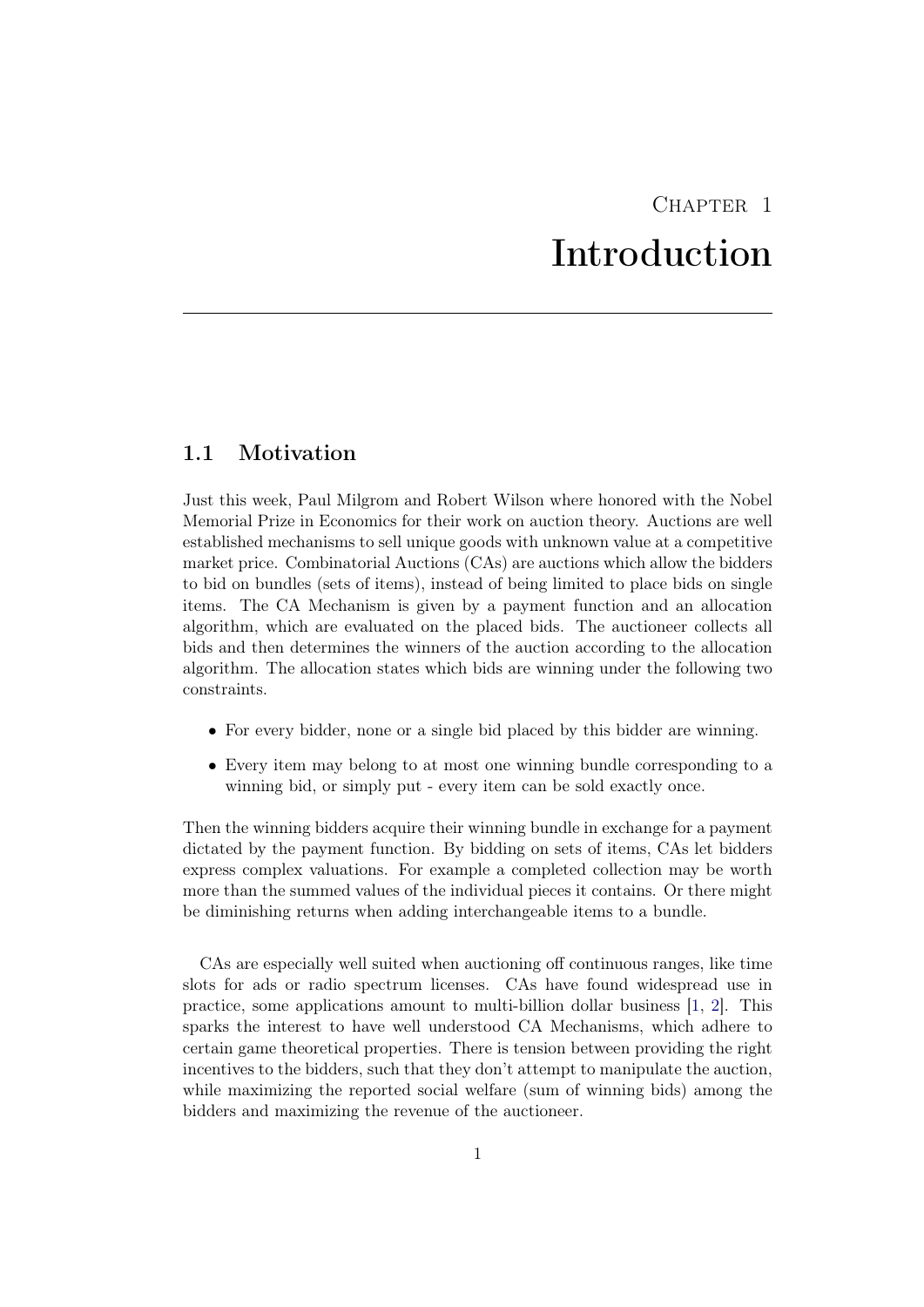#### 1. INTRODUCTION 2

For the widely used quadratic payment-rule [\[3\]](#page-58-3), examples of profitable overbidding have been noted [\[4\]](#page-58-4). Specific circumstances allow a bidder to favorably manipulate the auction by placing an over-bid greater than the individual private value of the bundle. Under -bidding strategies (bid shading) are not problematic in the same way. In a competitive environment a bidder risks not acquiring a bundle when bidding too low. Over-bidding on the other hand is not selfregulating. Over-bidding can be damaging to the other bidders and the auctioneer as well as reduce the trust in the auction mechanism as a whole.

### <span id="page-6-0"></span>1.2 Objective

In this Master's thesis we study over-bidding strategies in CAs. We aim to understand what properties of valuation lead to profitable over-bidding. This knowledge could then be used to design CA mechanisms which cannot be manipulated by over-bidding.

We begin by studying the existence of over-bidding strategies. In general CAs there are examples of over-bidding strategies with just three bidders. When placing multiple bids, over-bidding a losing bid can potentially lower the payment of ones winning bid. On the other hand, in single-minded CAs, where each bidder places exactly one bid, the sole example of profitable over-bidding known to us encompasses eleven bidders. This is a quite complex example, due to the NP-hard nature of the optimization problems of winner determination and core-selecting[1](#page-6-1) payment. This thesis focuses on single-minded CAs, with the aim to find a minimal example (w.r.t. the number of bidders) of over-bidding. We strive to prove that no over-bidding strategies exist for CAs with up to  $n$  players before considering examples with  $n + 1$  players.

The search for a minimal example of over-bidding in single-minded CAs should help us understand what factors are essential to the existence of profitable overbidding. Further, we hope to learn about CA scenarios where no over-bidding strategies exist.

<span id="page-6-1"></span><sup>&</sup>lt;sup>1</sup>The core property will be formally introduced at definition [2.7.](#page-10-1) It requires that after the auction based on the reported bids there is no subset of bidders which can mutually improve their utility by trading acquired items among themselves.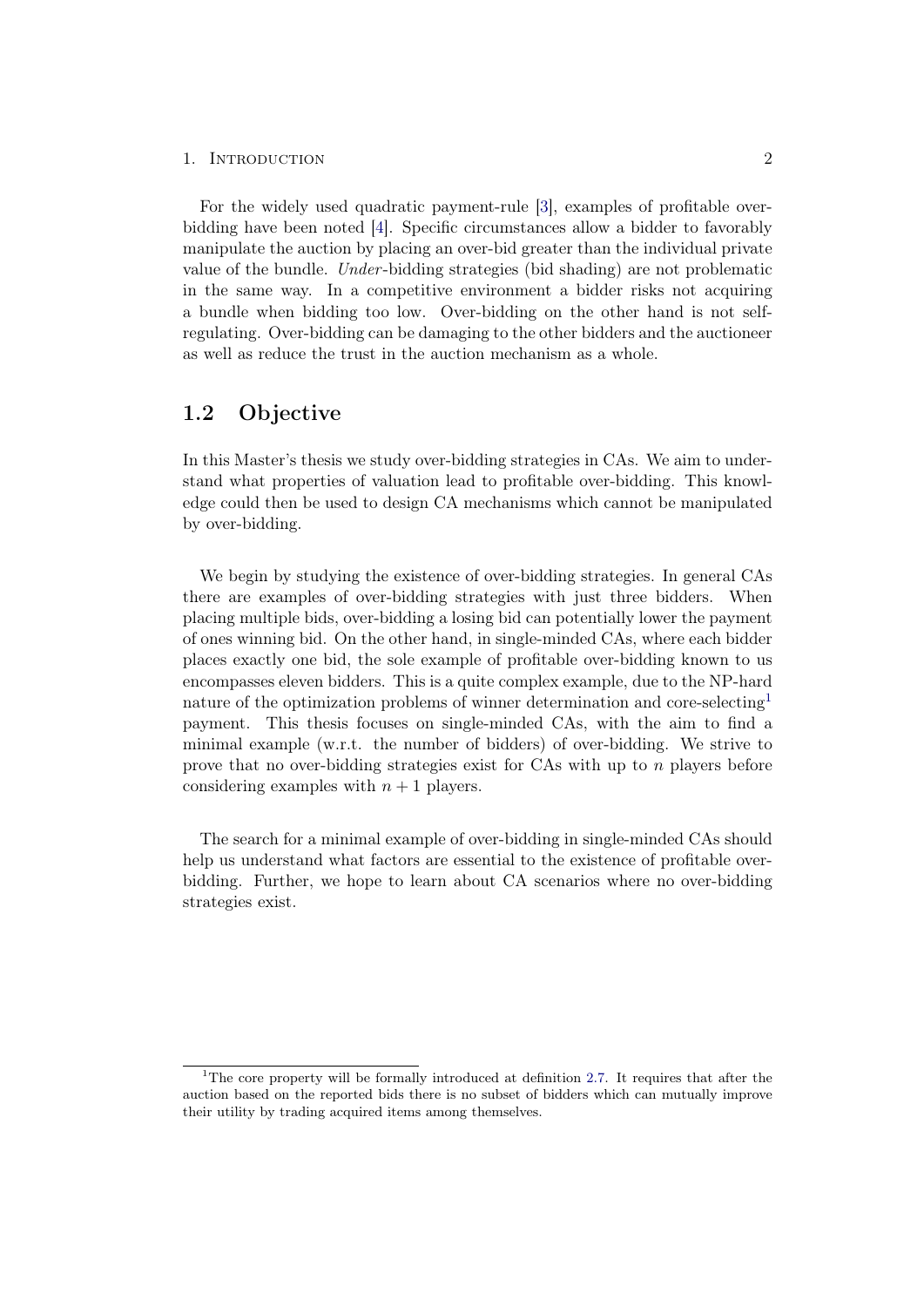## CHAPTER<sub>2</sub> Preliminaries

<span id="page-7-0"></span>We study auctions from the perspective of Game theory. The base assumptions are that each player (the bidders and the auctioneer) are independent, rational and selfish. Each player aims to maximize their personal utility, by rational decision making based on their respective incomplete knowledge. Let us begin by introducing the first price sealed-bid auction, also known as blind auction. It will serve as a comparison to the combinatorial auction  $(CA)$ .

### <span id="page-7-1"></span>2.1 Blind auction

Given a set of  $M$  goods (items) to be auctioned off and and a set of  $N$  bidders (players/participants). For every item  $j \in M$ , each bidder  $i \in N$  has a private valuation  $v_i(i) \in \mathbb{R}_{\geq 0}$ . The valuation represents the true value bidder i would have from owning item j. This information is considered private and is not available to the other players. In every round one item is sold as follows. Each bidder places a sealed bid on the item. The auctioneer collects all bids and selects the highest bidder. The highest bidder pays the submitted price (first price) in exchange for the item. That way the bids that didn't win remain hidden information to the other bidders.

## <span id="page-7-2"></span>2.2 Combinatorial Auction (CA)

Given a set of M goods and N bidders. For each bundle of goods  $K \subseteq M$ , each bidder *i* has a secret value  $v_i(K) \in \mathbb{R}_{\geq 0}$  and may submit a bid  $b_i(K) \in \mathbb{R}_{\geq 0}$ . We can choose to limit every player to bid on at most r bundles. If  $r = 1$  we call the auction single-minded, for  $r > 1$  multi-minded. This Master's thesis studies single-minded CAs (SMCA). For simplicity the definitions have been adapted accordingly. There's a single round of bidding where every participant  $i \in N$ places one bid  $b_i$ . The bid  $b_i$  declares which bundle player i is willing to purchase, and the bid value represents the highest price player  $i$  is willing to pay for this bundle. The bid profile  $b = (b_1, ..., b_n)$  denotes all bids placed in the auction.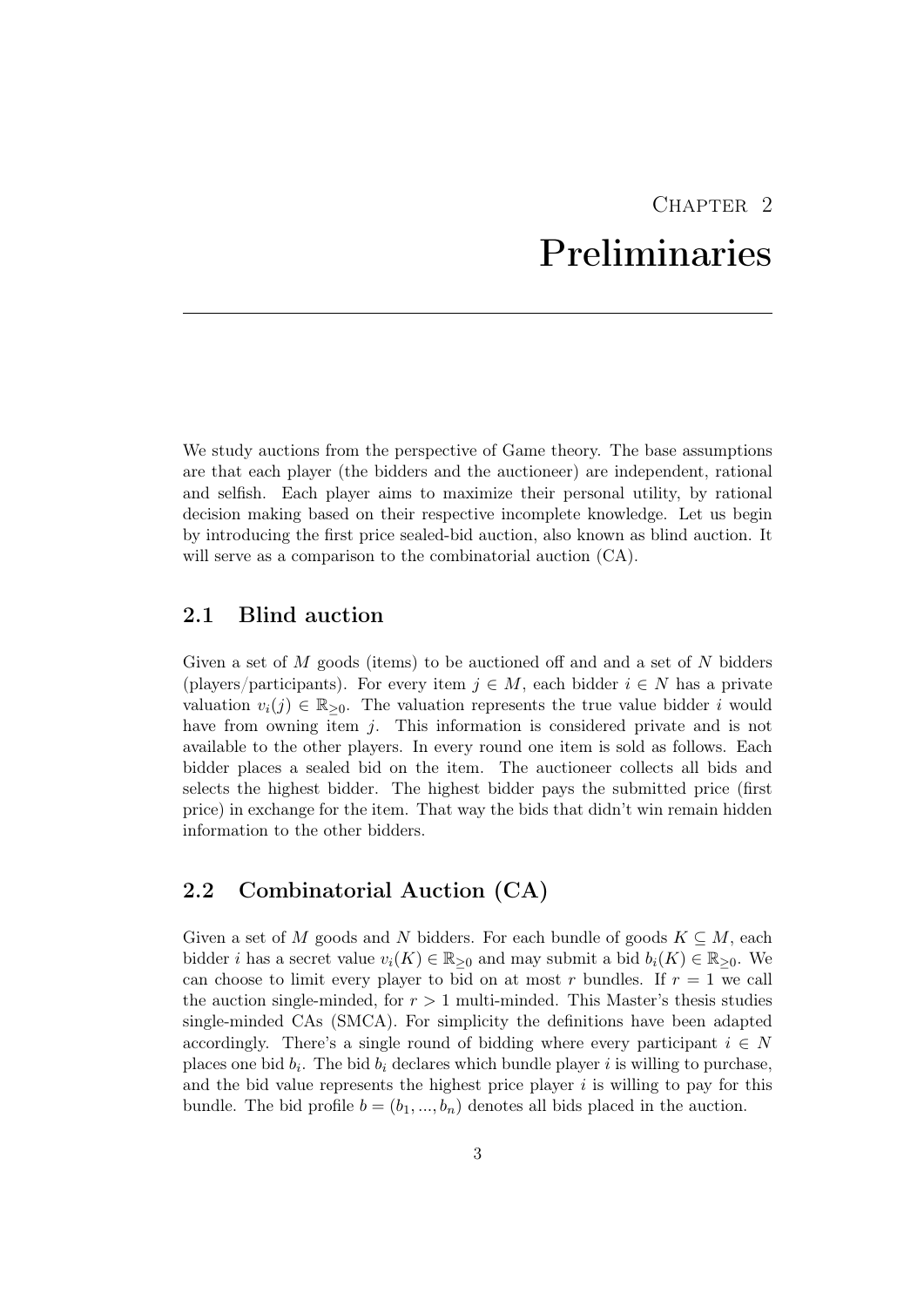A CA mechanism  $\mathcal{M} = (X, P)$  is given by a winner determination algorithm  $X$  and a payment function  $P$ . The winner determination selects the winning bundles. Every winning bundle is awarded to the player placing the corresponding winning bid in exchange for the payment determined by the payment function. As Game theory dictates, each bidders goal is to maximize their own utility. The utility  $u_i$  for player i is given by the private valuation of the assigned bundle minus the corresponding payment:  $u_i(b) = v_i(X(b)) - p_i(b, X(b))$ . Both the valuation  $v_i$  and the payment  $p_i$  depend on the allocation algorithm X and the bid profile b. We first introduce the allocation algorithm  $X$  then the payments P. The social optimum is given by the allocation that maximizes the sum of valuations of the winning bundles. However the valuations are private, so the best the auctioneer can do is to maximize the reported social welfare.

**Definition 2.1.** Let  $W(b, x) = \sum_{i=1}^{n} b_i(x_i)$  be the reported social welfare achieved by an allocation x. Let  $W(b_{-i}, x_{-i}) = \sum_{j \neq i} b_j(x_j)$  and  $W(b_L, x_L) =$  $\sum_{j\in L} b_j(x_j)$ . Let  $X_L(b_L)$  be the set of allocations x maximizing the social welfare of bids in  $L \subseteq N$ ,  $W(b_L, x_L)$ .

**Definition 2.2. Allocation** (winner determination)  $X(b)$  is an allocation algorithm which returns efficient allocations  $x.A$ t the *i*-th position the allocation  $x$ indicates if the *i*-th bid (and hence the *i*-th player) is winning  $x_i = 1$  or losing  $x_i = 0$ . An allocation is said to be efficient if it maximizes the reported social welfare:  $\max_x W(b, x) = \max_x \sum_{i=1}^n b_i(x_i)$ . This optimization problem is subject to the following two constraints.

- Every bidder can be assigned one or none of its bids as a winning bundle.
- Every item can be sold once in its entirety, or else it will remain unallocated.

Every efficient allocation  $x \in X$  is realized with the same probability, i.e. in cases of ties x is selected uniformly at random among all efficient allocations.

This thesis examines over-bidding in single-minded combinatorial auctions (SMCA). To do so we introduce a definition of over-bidding strategies and notation.

**Definition 2.3. Over-bidding strategy:** Considering bidder  $i$  with valuation  $v_i(K)$  for bundle K, and fixed bids of all other player  $b_{-i}$ . An over-bidding strategy exists for player i on bundle K if there is some bid value  $b_i^o > v_i$ , such that the resulting utility of the over-bid placed on bundle  $K$  is strictly greater than the utility of the truthful bid  $b_i^v$  (on the same bundle). To shorten notation we write  $b^o = (b_i^o, b_{-i})$  and  $b^v = (v_i, b_{-i})$ . Formally we say that there exists an over-bidding strategy if there is at least one participant i who, for some bids  $b_{-i}$ , can increase the utility  $u_i$  by over-bidding on some bundle rather than bidding their true valuation:

 $u_i(b^o) = v_i(X(b^o)) - p_i(b^o, X(b^o)) > v_i(X(b^v)) - p_i(b^v, X(b^v)) = u_i(b^v)$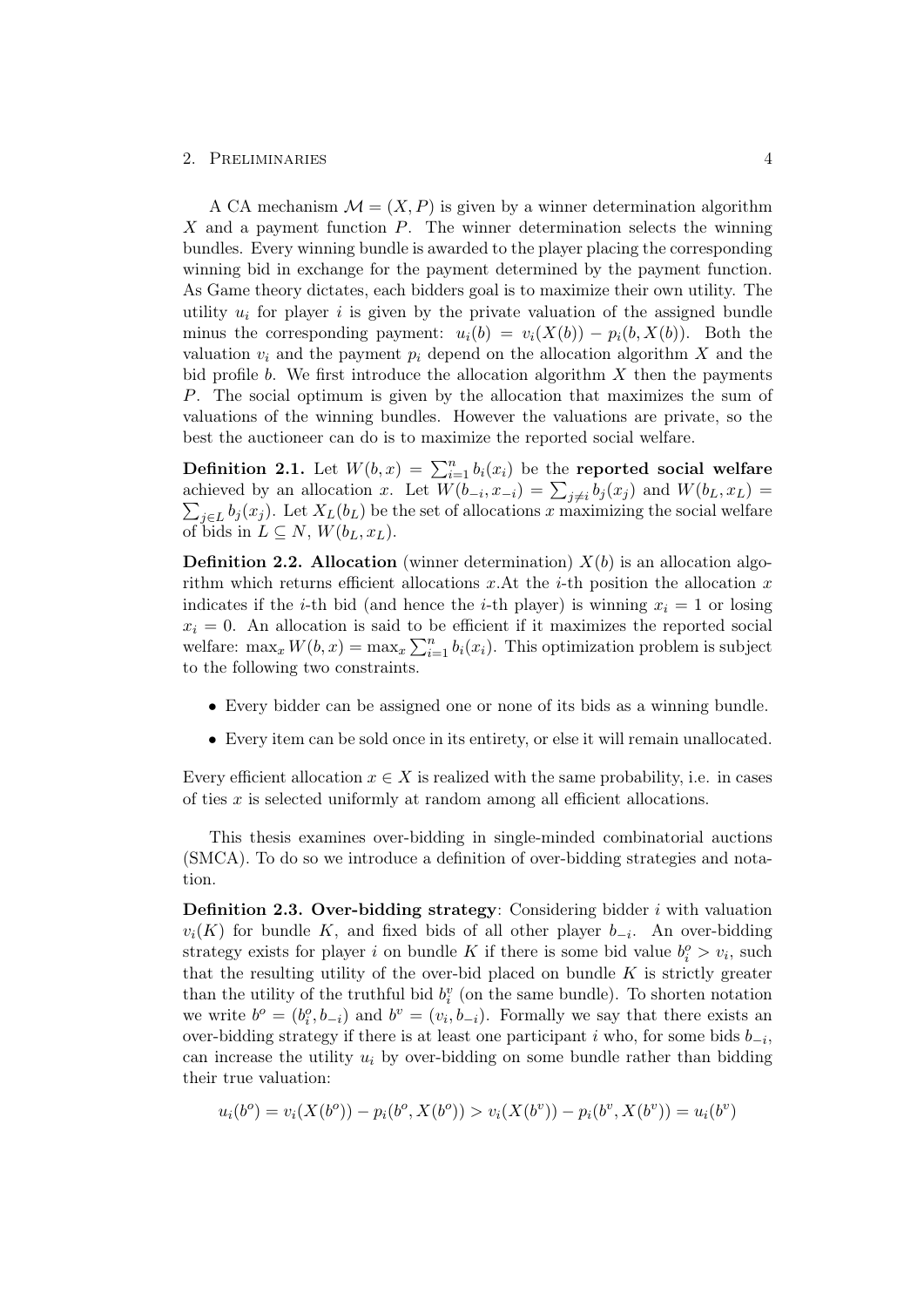With simplified notation we express that there is an over-bidding strategy if for some  $i \in N$  it holds that  $u_i(b^o) > u_i(b^v)$ .

We say a CA mechanism  $\mathcal{M} = (X, P)$  is robust against over-bidding strategies if there exist no over-bidding strategies in  $M$ . We will study the existence of over-bidding strategies in single-minded CA, and consider the following payment rules.

### <span id="page-9-0"></span>2.3 Payment-functions and related properties

Definition 2.4. Voluntary participation holds when no bidder risks an outcome resulting in a negative utility when bidding truthfully. In other words, losing bidders pay zero and winning bidders are never required to pay more than the placed bid;  $\forall i \in N : p_i \leq b_i$ .

We only consider payments which satisfy voluntary participation.

Definition 2.5. First price payment: The winning bidders payment is equal to the corresponding winning bid;  $\forall i \in N : p_i(b, x) = b_i(x_i)$ .

Right from the start we can state that there are no over-bidding strategies for the first price payment. If an over-bid is not winning, the utility and payment are zero. A winning over-bid on the other hand leads to negative utility of  $u_i = v_i - b_i^o$ , as by definition  $b_i^o > v_i$ . Sounds like the first price payment has all the properties we are looking for! Yes and no, the first price payment has another issue. A truthful bid always results in zero utility, for a losing as well as a winning bid. Hence the only way to generate a positive utility for a bidder is to under-bid. In practice the first price payment is not used for CA. The lacking incentives to bid truthfully lead to a worse seller revenue when compared with other core-selecting payments. We will use the first price payment as a reference point – an upper-bound of the other payments.

The Vickery-Clarke-Groves (VCG) payment, is the unique payment rule which results in a truthful CA mechanism with allocation algorithm  $X$ . We denote the VCG-payment as  $p^V$ , and for a specific bidder *i*, we write  $p_i^V$ .

Definition 2.6. The VCG-payment is given by the maximal reported social welfare excluding i's bid minus the reported social welfare of the winning allocation excluding the *i*-th bid:  $x_{-i} = x \setminus x_i$ 

$$
p_i(b, x) := W(b_{-i}, X_{-i}(b_{-i})) - W(b_{-i}, x_{-i})
$$

The VCG-payment  $p_i^V$  is a measurement of player *i*'s contribution to the solution. It represents the difference of the best solution would  $i$  not participate to the remainder of the solution after removing  $i$ 's share. Note that the own bid  $b_i$  has no influence on the payment  $p_i^V$ .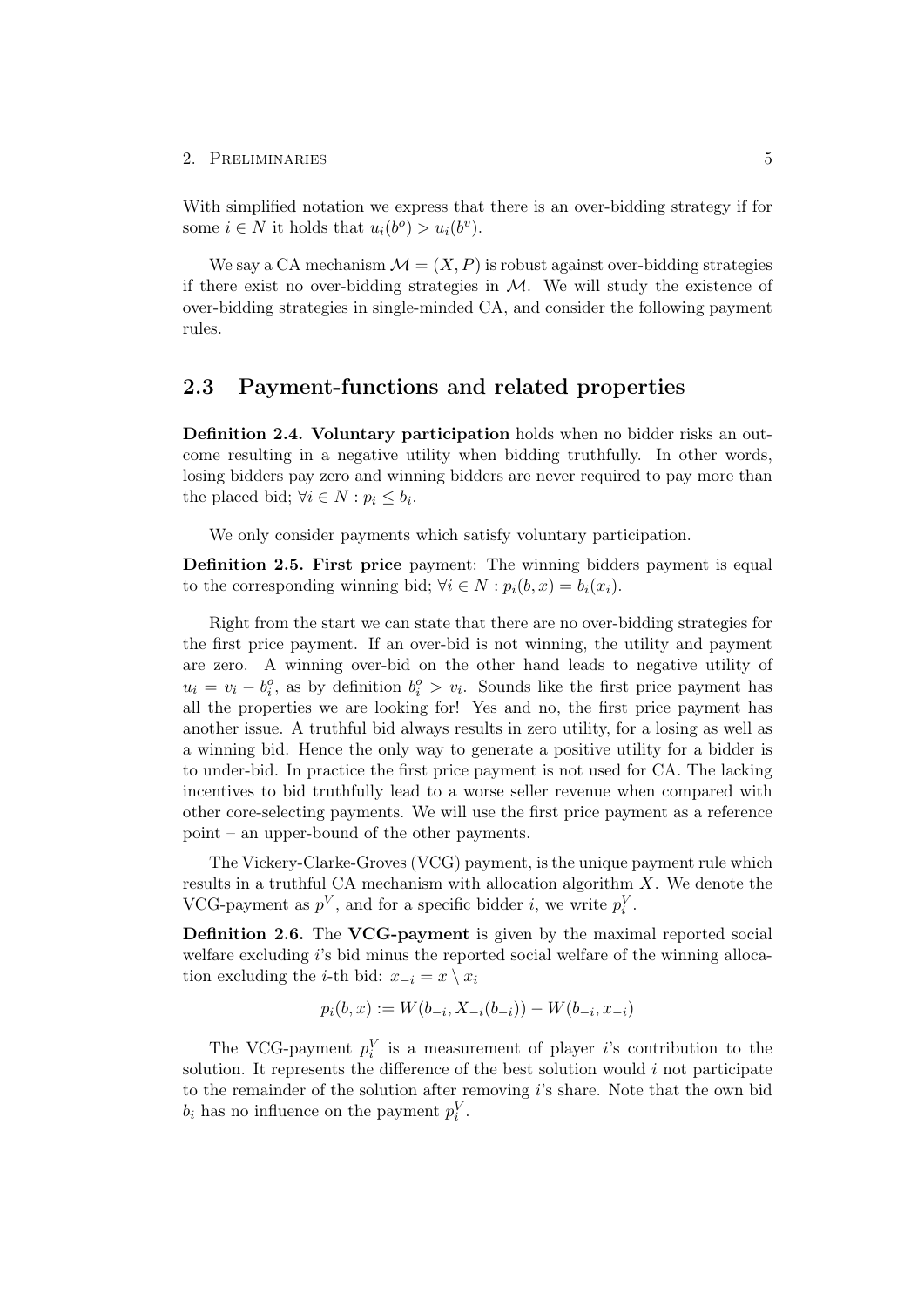<span id="page-10-1"></span>**Definition 2.7.** The core is the set of all points  $p(b, x)$  which satisfies the following constraint for every subset  $L \subseteq N$ :

$$
\sum_{i \in N \setminus L} p_i(b, x) \ge W(b_L, X_L(b_L)) - W(b_L, x_L)
$$

A payment is called core-selecting if the payment point always lies within the core.

The core is described by lower bound constraints on the payments such that no coalition can form a mutually beneficial renegotiation among themselves. Those core constraints impose that any set of winning bidders must pay at least as much as their opponents would be willing to pay to get their items. The first price payment always lies within the core. In fact it's an upper-bound of the core.

**Definition 2.8.** The **minimum revenue core** forms the set of all points  $p(b, x)$ minimizing  $\sum_{i\in N} p_i(b, x)$  subject to being in the core.

#### <span id="page-10-0"></span>2.3.1 Core-selecting payment functions

Let us look at an example to better understand the core and the various payment functions we will define.

<span id="page-10-2"></span>Example 2.9. We consider a single-minded combinatorial auction (SMCA) with three bidders and two items. We name the bidders A, B, C and the items 1,2. Player A bids 7 on the single item 1, player B bids 5 on item 2 and player C bids 9 on the bundle containing both items 1 and 2 (table [2.1\)](#page-11-0). We note the bid-profile  $b = (7, 5, 9)$ . For those bids we consider the payment outcome  $p(b)$  for various payment functions p. First we evaluate the core. To do so we determine the winners, which are A and B. Selling the items individually to A and B amounts to a reported social welfare of 12, whereas the second best solution sums to 9, when selling both items to bidder C. The core constraint on the winning bidders payment is  $p_A + p_B \geq 9$ , as player C is willing to pay 9 for the items. All other core constraints are less restrictive, they don't further describe the core. Thus, combined with the upper-bound by the first price payment the core is given as the green triangle drawn in figure [2.1.](#page-12-1)

Definition 2.10. The VCG-Nearest payment rule (quadratic payment, VCGN) picks the closest point to the VCG-payment within the minimum-revenue core with respect to euclidean distance.

For the bid profile  $b$  taken from example [2.9,](#page-10-2) the VCG payment for player A, equals 4: the second best solution when A does not participate has a reported social welfare of 9. Then we subtract 5, the sum of other bids in the winning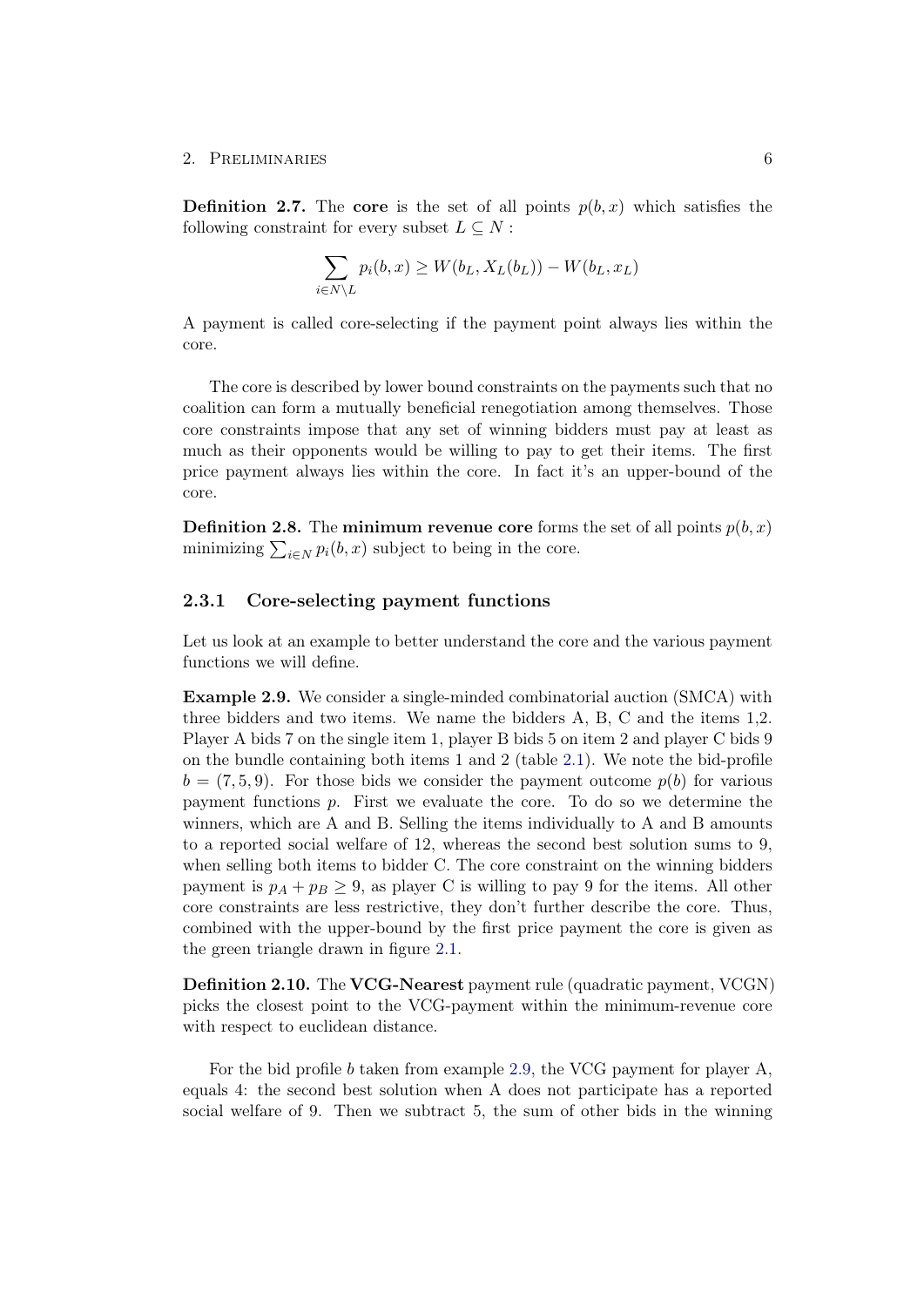| bidder | bundle | bid $b$ | $\boldsymbol{x}$ | First price | $p^V$ | <b>VCGN</b> | Proxy | Prop            |
|--------|--------|---------|------------------|-------------|-------|-------------|-------|-----------------|
|        |        |         |                  |             |       | 5.5         | 4.5   |                 |
|        |        | ∪       |                  |             |       | 3.5         | 4.5   | 15 <sup>7</sup> |
|        |        | 9       |                  |             |       |             |       |                 |

<span id="page-11-0"></span>Table 2.1: Example [2.9,](#page-10-2) the outcomes for the various payments.

allocation. VCG payment for player B is 2. The sum of VCG payments is equal to six. The core requires that  $p_A + p_B \geq 9$ , thus the VCG-Nearest rule closes the distance to the core by adding each of the winning bidders  $\frac{3}{2}$  to their payments.

Definition 2.11. The Proxy payment selects the point in the core with minimal euclidean distance to the origin (zero payments) for winning bids. Losing bids have a payment of zero. Equivalently we can define it as the unique point in the core being of the form  $p_i(b, x) = min[\alpha, b_i]$  for some  $\alpha \geq 0$ .

In example [2.9](#page-10-2) the proxy payment is 4.5 for each of the two winning players. This corresponds to the closest point in the core from the origin.

Definition 2.12. The Proportional payment for winning bids, is given by the point within the core that minimizes the total payment  $\sum_{i\in N} p_i(b, x)$  and is of the form  $p_i(b, x) := \alpha \cdot b_i(x_i)$  for some  $\alpha \geq 0 \leq 1$ . Losing bids have a payment of zero.

Continuing example [2.9,](#page-10-2) the proportional payment  $(p_A, p_B) = \left(\frac{21}{4}, \frac{15}{4}\right)$  $\frac{15}{4}$ ) lies at the intersection of the diagonal, connecting the origin to the first price point, with the core constraint.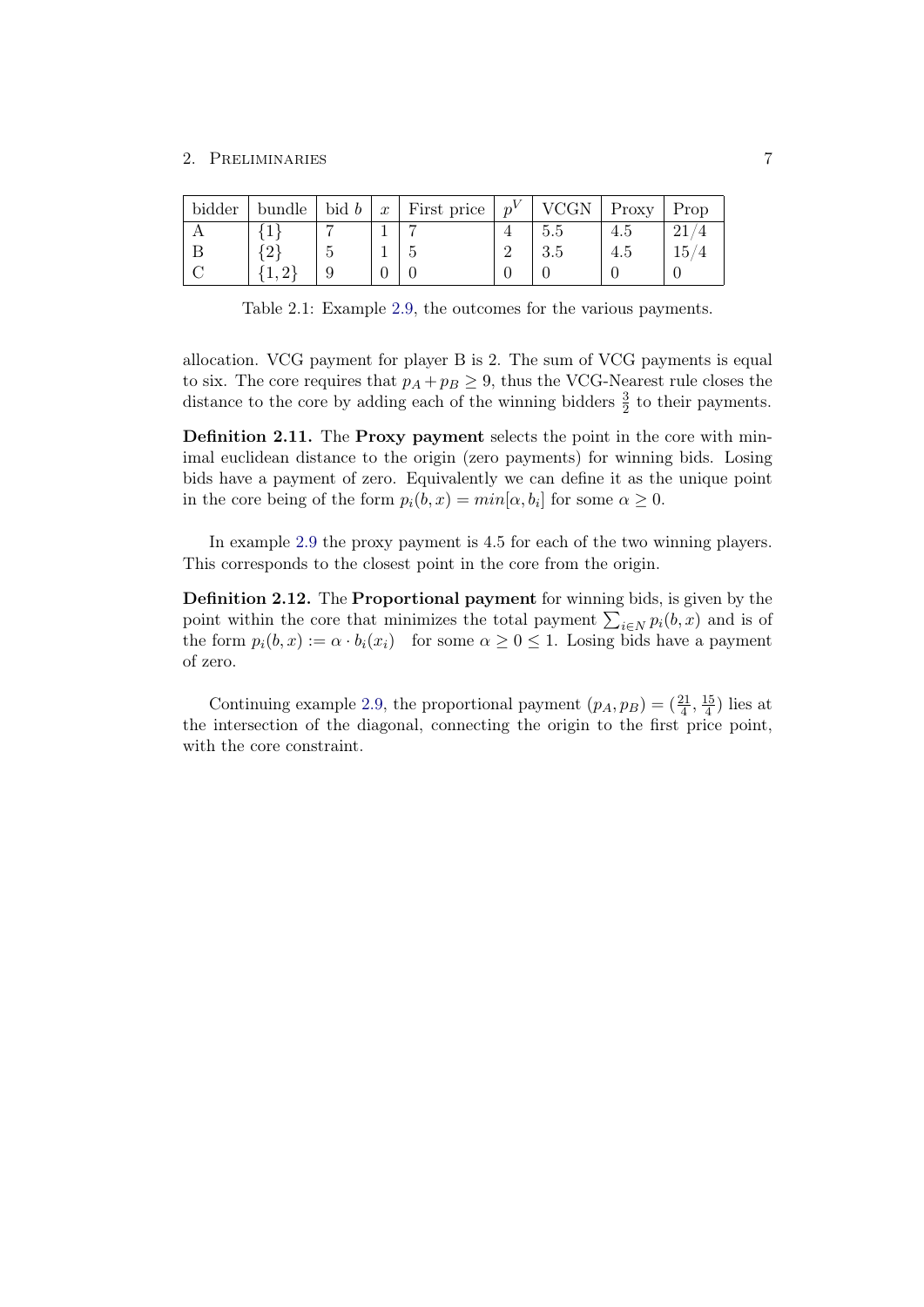

<span id="page-12-1"></span>Figure 2.1: SMCA example [2.9](#page-10-2) illustrates the core (green triangle), and various payment points: first price, proxy, proportional (Prop), VCG-Nearest and VCG payment.

## <span id="page-12-0"></span>2.4 Computation

Evaluating the outcome of CAs for specific bids is rather complex to do by hand. In general winner determination as well as determining the core-selecting payments are NP-hard problems. To solve examples and validate assumptions we coded a solver in  $C++$  using the CGAL library [\[5\]](#page-58-5). The code can be found in gitlab with this URL: <https://github.com/meiera-CAOS/CAOS>. Here's a short overview of the implemented functions: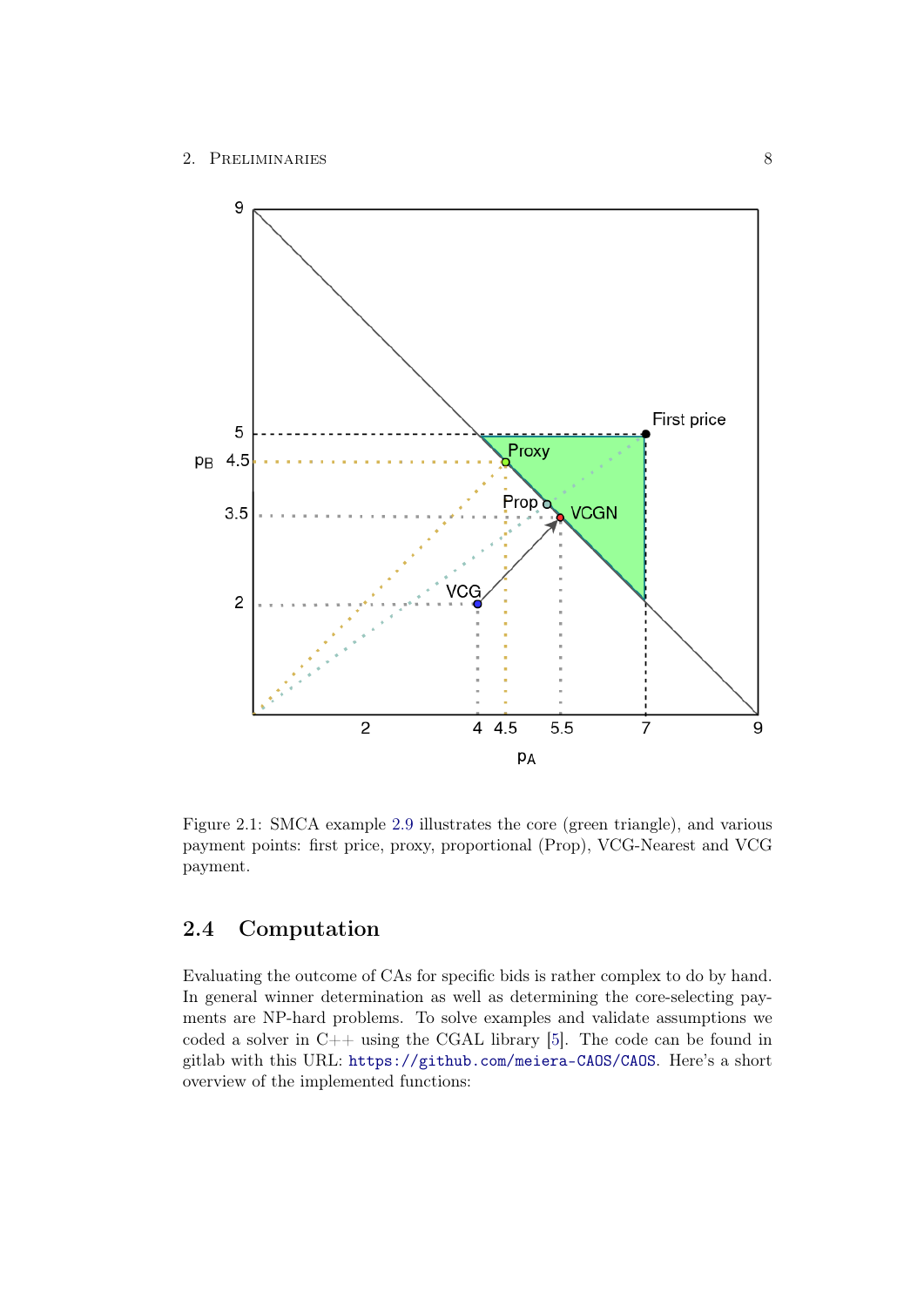- 2. PRELIMINARIES 9
	- winner determination (LP / bruteforce)
	- core allocation (LP / bruteforce)
	- payment functions
		- fist price
		- VCG
		- VCG-Nearest (QP)
		- $-$  Proxy (QP)
		- Proportional (limited precision binary search over LP)
	- print functions to output bids, winner determination, payments

In brackets noted are the techniques used for the computation. LP, QP stand for linear program and quadratic program respectively. A cleaner implementation of winner determination would be to use integer programming, which only allows for integer solutions. The implementation was tested by comparing the outputs to known examples from research<sup>[1](#page-13-2)</sup>.

## <span id="page-13-0"></span>2.5 Examples of over-bidding

In this section we give two examples of over-bidding in CAs, one for multi-minded bidders and one for single-minded bidders.

#### <span id="page-13-1"></span>2.5.1 Over-bidding in multi-minded CA

The example on multi-minded bidders for the VCGN-payment is based on an example from the paper [\[4\]](#page-58-4). The auction consists of three bidders A, B, C and two items 1,2. The truthful bid-profile  $b^v$  is given as follows: A bids 4 on the bundle  $\{1\}$ , B bids 4 on  $\{2\}$  and 5 on  $\{1, 2\}$ , C bids 6 on  $\{1, 2\}$ . The over-bidding bid-profile  $b^o$  is identical to  $b^v$ , except that B over-bids 7 instead of 5 on the global bundle  $\{1, 2\}$ . In both cases the maximal reported social welfare is equal to 8 where bidder A and B acquire a single item each. Therefore the bids of 4 on an individual item are the winning bids. The payment outcomes are illustrated in figure [2.2.](#page-14-1) By over-bidding the losing bid on the global bundle, bidder B increased the VCG-payment of player A from 2 to 3. This results in a decrease of the over-bidders VCGN payment  $p_B$  by half a unit. Note that the winning bid of player B remaines unchanged.

<span id="page-13-2"></span> $1$ <sup>1</sup>The tests are listed in the testsets folder of the aforementioned git repository.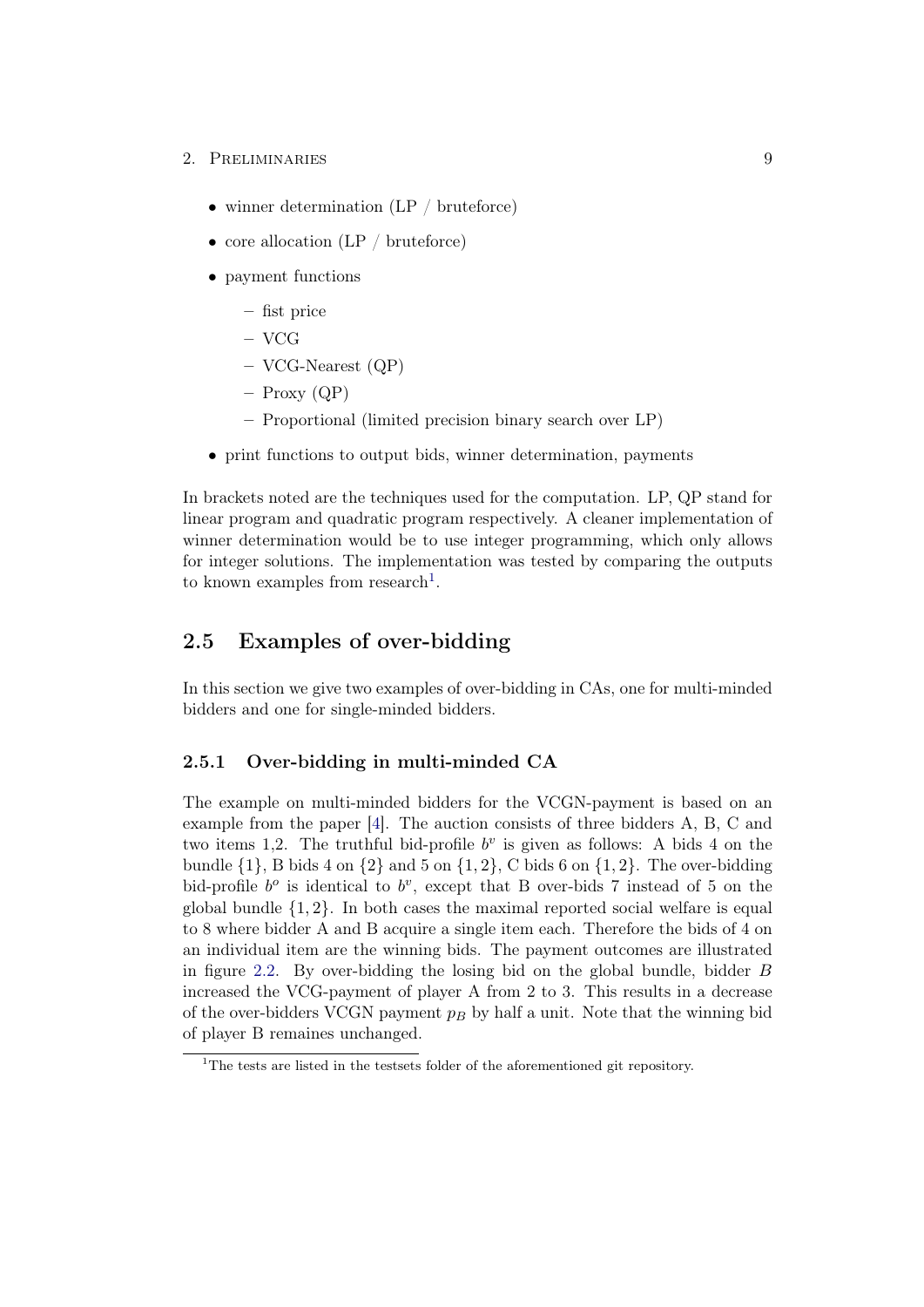

<span id="page-14-1"></span>Figure 2.2: On the left, the payment outcome for the truthful bid-profile  $b^v$ , on the right the changes due to the over-bid in  $b^o$ .

#### <span id="page-14-0"></span>2.5.2 Over-bidding in single-minded CA

In single-minded CA, as every bidder places exactly one bid, a bidder cannot manipulate the auction by misrepresenting one of their losing bids. Hence every over-bidding strategy is limited to over-bidding the winning bid. The overbidding example in SMCA with VCG-Nearest payment shown in table [2.2](#page-15-0) motivates our search for a minimal example. We are not aware of an example on less than eleven bidders.

This example is quite complex, we can see this by looking at the core. Every one of the  $2^{11}$  possible subsets of bidders adds a core constraint which might impact the payment outcomes. Further, every core constraint depends on the optimal winner determination within the subset - an NP-hard problem on it's own. To analyze over-bidding for the VCGN payment in SMCA, examples with less bidders would reduce the complexity considerably. If we had an example of over-bidding which is proven to be minimal, this could help crystallize the essential conditions where over-bidding strategies exist. Also it would imply that all auctions with fewer bidders are robust against over-bidding.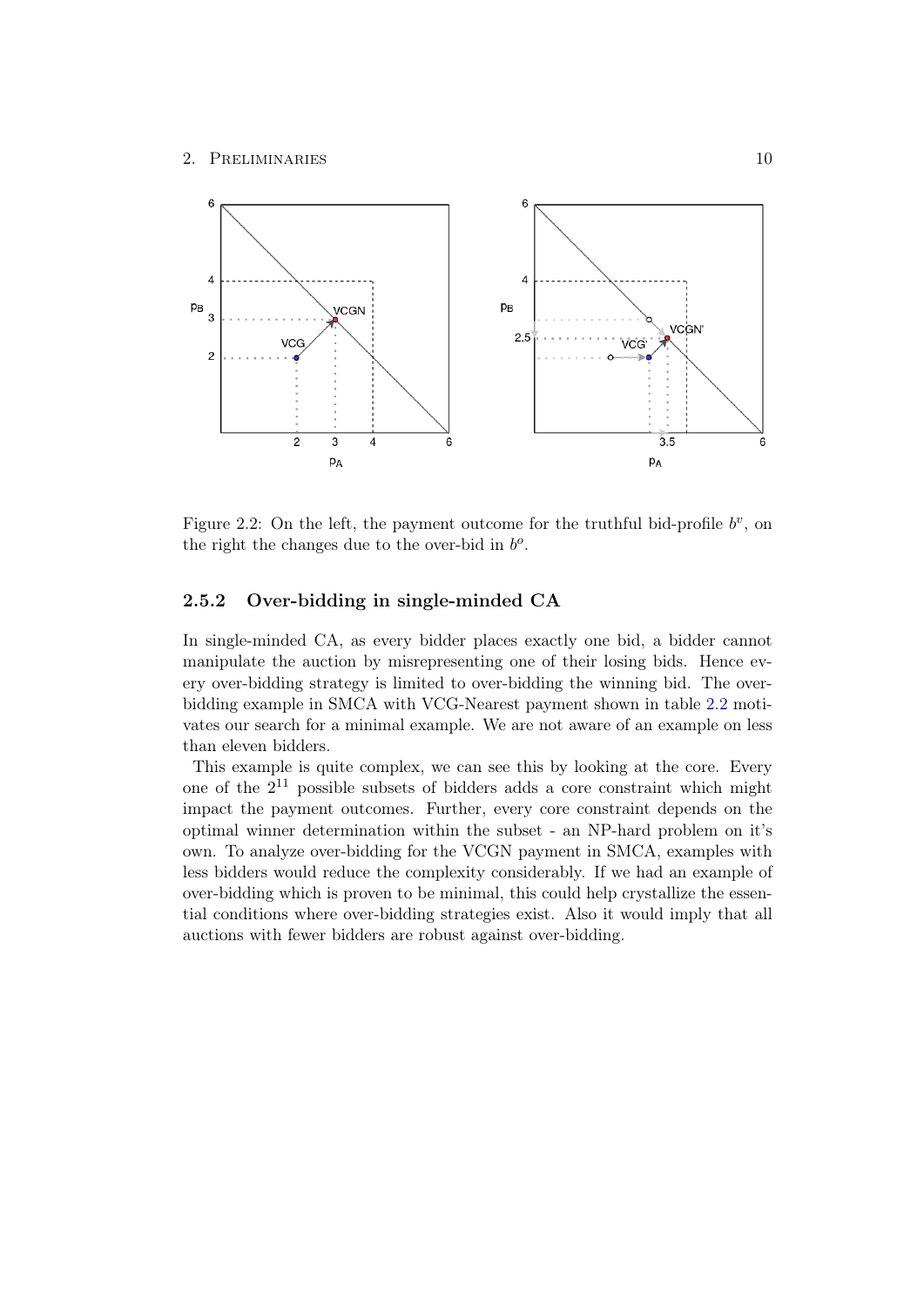| bidder                                                  | bundle        | bid $b^v$      | over-bid $b^o$ | $p^{V}(b^{v})$ | $p^V$<br>$(b^o)$ | $p_{VCGN}(b^v)$ | $p_{VCGN}(b^o)$ |
|---------------------------------------------------------|---------------|----------------|----------------|----------------|------------------|-----------------|-----------------|
| #1                                                      | $\{1\}$       | 5              | 5              | $\overline{2}$ |                  | 37/12           | 36/12           |
| $\#2$                                                   | $\{2\}$       | $\overline{5}$ | 5              | $\theta$       | $\Omega$         | 16/12           | 18/12           |
| #3                                                      | $\{3\}$       | 4              | 5              |                |                  | 37/12           | 36/12           |
| $\begin{array}{l} \#4 \\ \#5 \\ \#6 \\ \#7 \end{array}$ | $\{4\}$       |                |                | 0              | $\Omega$         | 7/12            | 6/12            |
|                                                         | ${5}$         |                |                | 0              | $\theta$         | 7/12            | 6/12            |
|                                                         | ${6}$         |                |                | $\theta$       | $\theta$         | 10/12           | 12/12           |
|                                                         | $\{1, 2, 4\}$ | 5              | 5              |                |                  |                 |                 |
| $#8$<br>#9                                              | $\{2, 3, 5\}$ | $\overline{5}$ | 5              |                |                  |                 |                 |
|                                                         | $\{1, 3, 6\}$ | 7              |                |                |                  |                 |                 |
| #10                                                     | $\{4, 5, 6\}$ | $\overline{2}$ | $\overline{2}$ |                |                  |                 |                 |
| #11                                                     | ${2,3,4}$     | $\overline{5}$ | 5              |                |                  |                 |                 |

<span id="page-15-0"></span>Table 2.2: Over-bidding example in SMCA on eleven bidders from Bosshard18 [\[4\]](#page-58-4). Bidder #3 over-bids their bid on bundle {3}, causing a decrease in the VCGpayment  $(p^V)$  of bidder  $\#1$  and a decrease in the over-bidders VCG-Nearest payment  $(p_{VCGN})$ .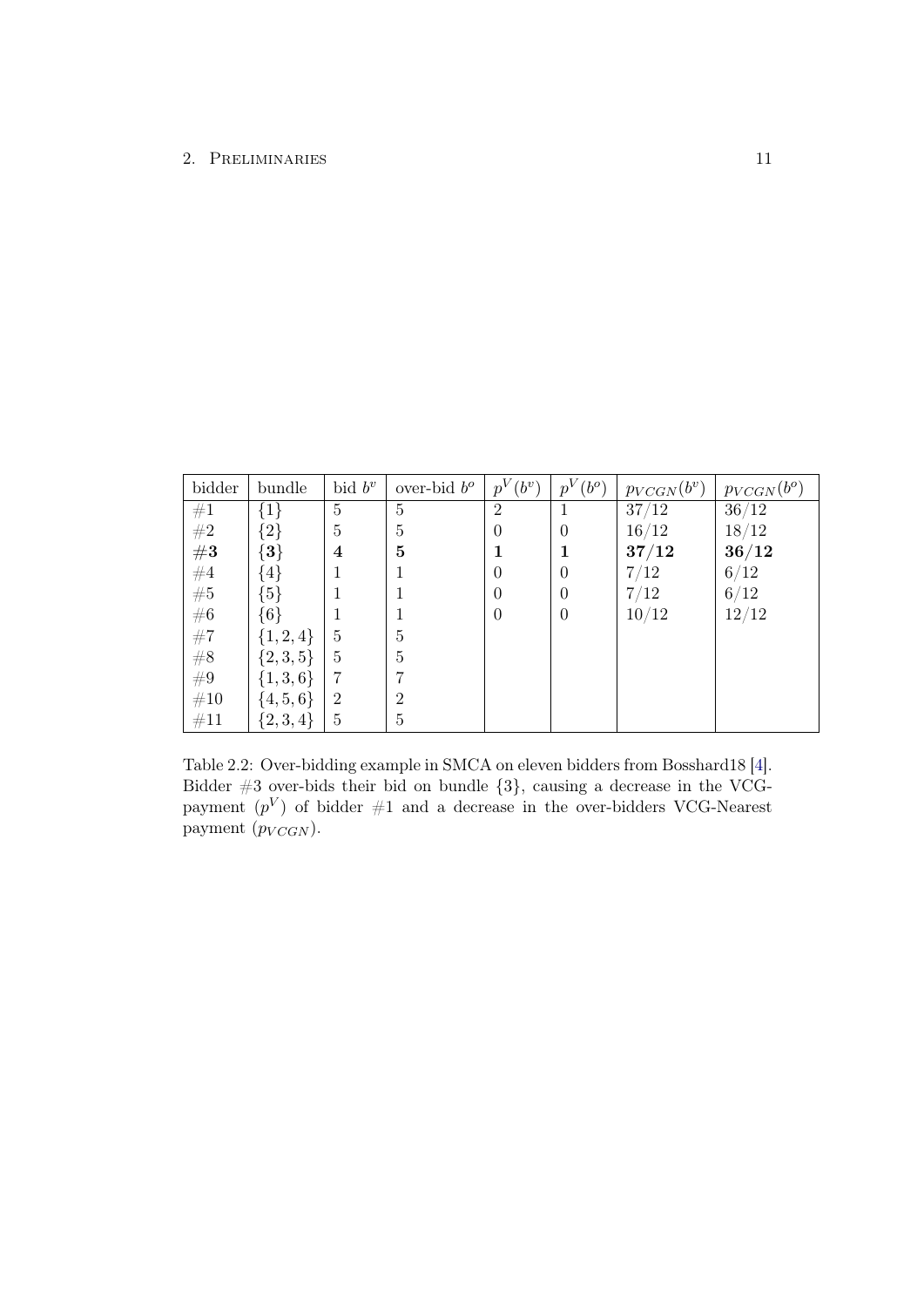## CHAPTER 3 Related work

<span id="page-16-0"></span>For spectrum auctions<sup>[1](#page-16-1)</sup> the benefits of combinatorial auctions over classical auction mechanisms have been studied. Most notably, CA allow "alternative technologies that require the spectrum to be organized in different ways to compete in a technology-neutral auction." [\[1\]](#page-58-1)

The computational complexity of CAs has been addressed as an initial hurdle to implement CA mechanisms in practice [\[6\]](#page-58-6). Over the years, increased computational power and more efficient algorithmic solutions, coupled with some complexity limiting design choices, allowed the effective use of CAs. The impact w.r.t. efficiency and revenue of the two main design choices – compact or fully expressive bids and first price or core-selecting payments – has been analyzed [\[7\]](#page-58-7). The authors argued in favor of simplicity, both in the expressiveness of bidding and the complexity of payment.

Winner determination considers feasible allocations of bundles which maximize the reported social welfare. One branch of combinatorial auctions research focuses on how various payment functions affect the behaviour of the bidders when combined with reported social welfare maximizing allocation algorithms. The Vickery-Clarke-Groves (VCG) payment is the unique payment function which then results in a truthful mechanism. Truthful mechanisms incentivize the bidders to bid according to their private valuation. The incentive is given as for each bidder, a truthful bidding strategy results in maximal utility. The VCG-payment is not suitable in practice due to various shortcomings [\[8\]](#page-58-8). The most pronounced issue of the VCG-payment may be that it frequently leads to very low (even zero) seller revenues.

To give guarantees on the seller revenue payment rules which select points within the core [\[9\]](#page-58-9) are used. Drawing the parallels to stable matching mechanisms, Day and Milgrom [\[10\]](#page-59-0) analyzed the benefit of core-selecting CA in 2007. They note that minimal-revenue core-selecting payment maximizes the truthful bidding. There are various core-selecting payment functions, each optimizing a

<span id="page-16-1"></span><sup>&</sup>lt;sup>1</sup>Auctions used by governments to sell signal transmission licences on specified frequency ranges of the electromagnetic spectrum.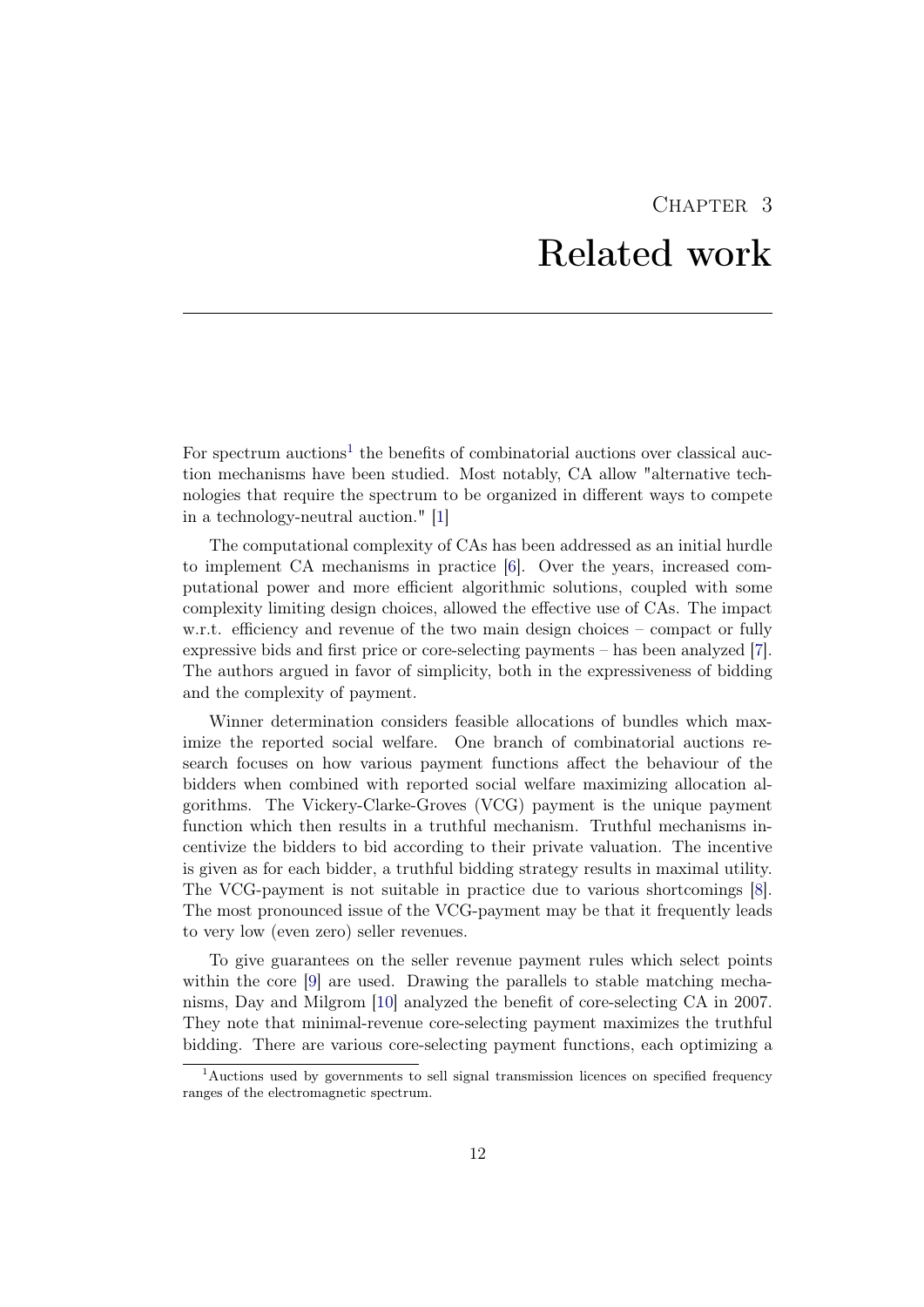#### 3. RELATED WORK 13

point within the core according to its own criteria.

Variations of the quadratic core-selecting payment [\[3\]](#page-58-3) are generally used in practice for spectrum auctions with core-selecting payment [\[11\]](#page-59-1). The quadratic rule picks the point within the core with least euclidean distance to the VCG-payment<sup>[2](#page-17-0)</sup>. The authors hypothesize that this should preserve as much truthful bidding incentive as possible. Other core-selecting payments have been suggested and trade-offs between the payments are being analyzed. In 2018, driven by a computational search for good core-selecting rules, two alternative payment functions have been proposed [\[12\]](#page-59-2). Those rules were classified as Large-style rules, as they provide better incentives for bidders with large values compared to the quadratic rule. Since core-selecting auctions are not truthful, the bidders action space cannot be simplified to truthful bids, making the outcomes increasingly hard to predict. This has motivated the study of Pure-Nash-Equilibria and Bayes-Nash-Equilibria for simple auction settings like the LLG model [\[11,](#page-59-1) [13\]](#page-59-3). Incentives for over-bidding [\[14\]](#page-59-4) have been described for multi-minded bidders. Over-bidding losing bids was found to be profitable, when increasing other bidders payments links to a decrease of the over-bidders payment. Further, equilibria in minimal-revenue core-selecting auctions including over-bidding were discovered. The analysis was conducted for multi-minded bidders for full information and a variety of incomplete information settings. Positive impacts of over-bidding were noted to be increased seller revenue and improved expected efficiency. An example<sup>[3](#page-17-1)</sup> of over-bidding in single-minded (one bid per bidder) CA was described [\[4\]](#page-58-4) for quadratic payment. To prevent over-bidding by design, the notion of non-decreasing payment rules [\[4\]](#page-58-4) was introduced. In single-minded CAs non-decreasing payments do not suffer from over-bidding, as non-decreasing payments prevent higher bids leading to lower payments. The quadratic rule is not non-decreasing. For the quadratic rule, it remains unclear under what conditions over-bidding strategies are possible.

<span id="page-17-0"></span> $2$ That's why we refer to the rule as the VCG-Nearest payment.

<span id="page-17-1"></span><sup>&</sup>lt;sup>3</sup>The example is transcribed in table [2.2](#page-15-0)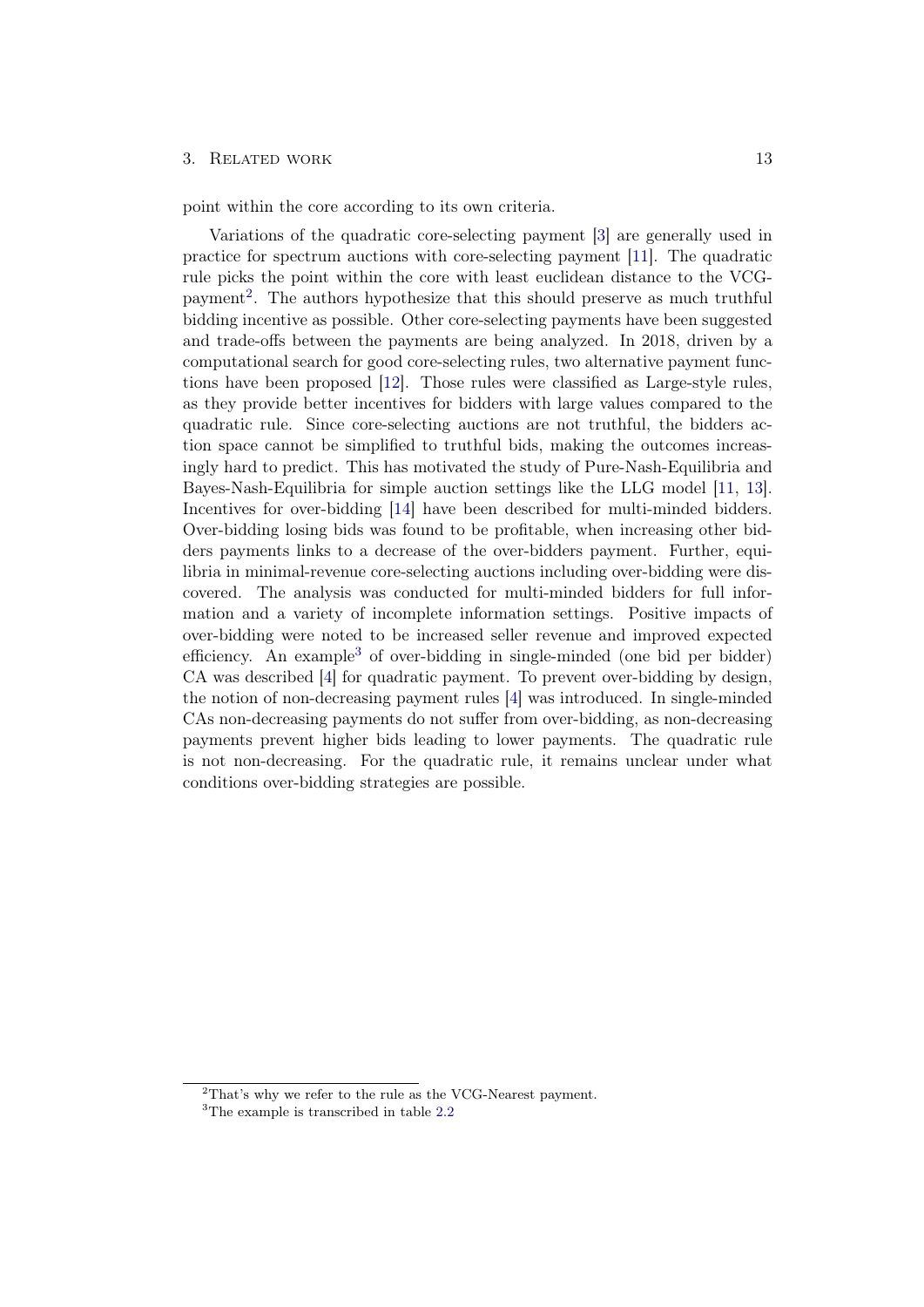## $CHAPTER$  4

## <span id="page-18-0"></span>Non-decreasing payments

The over-bidding examples in section [2.5](#page-13-0) have shown us that the utility gain of over-bidding strategies is linked to a decrease in the over-bidder's payment. A natural way to counteract this is with payment-functions for which an increase in a single bid never reduces the corresponding payment. The paper by Bosshard et al. [\[4\]](#page-58-4) defines non-decreasing payment rules for CA as follows.

<span id="page-18-1"></span>**Definition 4.1.** For any allocation x let  $\mathcal{B}_x$  be the set of bid profiles for which x is efficient. The payment-rule  $p(b, x)$  is **non-decreasing at** x if, for all bidders i and bid profiles  $b, b' \in \mathcal{B}_x$  with  $b_{-i} = b'_{-i}$  the following holds:

$$
b'_i \ge b_i \implies p_i(b', x) \ge p_i(b, x)
$$

A payment rule  $p(b, x)$  is **non-decreasing** if it is non-decreasing at all allocations x.

As long as the over-bid does not cause a change in the allocation  $x$ , any nondecreasing payments do not allow for profitable over-bidding strategies. This follows directly from the fact that in those circumstances an over-bid can not result in a reduced payment.

Let us begin our analysis of over-bidding strategies in single minded combinatorial auctions (SMCA). We split the over-bidding scenarios into two cases.

- If a truthful bid would be losing, can a winning over-bid return a positive utility?
- If a truthful bid is winning, can an over-bid increase the utility?

Note that the first case considers a change in allocation, the over-bidding player i turns a losing bid into a winning bid. For the second case however, we consider a fixed allocation  $x$ . The allocation  $x$  remains efficient when increasing the bid of one of the winning players. Therefore we will be able to reason with nondecreasing payments in the second case.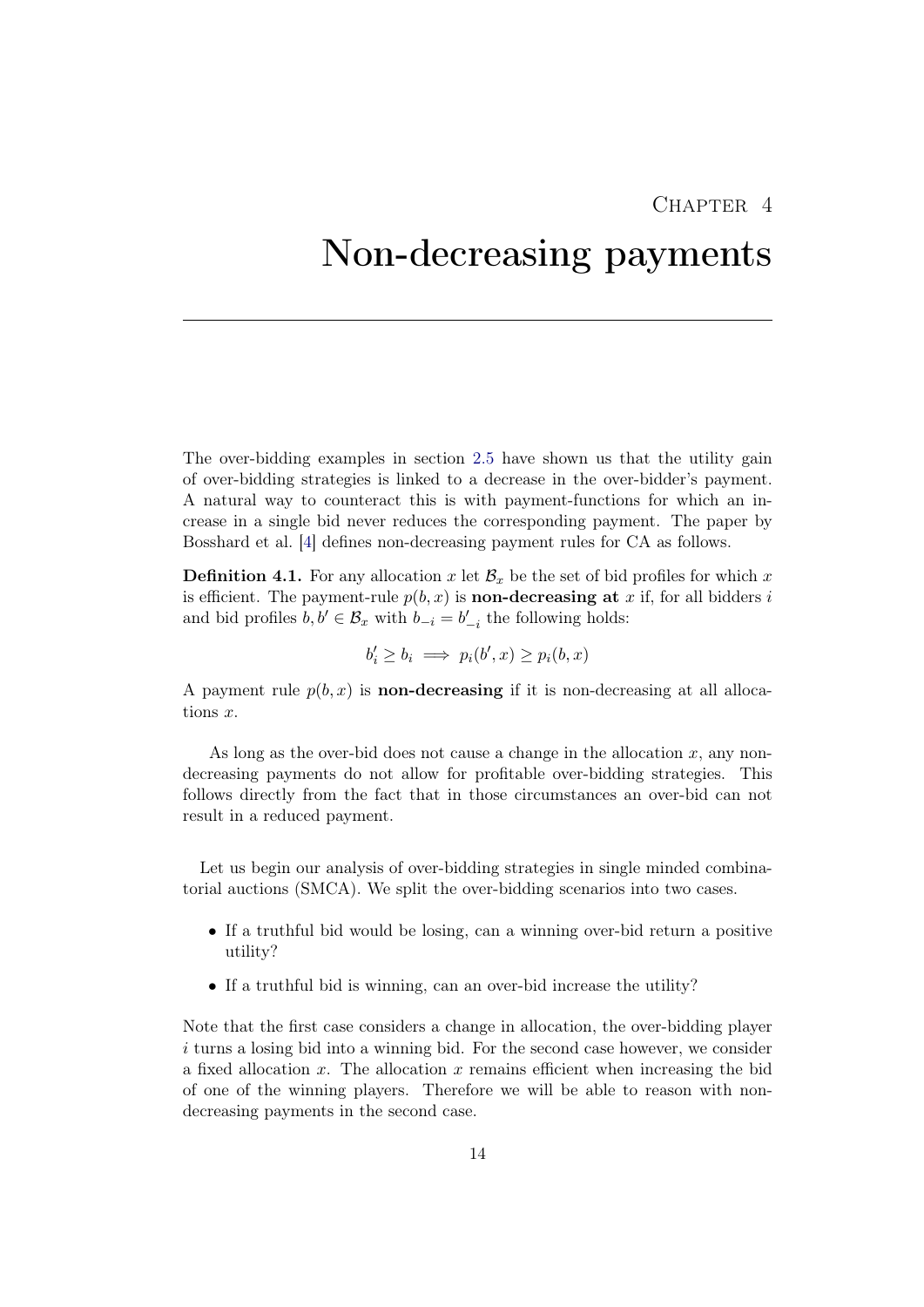## <span id="page-19-0"></span>4.1 Over-bidding losing bids

Here we show that it is not possible to get a positive utility by over-bidding a bid, where the truthful bid would otherwise not be part of the allocation.

<span id="page-19-2"></span>**Theorem 4.2.** Given a CA mechanism where X is an allocation algorithm maximizing reported social welfare, and P is a core-selecting payment satisfying voluntary participation. Consider  $N$  single minded bidders, for any bidder i and fixed bids of the other players  $b_{-i}$ . If a truthful bid of player i is a losing bid for  $x \in X(v_i, b_{-i}), x_i = 0$ , there are no over-bidding strategies for this player.

Proof. A losing bid has zero utility due to voluntary participation, no bundle is acquired, no value gained and the payment is zero. A losing over-bid equally results in zero utility. Thus if there is over-bidding that increases the utility, it must result from winning over-bids. For player i where the truthful private value  $v_i$  is a losing bid, we observe that for the winner determination over all bids, the allocated solution's social welfare must be greater or equal<sup>[1](#page-19-1)</sup> to the maximal social welfare achievable by any solution where  $i$  is winning. The over-bid of player  $i$ must be winning, thus leading to a solution with greater or equal social welfare than any allocation where i is losing. As notation we write  $x^i$  to be a maximal allocation where  $i$  is winning – independent of the bid value. For the truthful and over-bidding bid profiles we write  $b^v = (v_i, b_{-i}), b^o = (b_i^o, b_{-i})$  in short. Then we get:

$$
W(b^v, x^i) \le W(b^v, X(b^v)) \le W(b^o, x^i) = W(b^o, X(b^o))
$$

The difference in social welfare between a maximal allocation and a maximal allocation containing i is  $W(b^v, X(b^v)) - W(b^v, x^i) = \Delta \geq 0$ . We set the overbidding value to be the minimal winning over-bid  $b_i^o = v_i + \Delta$  which leads to  $W(b^v, X(b^v)) = W(b^o, x^i)$ . Note that it is sufficient to check if  $b_i^o$  can result in greater zero utility, as any over-bid greater  $b_i^o$  will be covered in the over-bidding a winning bid case (by assuming that  $b_i^o = v_i$  is truthful).

Let T be the set of winning bids in  $x' \in X(b^v)$   $T = \{j \in N \mid x'_j = 1\}$ . Further let S be the set of winning bids in both  $x'$  and  $x^i$ ,  $S = \{j \in N \mid x'_j = 1 \land x^i_j = 1\}$ . We look at the core constraint on the payments of  $N \setminus T$  with the bids  $b^{\delta}$  under the allocation  $x^i$  to derive a lower bound.

<span id="page-19-1"></span> ${}^{1}$ Equality of the social welfare would indicate a tie among multiple efficient allocations. The allocation algorithm  $X$  breaks ties by picking an efficient allocation  $x$  uniformly at random.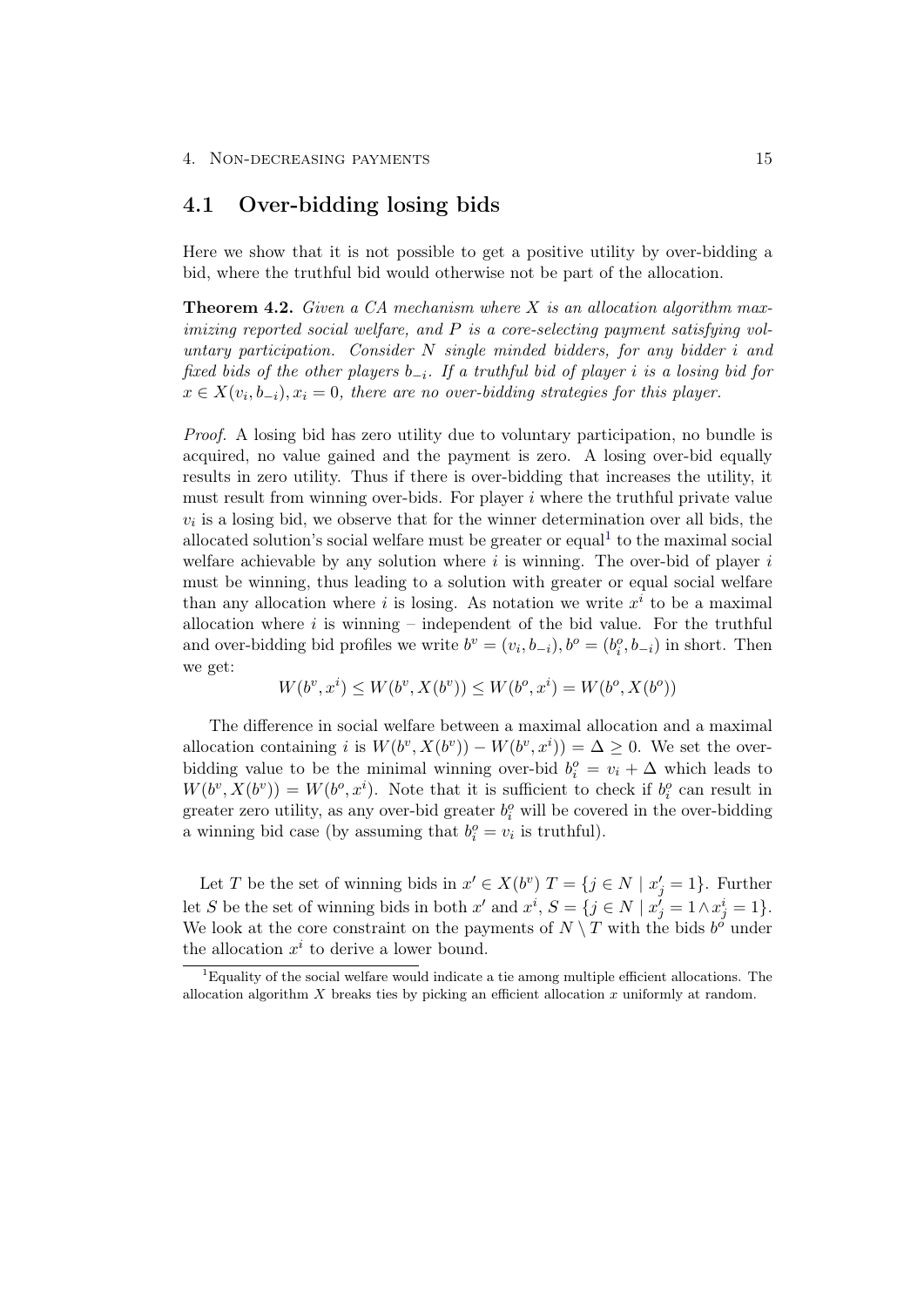#### 4. NON-DECREASING PAYMENTS 16

$$
\sum_{j \in N \setminus T} p_j(b^o, x^i)
$$
\n
$$
\geq \sum_{j \in T} b_j (X_T(b_T))_j - b_j(x_j^i)
$$
\n
$$
\geq \sum_{j \in T} b_j (X_T(b_T))_j - \sum_{j \in S} b_j
$$
\n
$$
\geq \sum_{j \in T} b_j (x_j') - \sum_{j \in S} b_j \text{ as } x' \text{ is efficient in } T \subseteq N
$$
\n
$$
\geq W(b^v, X(b^v)) - \sum_{j \in S} b_j
$$

In the last step we applied that the sum of the bids in  $T$  under the allocation  $x'$  is equal to the reported social welfare for  $b^v$ . This holds as  $x'$  is an efficient allocation for  $b^v$  and T contains all winning bids of  $x'$ .

Using the fact that a payment is never greater than the corresponding bid, we upper bound the same term that we lower bounded above.

$$
\sum_{j \in N \setminus T} p_j(b^o, x^i)
$$
\n
$$
\leq \sum_{j \in N \setminus T} b_j(x_j^i)
$$
\n
$$
\leq \sum_{j \in N} b_j(x_j^i) - \sum_{j \in S} b_j \quad \text{as } \forall j \in S : (x_j^i = 1)
$$
\n
$$
\leq W(b^o, x^i) - \sum_{j \in S} b_j
$$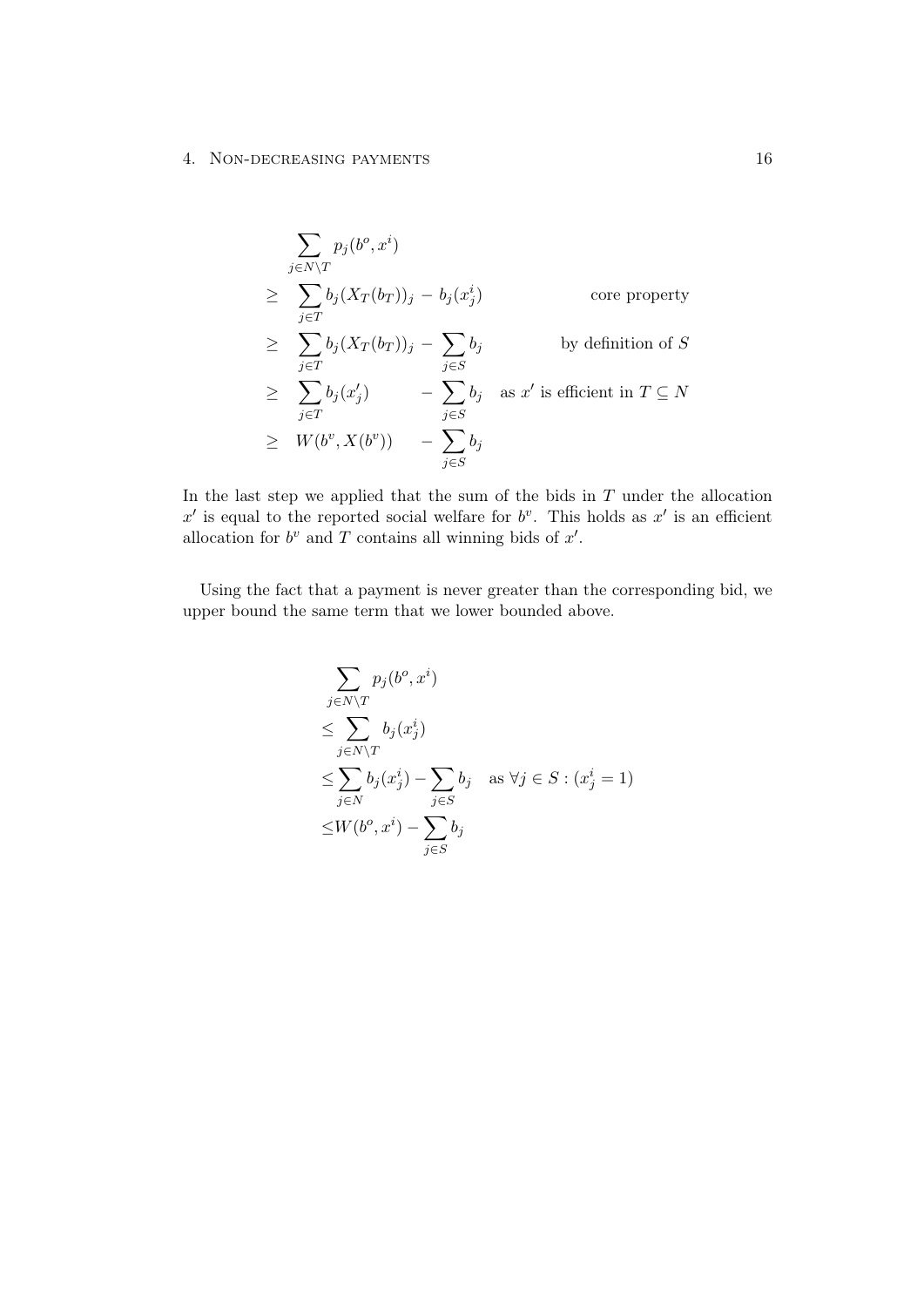#### 4. Non-decreasing payments 17

Combined we get

$$
W(b^v, X(b^v)) - \sum_{j \in S} b_j \le \sum_{j \in N \setminus T} p_j(b^o, x^i) \le W(b^o, x^i) - \sum_{j \in S} b_j
$$
  

$$
W(b^v, X(b^v)) = W(b^o, x^i) \text{ by choice of } b_i^o = v_i + \Delta
$$
  

$$
\implies W(b^v, X(b^v)) - \sum_{j \in S} b_j = \sum_{j \in N \setminus T} p_j(b^o, x^i) = W(b^o, x^i) - \sum_{j \in S} b_j
$$

 $\implies$  all inequalities above must infact be equalities, then

$$
\sum_{j \in N \setminus T} p_j(b^o, x^i) = \sum_{j \in N \setminus T} b_j(x_j^i)
$$
  
the only way to build that sum s.t.  $\forall j \in (N \setminus T)$   $p_j \le b_j$   
is when  $\forall j \in (N \setminus T)$   $p_j = b_j \implies p_i = b_i^o$ 

Therefore any over-bid  $b_i^o$  which changes a truthful losing bid to a winning bid results in utility  $u_i^o = -\Delta \leq 0$ .  $\Box$ 

The proxy, proportional and VCG-nearest payments are each core-selecting and satisfy voluntary participation. If we pair any one of those payment functions P with a winner determination algorithm  $X$  maximizing the reported social welfare to get  $\mathcal{M} = (X, P)$ , then by theorem [4.2](#page-19-2) the mechanism  $\mathcal{M}$  is robust against over-bidding strategies of players where a truthful bid is a losing bid.

## <span id="page-21-0"></span>4.2 Over-bidding winning bids

We now consider winning truthful bids, that is to say for a player  $i$  and fixed bids of other players  $b_{-i}$ , the allocation  $x \in X(v_i, b_{-i}), x_i = 1$  selects the *i*-th bid of value  $v_i$  as winning. Here we ask if for some over-bid  $b_i^o > v_i$  the payment to acquire the corresponding bundle can decrease. When truthful bid  $v_i$  is part of the efficient allocation x, then for the over-bid  $b_i^o$  the allocation x must also be efficient. Further we note that for  $b^o$ , every efficient allocation must contain  $b_i^o$ , as the reported social welfare of every efficient allocation containing i was increased by the same amount the bid was increased  $(b_i^o - v_i)$ . If we assume an identical allocation  $x \in X(b_i^o, b_{-i})$  for any over-bid  $b_i^o$ , then we can apply the nondecreasing payment functions definition [4.1](#page-18-1) from the start of this chapter. That way, for non-decreasing payments it follows that the payment can not decrease for the fixed allocation  $x$ . This implies that over-bidding strategies do not exist for non-decreasing payments when over-bidding winning bids results in the same allocation x.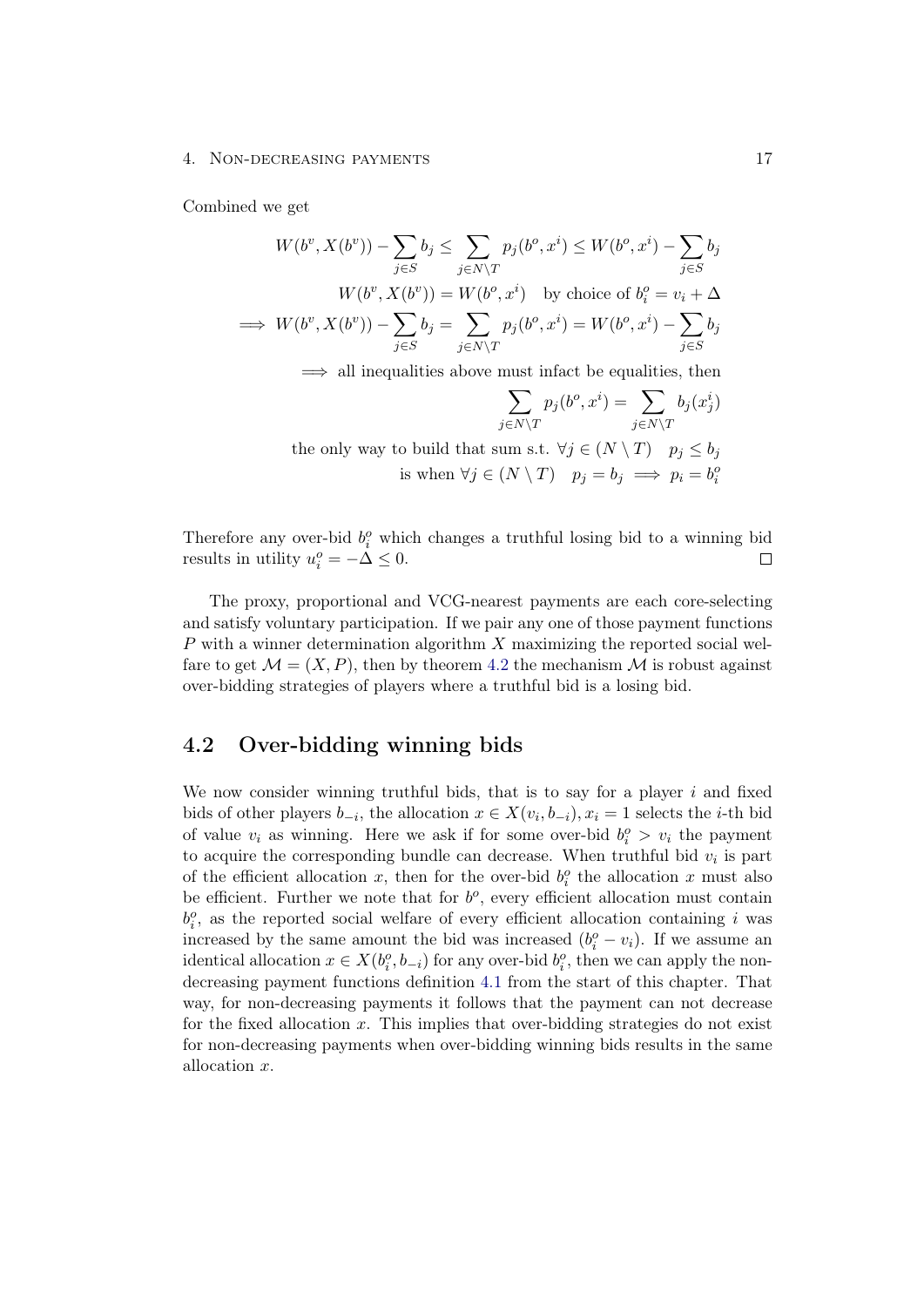#### 4. Non-decreasing payments 18

<span id="page-22-2"></span>**Theorem 4.3.** Given a CA mechanism  $\mathcal{M} = (X, P)$  with an allocation algorithm X maximizing social welfare, and non-decreasing core-selecting payment function P. Considering single minded bidders, for any bidder i and fixed bids of the other players  $b_{-i}$ . If a truthful bid of player i is a winning bid for  $x \in X(v_i, b_{-i}), x_i = 1$ , there are no over-bidding strategies for this player under the allocation  $x$ .

*Proof.* Considering some player i, we compare a truthful bid profile  $b^v = (v_i, b_{-i})$ , and an over-bidding profile  $b^o = (b_i^o, b_{-i}), v_i \leq b_i^o$ . Both the truthful bid and the over-bid are winning in the efficient allocation  $x \in X(v_i, b_{-i}) \cap X(b_i^o, b_{-i}), x_i =$ 1. A non-decreasing payment guarantees that the payment cannot decrease,  $p(b^o, X(b^o)) \geq p(b^v, X(b^v))$ . Hence, there are no over-bidding strategies.  $\Box$ 

### <span id="page-22-0"></span>4.3 Over-bidding any bids

In this section we unite the results from over-bidding losing bids and over-bidding winning bids. We address the case of tie-breaking winner determination w.r.t. over-bidding and conclude with an observation about Nash equilibria.

What about the case when the allocation  $x'$  of the over-bid is different to the allocation x of the truthful bid  $x \neq x'$ ,  $x, x' \in X(b^v) \cap X(b^o)$ ? This can only happen in case of ties, i.e. when there are multiple efficient allocations. The winning probability of every efficient allocation is identical, due to the allocation algorithm X picking one efficient allocation uniformly at random among all efficient allocations. We can analyze the expected payment for each player and bidding profile. For non-decreasing payments it follows that the expected payment of any given bidding profile is non-decreasing, as for every distinct allocation the payment is non-decreasing. For non-decreasing payments the expected payment is non-decreasing. These two deductions imply that over-bidding is not profitable in expectation. We conclude that there are no over-bidding strategies in SMCA for non-decreasing, core-selecting payments which satisfy voluntary participation.

The corollary [4.4](#page-22-1) follows from combining theorems [4.2](#page-19-2) and [4.3](#page-22-2) with the above insight on tie-breaking. When we compound the required properties on the allocation algorithm  $X$  and payment function  $P$ , those two theorems cover any over-bid in single minded CAs.

<span id="page-22-1"></span>**Corollary 4.4.** Given a CA mechanism  $\mathcal{M} = (X, P)$ , where X is an allocation algorithm maximizing reported social welfare, and  $P$  is a core-selecting, nondecreasing payment satisfying voluntary participation. For single minded bidders, there are no over-bidding strategies.

We show corollary [4.4](#page-22-1) by arguing that the expected utility of over-bidding is lesser equal to the expected utility of a truthful bid.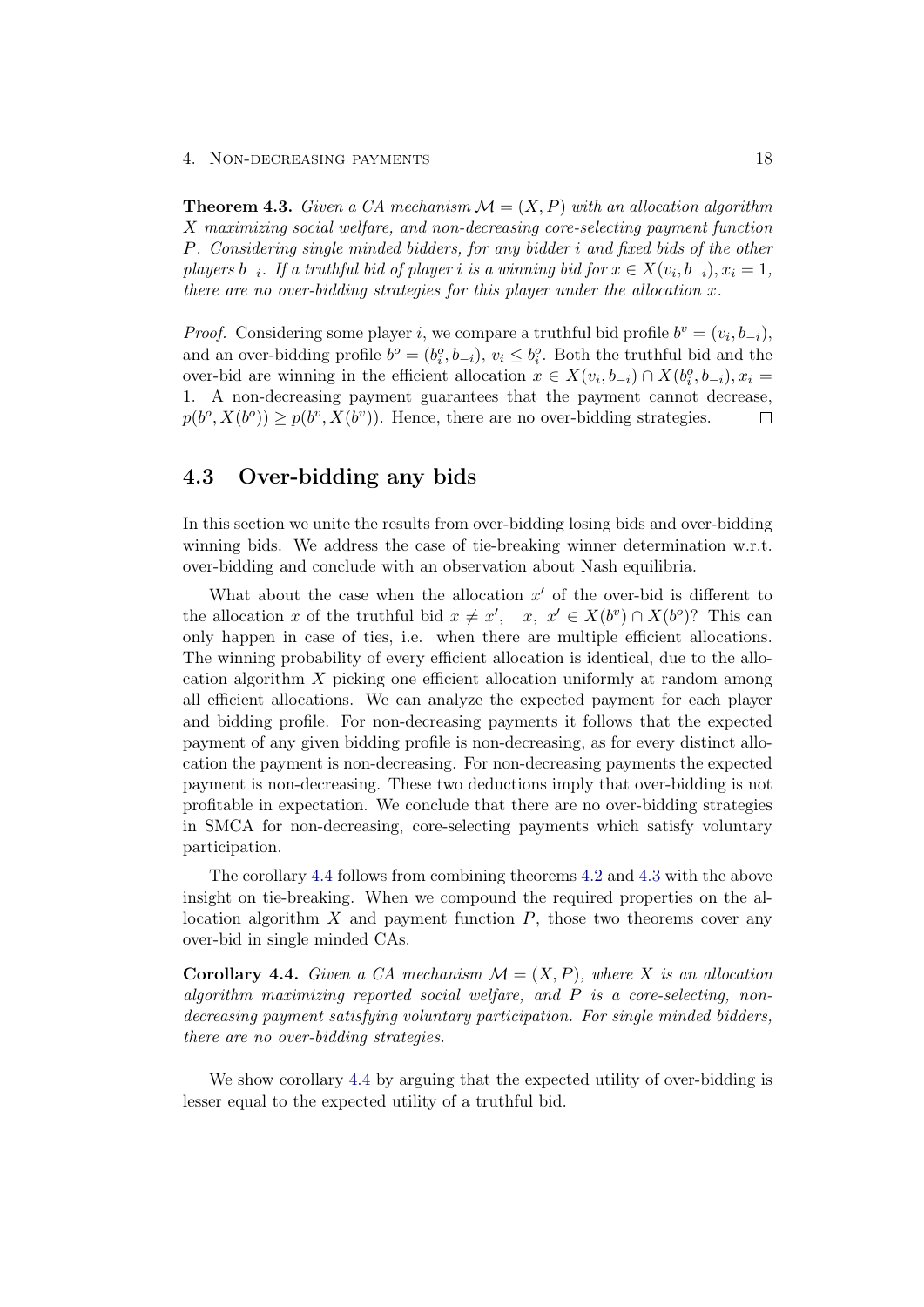#### 4. NON-DECREASING PAYMENTS 19

Proof. By theorem [4.2](#page-19-2) we know that over-bidding losing bids leads to a utility of less or equal to zero. It is never profitable to over-bid a losing bid. Next we consider winning bids. Considering some bidder  $i$ , we compare a truthful bid profile  $b^v = (v_i, b_{-i})$ , and an over-bidding profile  $b^o = (b_i^o, b_{-i})$ ,  $v_i \leq b_i^o$ , where the truthful bid is winning for some efficient allocations  $x \in X(b^v)$ ,  $x_i = 1$ . Let  $X^i$ be the set of efficient allocations for the bid profile  $b^v$  where player i is winning. Then the set  $X^i$  is equal to all efficient allocations for any over-bid  $b_i^o$ . The expected payment of a truthful winning bid is equal to

$$
\mathbb{E}[p_i(X^i, b^v)] = \frac{\sum_{x \in X^i} p_i(x, b^v)}{|X^i|} \le \frac{\sum_{x \in X^i} p_i(x, b^o)}{|X^i|} = \mathbb{E}[p_i(X^i, b^o)]
$$

The inequality follows from theorem [4.3,](#page-22-2) which states that for any  $x \in X^i$  the payment is non-decreasing. This shows that the expected payment is non-decreasing and therefore the expected utility of over-bidding (valuation minus expected payment) can not be greater than the expected utility of bidding truthfully. And as no rational player chooses to play a strategy with worse expected utility, there are no over-bidding strategies in SMCA for non-decreasing, core-selecting payments which satisfy voluntary participation.  $\Box$ 

The conditions of corollary [4.4](#page-22-1) imply that given any bid-profile b, it is never beneficial to over-bid for any single one of the bidders. Let us again consider bidder i and fixed bids of the other bidders  $b_{-i}, b = (b_i, b_{-i})$ . A bid  $b'_i$  which maximized the utility for bidder i given  $b_{-i}$  is called best response for bidder i,  $\max_{b_i'} u_i(b_i', b_{-i})$ . We name any strategy which increases the utility (but is not necessarily maximal) a better response. Over-bidding is never a better response strategy, in fact we showed that it is dominated by the truthful strategy. That is to say, for any bids of other players  $b_{-i}$ , the utility of a truthful strategy is never lesser than the utility of an over-bidding strategy,  $u_i(v_i, b_{-i}) \ge u_i(b_i^o, b_{-i}),$ for  $v_i \leq b_i^o$ .

A Nash equilibrium is a stable state of a game, in the sense that none of the players have an incentive to change their respective strategies. Any single player deviating their strategy from the Nash equilibrium can not increase their own utility in doing so. Nash equilibria are studied in Game theory to estimate the states to which a game may converge after repeated playing. For instances of overbidding, one important question is whether over-bidding exists in Nash-equilibria, or if there is always a more profitable option (which excludes over-bidding as a best-response strategy). As we have shown that the truthful bidding strategy dominates any over-bidding strategy we get the following corollary for free.

**Corollary 4.5.** Given a CA mechanism  $\mathcal{M} = (X, P)$ , where X is an allocation algorithm maximizing reported social welfare, and  $P$  is a core-selecting, nondecreasing payment satisfying voluntary participation. For single minded bidders, over-bidding strategies can not be part of a Nash equilibria.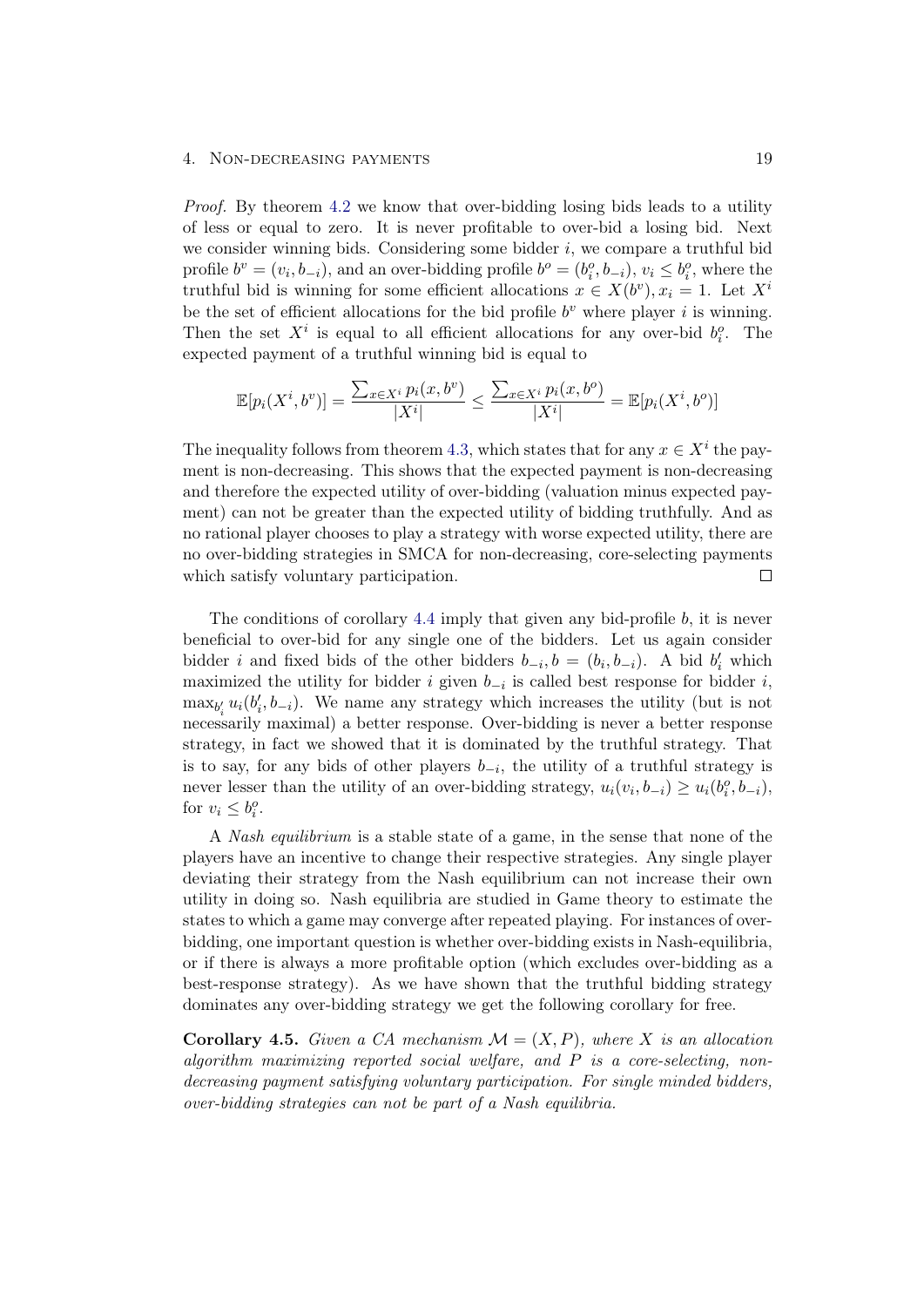## <span id="page-24-0"></span>4.4 Proxy and proportional payments

In this section we confirm that the proxy and proportional payment functions are non-decreasing payment rules, taking into account how over-bidding may affect the core.

<span id="page-24-2"></span>Claim 4.6. The proxy payment function and the proportional payment function are non-decreasing for single minded CA.

For a fixed allocation x, it has been shown in the paper Bosshard18 [\[4\]](#page-58-4) that the proxy and the proportional payments are non-decreasing when the core constraints are unaffected by the over-bid. Hence there exists no over-bidding strategy for non-decreasing payment functions, when the over-bid does not affect the core constraints and the allocations  $x$  are identical for the over-bid and the truthful bid. We extend the proof to include the cases where over-bidding affects the core and show the proxy and proportional payment are non-decreasing.

The proof of theorem [4.2](#page-19-2) shows that any core-selecting payment function satisfying voluntary participation results in payment equal to the over-bid, when over-bidding a losing bid with the minimal winning over-bid. Hence the payment is non-decreasing for such over-bids. Knowing so, we are free to assume that for player *i* the truthful bid profile  $b^v = (v_i, b_{-i})$  is winning, and show that any over-bid from this point on equally results in non-decreasing payment. Combined we then conclude that, independent of the true bid being losing or winning, and independent of the over-bid value, the proxy and proportional payments are nondecreasing.

To reason about the core constraints, we require the notion of a limiting constraint and of relaxing a constraint.

- A *limiting constraint* (or blocking constraint) is an inequality constraint for which equality holds. For core constraints when the lower bound set by a constraint has been reached – in the sense that the minimization problem<sup>[2](#page-24-1)</sup> on the payment has no degree of freedom to further decrease – it is a limiting constraint.
- A constraint is relaxed if its bound is modified to increase the range of values the constrained variable(s) can take. On the other hand, a *constraint* is strengthened if a change in the bound reduces the range of values the constrained variable(s) can take. To illustrate, we say a lower bound constraint l on the variable a,  $a > l$  is relaxed when the right hand side (RHS) of the inequality decreases. Let  $l' < l$ . Then exchanging l with l' relaxes

<span id="page-24-1"></span><sup>&</sup>lt;sup>2</sup>The minimization problem refers to the objective function of the proxy, proportional or some other non-decreasing payment. For example the objective function for the proxy payment is the minimal euclidean distance to the origin  $\min(\sum_{j\in N} p_j^2)$  under the constraints set by the core and voluntary participation.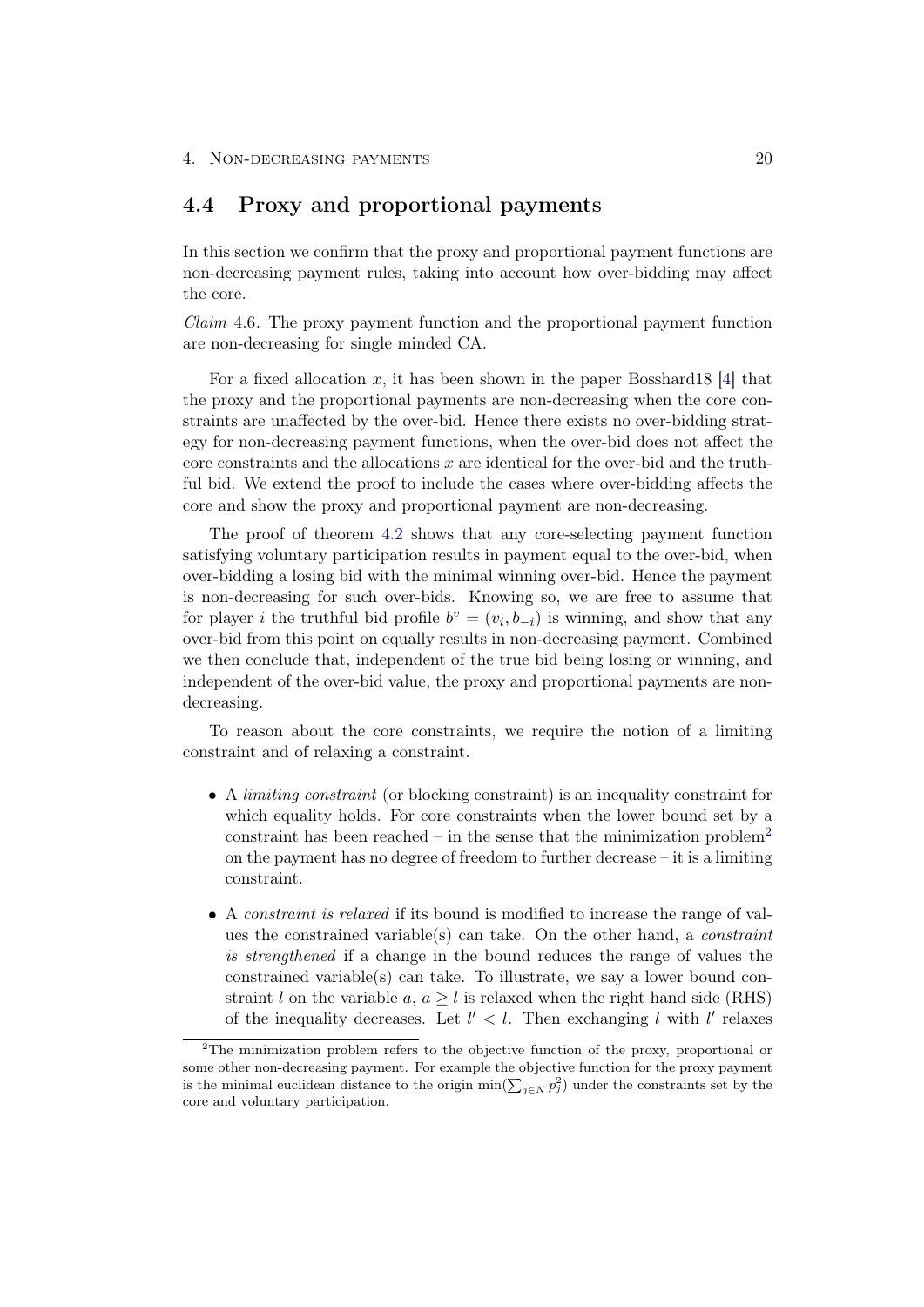the constraint to be  $a \geq l'$ . Analogously the bound would be strengthened if  $l' > l$ .

Proof. We prove claim [4.6.](#page-24-2) It suffices to prove that the changes to the core constraints induced by over-bidding winning bids, can not lead to a decrease in payment for the over-bidder  $i$ . There are two conceivable ways how changes to the core constraints can reduce the payment of the over-bidding player  $i$ .

- 1. A blocking constraint on player  $i$  is relaxed: Then it could be that the payment on  $i$  is decreased up to the point where this or another constraint is limiting again.
- 2. A blocking constraint on player  $j \neq i$  is strengthened: Allocating a higher payment to player j could lead to reduced payment for player i.

We inspect the ways that over-bidding the  $i$ -th player can affect the core. For every possible coalition  $L \subseteq N$  there is one constraint:

$$
\sum_{j \in N \setminus L} p_j(b, x) \ge \underbrace{W(b_L, X_L(b_L))}_{A} - \underbrace{W(b_L, x_L)}_{B}
$$

Any core constraint where  $i \notin L$  is unaffected by the over-bid when the allocation x is fixed. Term  $\tilde{A}$  has identical value independent of the choice of the winner determination  $x, x' \in X(b^v) \cap X(b^o)$ . Term B on the other hand is directly dependent on x. While any efficient allocation  $x, x'$  has identical social welfare over all N bidders, for different allocations we do not know how the respective terms compare  $x' \neq x \implies W(b_L, x_L) \geq W(b_L, x'_L)$ . That is why we require a fixed allocation  $x$ . For fixed allocation  $x$  the term  $B$  is unchanged whenever  $i \notin L$ . Thus we observed that all core constraints on the set  $N \setminus L$  where  $i \notin L$ are unaffected by over-bidding. This eliminates the possibility to relax a blocking constraint on player i.

Now we list every way a core constraint where  $i \in L$  can be affected by an over-bid of player i. Is it possible to strengthen another player's constraint?

Consider the constraint on  $N \setminus L$ ,  $i \in L$ . For  $b^l = (b_i^l, b_{-i})$  and  $b^r = (b_i^r, b_{-i})$ where  $b_i^r - b_i^l = \epsilon$ , for an arbitrarily small  $\epsilon > 0$ . Since we are considering overbids on winning bids,  $b_i^l, b_i^r$  are winning bids, and thus included in the term B. We list the four cases w.r.t allocations in term A, writing  $X_{Lj}(b)$  as a maximal social welfare allocation of the bids in  $L$  at index  $j$  with bids  $b$ :

1.  $X_L(b^l)_i = 0 \wedge X_L(b^r)_i = 0$ : over-bidding affects the core constraint as sum A is unchanged, but sum B increased by  $\epsilon$  thus relaxing the constraint by  $\epsilon$ .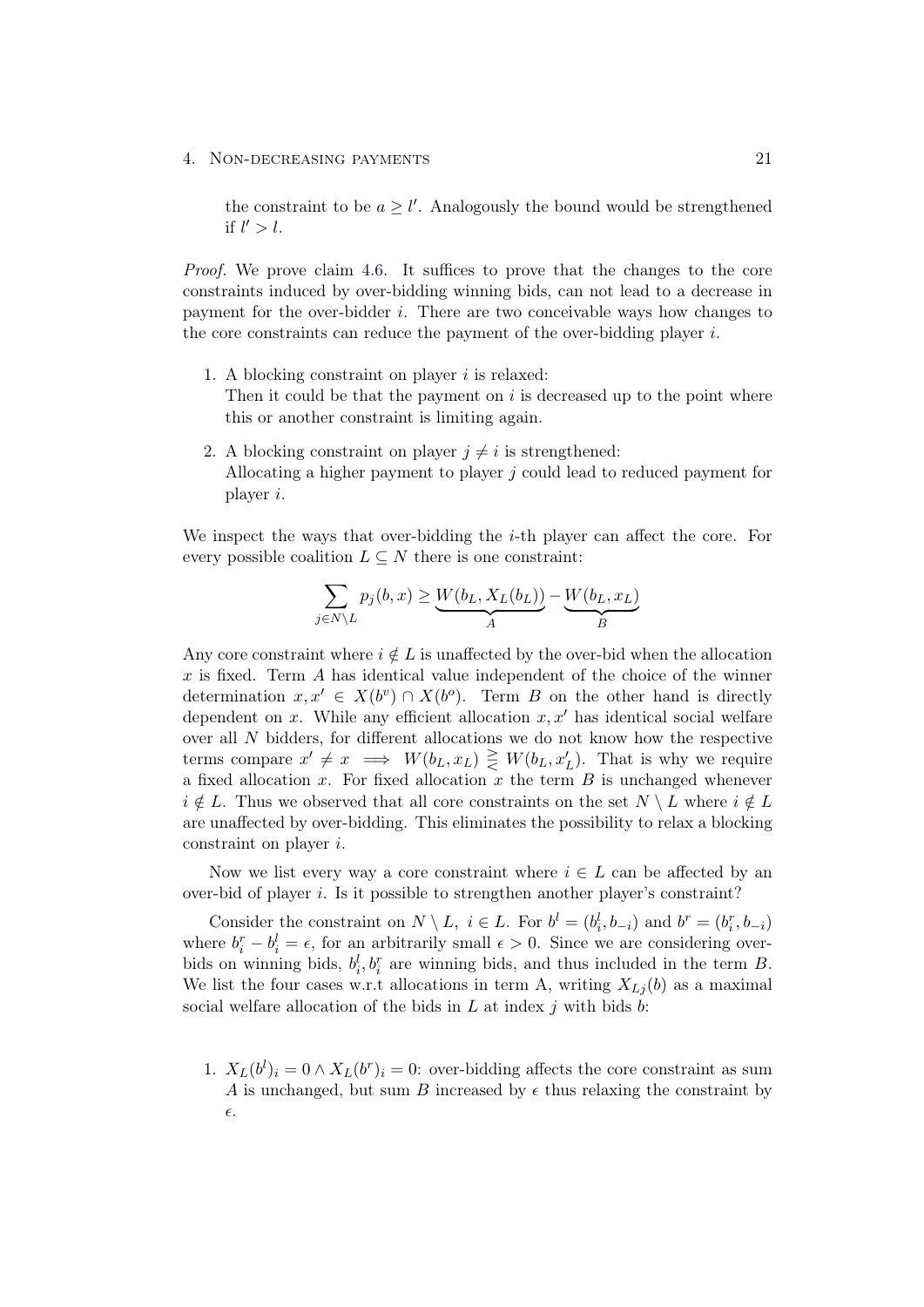#### 4. Non-decreasing payments 22

- 2.  $X_L(b^l)_i = 0 \wedge X_L(b^r)_i = 1$ : Over-bidding affects the core constraint up to the threshold value  $b_i^t$ ,  $b^t = (b_i^t, b_{-i})$ . The threshold value  $b_i^t$  is the minimal bid s.t.  $W(b^l, X(b^l)) = W(b^t) x^i(b^t)$ . Meaning that it is the minimal overbid by player *i* s.t. in L the social welfare where  $b_i^t$  is a winning bid is equal to the social welfare under any maximal allocation. For some arbitrarily small  $\epsilon > 0$ , we split this case into instances of cases 1 and 4 as follows:  $(X_{Li}(b^l) = 0 \wedge X_{Li}(b_i^t - \epsilon, b_{-i}) = 0), (X_L(b^t)_i = 1 \wedge X_L(b^r)_i = 1).$
- 3.  $X_L(b^l)_i = 1 \wedge X_L(b^r)_i = 0$ : This case can not occur. Winner determination would necessarily allocate the over-bid  $b^r$  in L if a lower bid  $b^l$  was already winning.
- 4.  $X_L(b^l)_i = 1 \wedge X_L(b^r)_i = 1$ : This case leads to no change in the constraint, as the over-bid is represented in both  $A, B$  cancelling out.

For a fixed x over-bidding can not cause any core constraint to be strengthened. The only way constraints may be affected by an over-bid, is that some constraints on payments (not including the over-bidder) may relax. Thus the effect over-bidding has on the core-constraints cannot reduce the payment of the over-bidding player i.

This confirms that the proxy and the proportional payments are non-decreasing in single minded CA even when the over-bid affects the core.  $\Box$ 

Note that theorem [4.3](#page-22-2) does not apply for the VCG-nearest payment. Bosshard18 [\[4\]](#page-58-4) showed that the VCGN payment is not non-decreasing. The VCG point changes depending on the bids. This change of the optimization target can lead to decreasing payments for over-bids.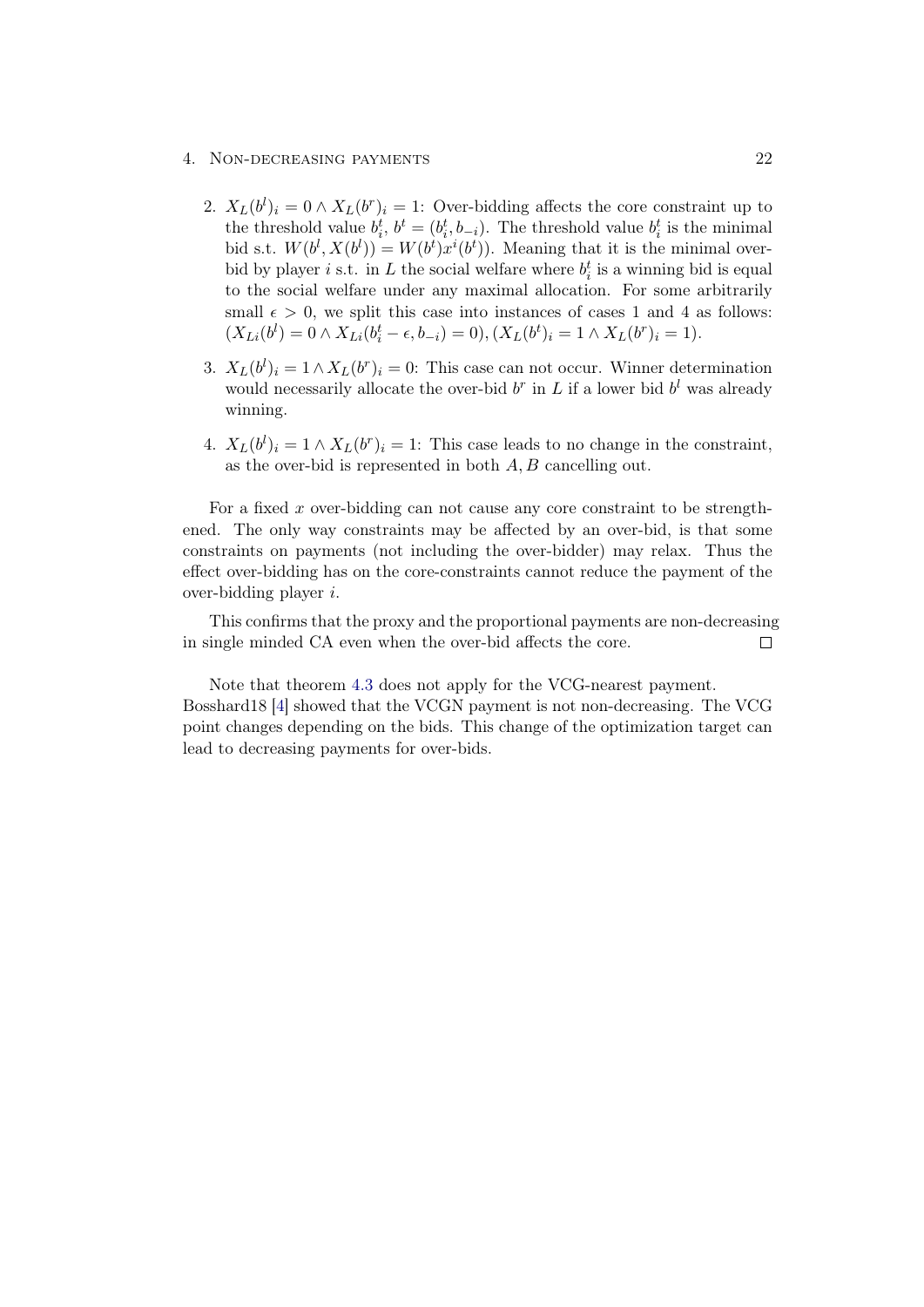## CHAPTER<sub>5</sub>

## <span id="page-27-0"></span>Combinatorial auction classes

As the VCG-nearest payment is not non-decreasing in SMCA, we are interested to find a minimal example of over-bidding for said payment. We want to learn how to distinguish CA models that behave differently - or vice versa, group those auctions which behave equivalently to one another. In doing so, we are able to look for over-bidding examples in increasingly complex models of CA.

A valid solution for winner determination never sells an item more than once and has every bidder win either none or one bundle. For now we ignore the goal to maximize social welfare. We can abstract away the exact contents of the bundles by keeping track of which bundles intersect. This let us model the bids as a graph where  $V$  is the set of bids. An edge connects two vertices if the respective bundles do intersect. For single minded CA there's one bid per participant  $|V| = |N|$ . A valid allocation is then any independent set in the corresponding graph. One can see this as every bidder placed one bid on a single bundle (represented by a vertex). An independent set is a then a set of bundles which do not share any items. Using this model we can list all different auction classes for some  $|N|$  by listing all non isomorphic graphs with  $|N|$  or less vertices. Figure [5.1](#page-28-0) shows all non isomorphic graphs on 2 or 3 vertices.

The LLG model [\[8\]](#page-58-8) (local, local, global) describes a single minded CA with three bidders bidding on two items. The two local bidders want to acquire a single item each, and desire a different item from one another. The Global bidder places a bid on the (global) bundle containing both items.

The LLG model behaves identically when one substitutes the two items by any two independent bundles. It can be represented by the class of single minded  $CA$ 's with corresponding graph  $P_3$ . The two leafs represent the local bidders and do not share an edge. The global vertex however, bids on a bundle which intersects with each of the local bidders bundles.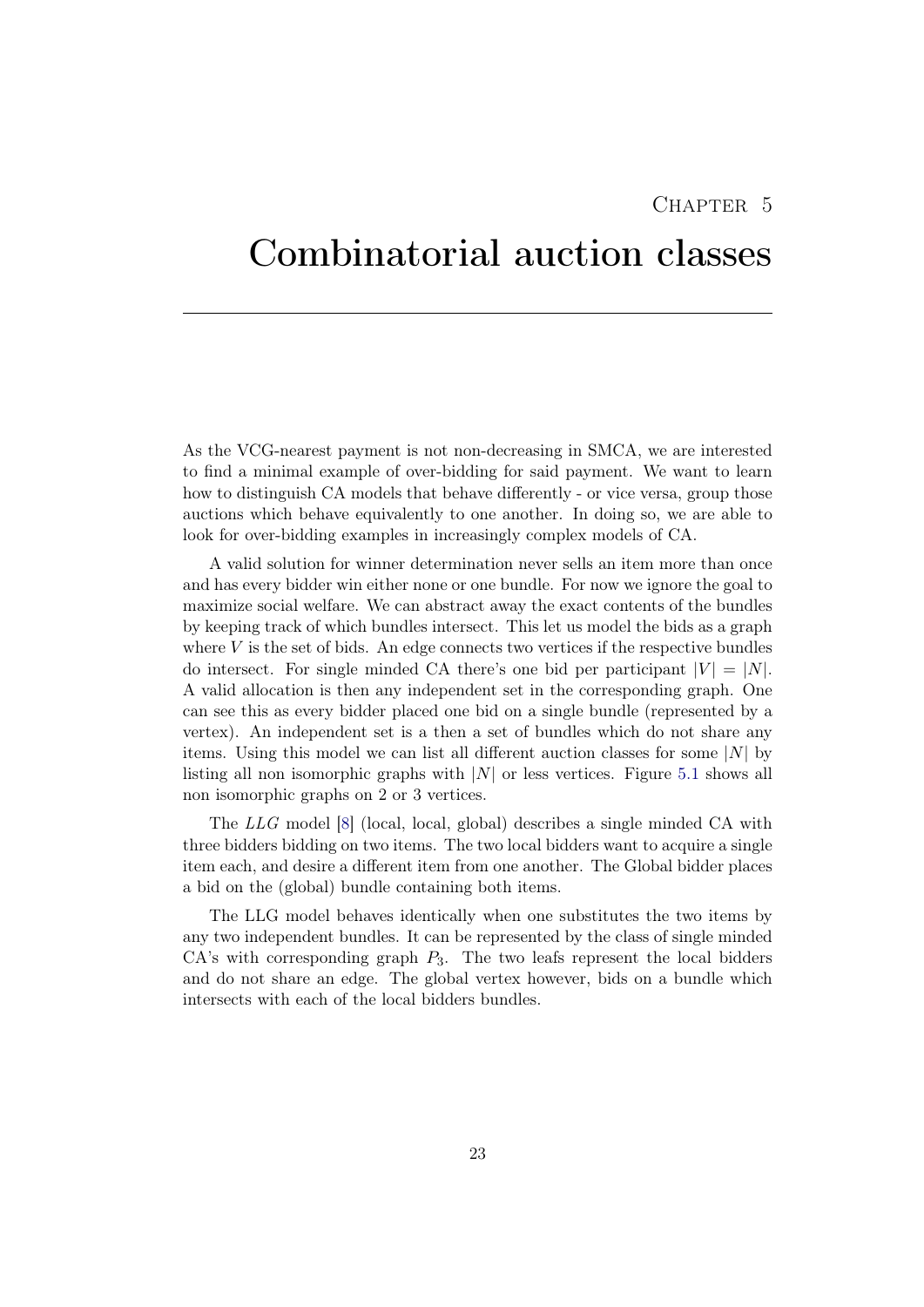#### Graphs ordered by number of vertices



<span id="page-28-0"></span>Figure 5.1: List of non isomorphic graphs on 2 or 3 vertices, source: <https://www.graphclasses.org/smallgraphs>.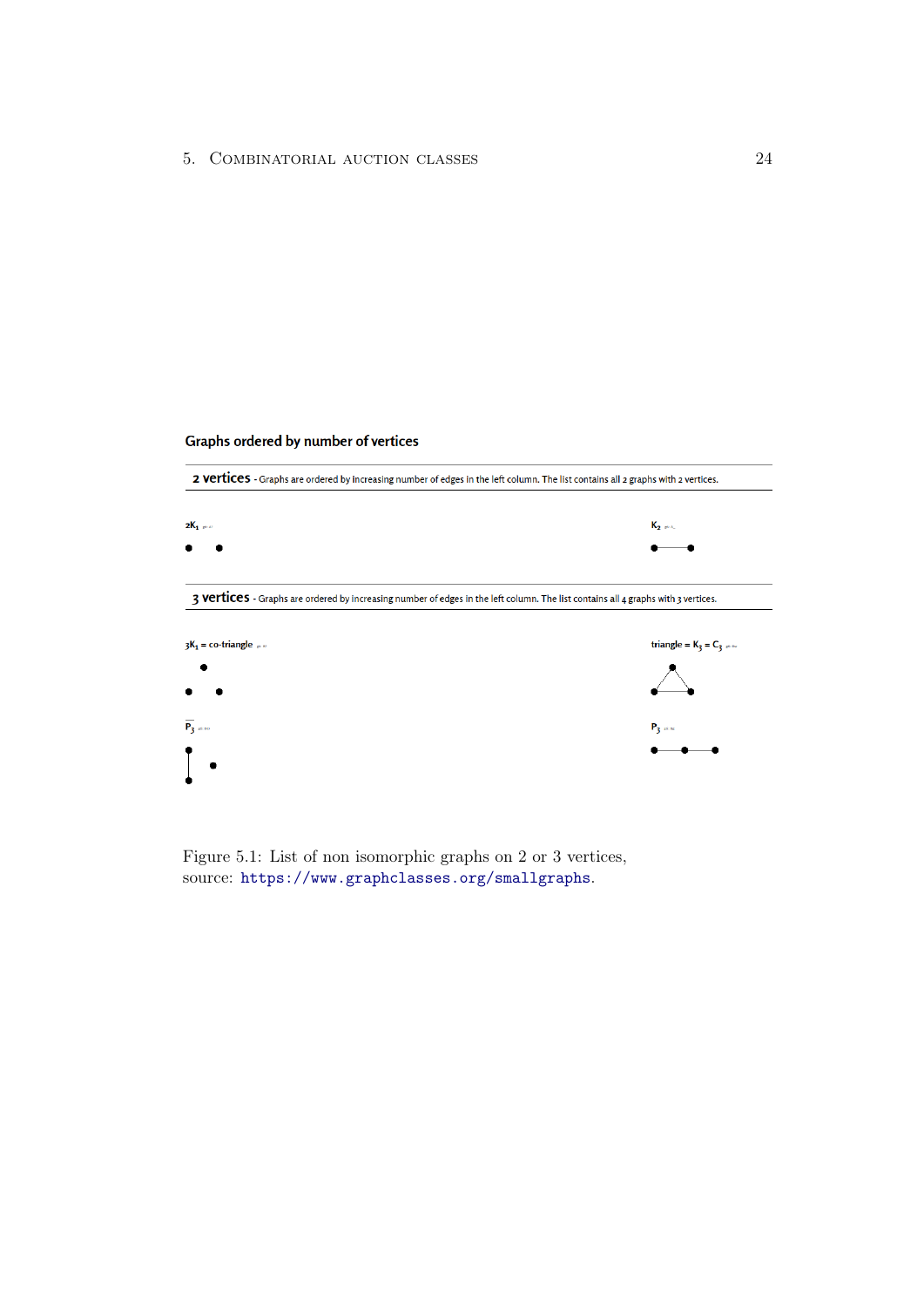### <span id="page-29-0"></span>5.1 General observations

Before studying specific models let us note some general statements we can make for single minded CA's independent of the number of players taking part.

#### <span id="page-29-1"></span>5.1.1 Independent bids

We say two bids are independent if their bundles are disjoint. For a set  $T$  of bids, the bids in T are fully independent if  $\forall i, j \in T$  s.t.  $i \neq j$ , the respective bundles of  $i$  and  $j$  are disjoint (do not intersect). In our graph representation this is equivalent to a graph on  $|T|$  vertices without any edge.

Clearly the winner determination results in every bid being a winning bid (given that the bid values are  $> 0$ ). For any subset  $L \subseteq N$  we have that, the maximal reported social welfare in the subset  $L$  is equal to the reported social welfare of the bids in L under the maximal allocation x over N:  $W(b_L, X_L(b_L))$  =  $W(b_L, x_L)$ . This corresponds to the RHS of the core constraints, which can then be summarized as  $\forall i \in N : p_i(b, x) \geq 0$ . For any bid profile b the VCG-nearest, proxy and proportional payments will be 0. There cannot be any over-bidding strategies for independent bids under one of those core-selecting payments.

For disconnected graphs, every connected component behaves like an independent auction to the other components. Between two components there is no overlap in the bundles (and therefore items) that are bid on. Say there are  $n$  components. We number the components from 1 to  $n$ . One could split the offered items in n sets  $(M_1, ..., M_n)$ . For every component  $i \in [n]$ , we do so by including all items that are bid on within the *i*-th component into set  $M_i$ . We disregard items which are never bid on. For every component  $i$ , the vertices of the  $i$ -th component form sets of bidders  $(N_1, ..., N_n)$ . Now we interpret every connected component i as a single independent auction of items  $M_i$  and with bidders  $N_i$ . As every component of a disconnected graph behaves like an independent auction, it suffices to consider connected classes to cover all different CAs. As an example we can view the graph  $\bar{P}_3$  (figure [5.1\)](#page-28-0) as  $(K_2 \cup K_1)$  or in similar fashion  $3K_1$  as  $(K_1 \cup K_1 \cup K_1).$ 

#### <span id="page-29-2"></span>5.1.2 Fully dependent bids

For a set T of bids, the bids in T are fully dependent if  $\forall i, j \in T$  s.t.  $i \neq j$ , the respective bundles of  $i$  and  $j$  do intersect. This is represented by complete graph on |T| vertices.

The winner determination must assign the highest bidder of the fully dependent bids the bundle they bid and nothing to the other bidders. The core constraints are such that the winning player must pay at least as much as any of the other bidders is willing to pay. This makes CA with minimal core-selecting payment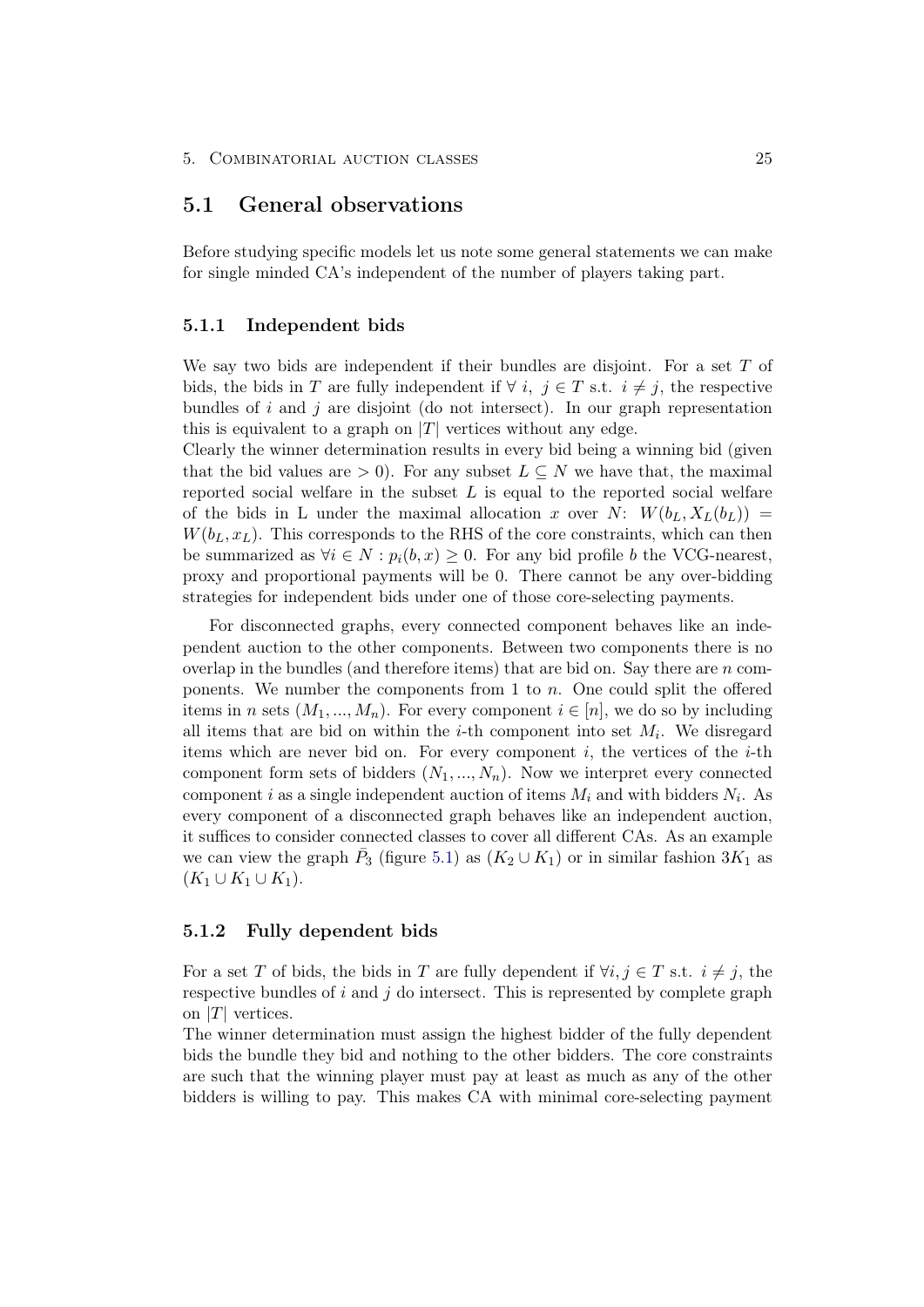functions (VCG-nearest, proxy, proportional) equivalent to a second price auction. As we know second price auctions are strategyproof [\[15\]](#page-59-5) (the truthful strategy weakly dominates all other strategies). Therefore there are no over-bidding strategies in CA's with fully dependent bids.

## <span id="page-30-0"></span>5.2 Over-bidding with three or less bidders

With the notion of the CA classes, we began the search for an example of overbidding in CA for the VCG-nearest payment. Specifically we looked for an example with minimal number of participants. At this point the minimal example we were aware of (table [2.2\)](#page-15-0) contains eleven bidders. Using the graph model we can list all connected non-isomorphic graphs with increasing number of vertices and begin to examine them. Every graph on three or less vertices except the path on 3 vertices P<sup>3</sup> consists of fully connected and or fully independent components. Thus, as argued in the general observations section [5.1,](#page-29-0) we know that there exist no over-bidding strategies in those classes. We examined  $P_3$  as generalized LLG model. Another way to see  $P_3$  is as a 2-star graph, where the center vertex  $(G)$ is connected to each of the other two vertices  $(L)$ . Based on the explicit formula of the VCG-Nearest payment as characterized in the paper [\[11\]](#page-59-1), it is clear that the VCGN payment is non-decreasing in the  $P_3$  class. By corollary [4.4](#page-22-1) we know that, for non-decreasing, core-selecting payments satisfying voluntary participation, there are no over-bidding strategies in SMCA. This concludes that there are no over-bidding strategies for the VCGN payment in SMCA with less then four bidders.

#### <span id="page-30-1"></span>5.2.1 The link to single constraint classes

As a first instance of connected graphs on four vertices we studied the 3-star graph. It represents the class equivalent to the LLLG model, a simple extension of the LLG model by adding another local (independent) bundle and bidder (L) and where the global bidder is again interested in all items. To examine it we derived an explicit formulation of the VCGN payment for this model and then showed that it is non-decreasing. From this evolved the idea to study the n-star class we name L\*G, instead of brute-forcing the various classes on four vertices. The L<sup>\*</sup>G class characterizes the class with n local bidders and one global bidder. The analysis of L\*G then lead to the result on SMCAs with a single effective core constraint (SECC). In the next chapter we first show the result on SECC. Then we present L\*G and apply said result. Since LLG and LLLG are instances of L\*G, this result covers those two individual cases, hence we refrain from writing down the individual proofs.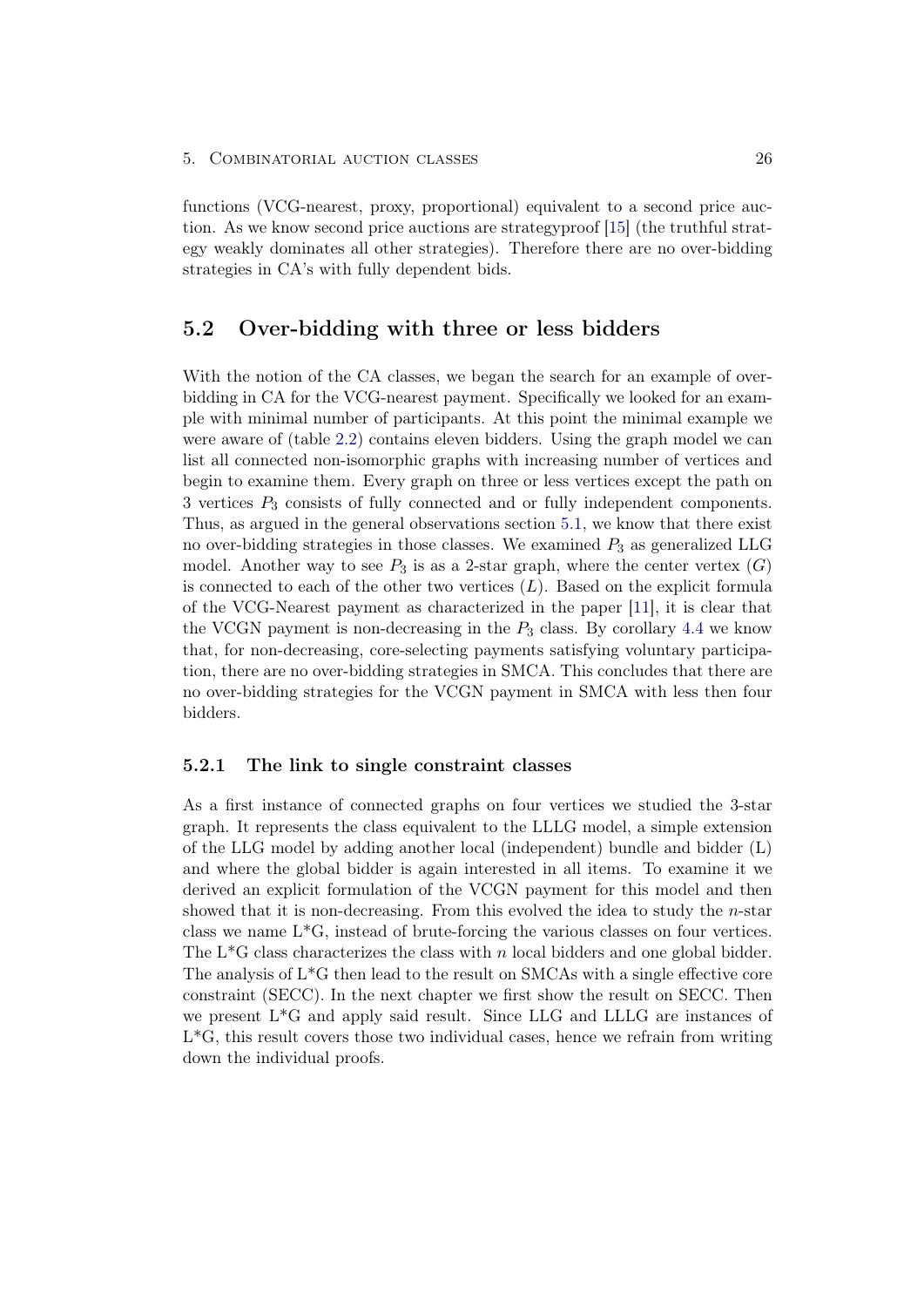## CHAPTER<sub>6</sub>

## <span id="page-31-0"></span>single effective core constraint

For core selecting payments, the core constraints bound the payments. If one lists every core constraint on the set of winning bidders, we often observe that many of the constraints are obsolete in the presence of a more restrictive constraint. For example if we look at the following three inequalities we observe that the last constraint encompasses the first two.

$$
p_1 \ge b_G - b_2
$$
  

$$
p_2 \ge b_G - b_1
$$
  

$$
p_1 + p_2 \ge b_G
$$

Since voluntary participation implies that  $b_i \geq p_i$  and for  $b_G \geq 0$ , when the constraint  $p_1 + p_2 \geq b_G$  is satisfied so are the others. We say a constraint  $\alpha$ covers constraint  $\beta$  if  $\alpha \implies \beta$ . For  $b_1 + b_2 \geq b_G$  and  $b_G \geq b_i$  for  $i \in \{1,2\}$  those are the core constraints of the LLG class. For specific payment functions like the VCG-Nearest payment, we can further ignore all constraints which are implicitly satisfied by the payment. Notably those are the constraints on a single payment for which the right hand side (RHS) is equivalent to the VCG payment. Those are implicitly satisfied, as  $p_{VCGN_i} \geq p_i^V$ , which states that at every position *i*, VCGN payment is never lesser than VCG payment.

Definition 6.1. A CA class has a single effective core constraint (SECC) if the core constraints can be fully expressed by a single constraint. We call such classes single core constraint classes.

As we argued above, the core constraints of LLG can be reduced to a single effective core constraint, namely  $p_1 + p_2 \geq b_G$ .

<span id="page-31-1"></span>**Theorem 6.2.** For SMCA classes where the core constraints can be represented by a single effective core constraint, the VCGN payment is non-decreasing and therefore there are no over-bidding strategies.

Let  $n \geq 1$  be the number of winning bidders. We will show theorem [6.2](#page-31-1) by deriving the representation  $p_{VCGN} = p^{V} + x$  for some x, where for all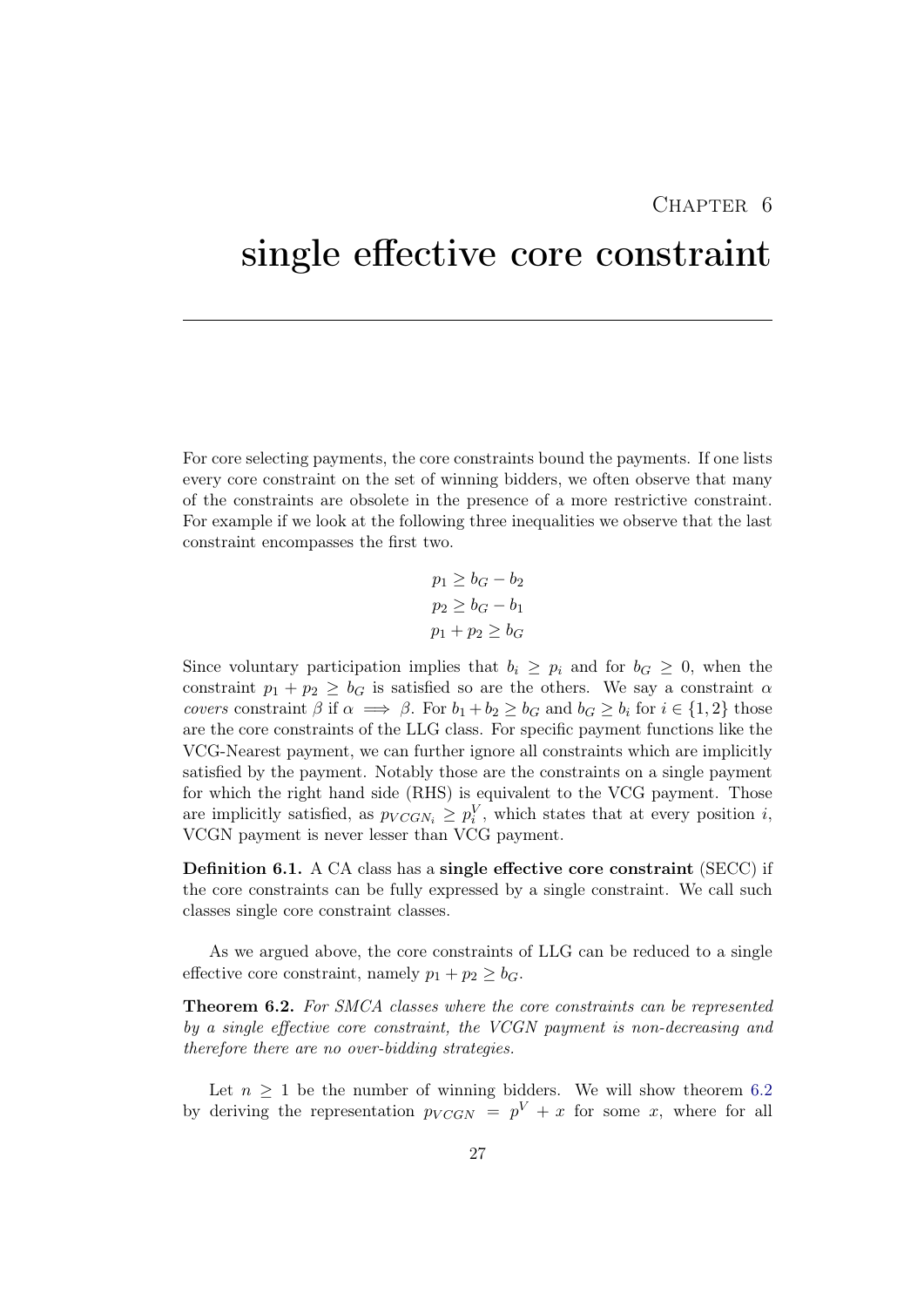$i \in [n], x_i \geq 0$ . Then we provide the optimal point  $\mathbf{x}^*$  which added to the VCG point  $p<sup>V</sup>$  results in the VCG-Nearest point. Finally, from this explicit formulation of the VCG-Nearest point, we deduce that it is non-decreasing in single core constraint classes.

### <span id="page-32-0"></span>6.1 Explicit VCGN formulation

This section derives an explicit formulation of the VCGN-point for SMCA classes whith a single effective core constraint.

#### <span id="page-32-1"></span>6.1.1 Shift from VCG point to origin

For the set of winning bidders  $L$ , we formulate the single core constraint as follows:  $\sum_{i\in L} p_i(b, x) \geq B_R$ . This core constraint covers all other core constraints, i.e. when  $\sum_{i\in L} p_i(b, x) \geq B_R$  holds, every core constraint is satisfied. We compare the sum of winning player's VCG-payments to the RHS value  $B_R$  of the single core constraint.

<span id="page-32-2"></span>**Lemma 6.3.** Let L be the set of winning bidders,  $|L| = n$ ,  $\sum_{i=1}^{n} b_i = B_L \geq B_R$ . We show that  $\sum_{i=1}^n p_i^V \leq B_R$ .

*Proof.* For a SMCA with singe effective core constraint  $\sum_{i\in L} p_i(b, x) \geq B_R$ . We assume  $\sum_{i=1}^{n} p_i^V > B_R$  and do a proof by contradiction. The core constraint on any single winning payment  $p_l$ , for  $l \in L$  is given by

$$
p_l \ge W(b_{-l}, X_{-l}(b_{-l})) - W(b_{-l}, x_{-l}) = p_l^V
$$
  
for *L* being the set of winning bids, let  $B'_R = \sum_{i=1}^n p_i^V = \sum_{l \in L}^n p_l^V \le \sum_{l \in L}^n p_l$ 

The assumption  $B_R < \sum_{i=1}^n p_i^V$  implies that not all the core constraints on the single payments, are covered by the single effective constraint. Summing up the constraints on single payments  $\sum_{l\in L}^{n} p_l^{\overline{V}} = B_R' > B_R$  forms a constraint which is not covered by the constraint characterized by  $B_R$ . This is a contradiction to the assumption that  $B_R$  is a single effective core constraint, which requires that it covers all other core constraints.  $\Box$ 

Using the result above, in SMCA classes with a single effective core constraint we can represent the VCGN payment of any player *i* as  $p_{VCGN_i} = p_i^V + x_i$  for some  $x_i \geq 0$ . Let us adapt the constraint such that we can look for the closest point  $\mathbf{x}^*$  on the modified constraint to the origin instead of the vcg-point. For a single constraint, the total VCGN payments are always equal to the RHS value of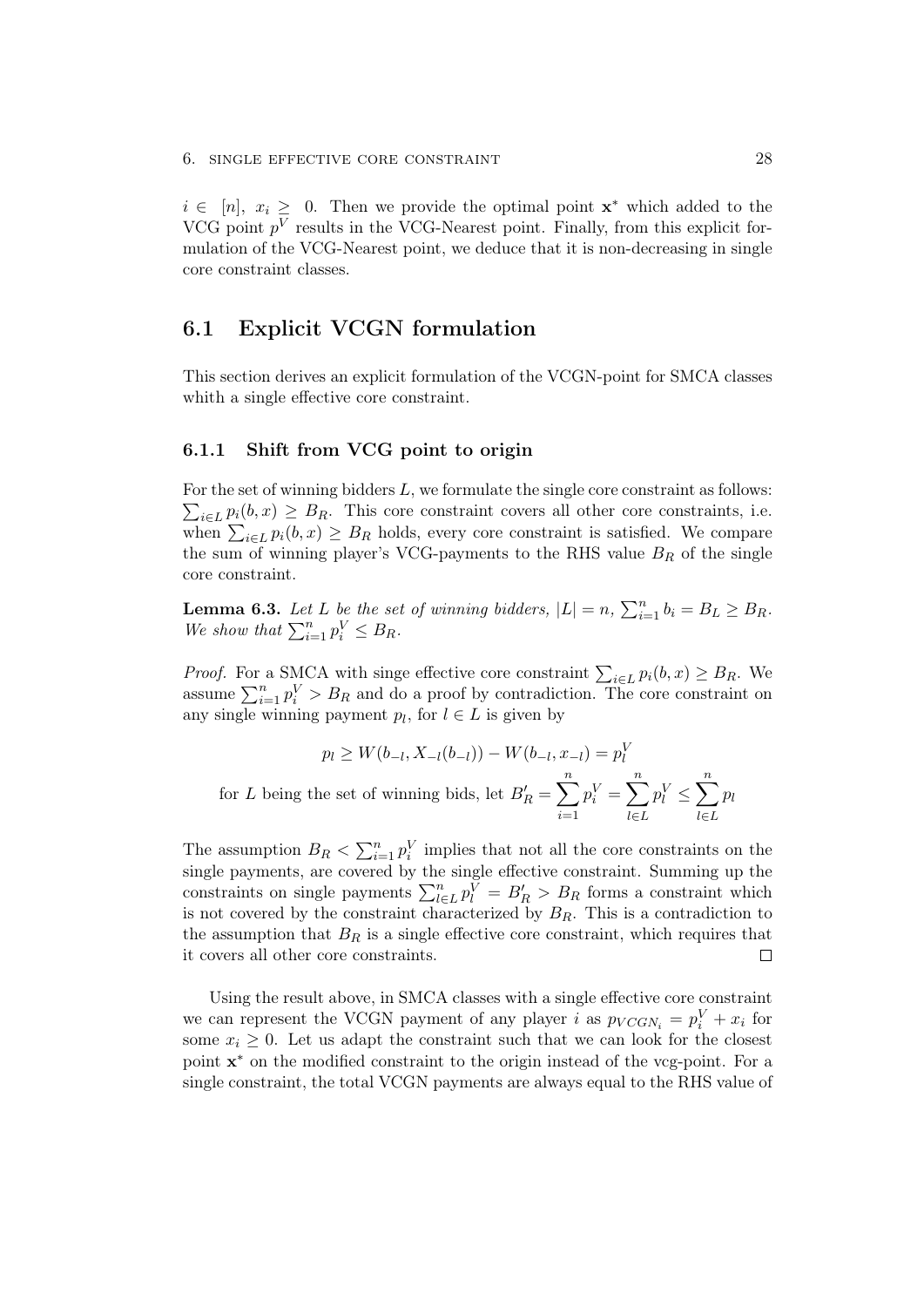the constraint  $B_R$ . It is necessarily a blocking constraint, making it an equality constraint.

$$
|p_{VCGN}|_1 = \sum_{i \in L} p_i^V + x_i = B_R \iff \sum_{i \in L} x_i = B_R - \sum_{i \in L} p_i^V = |\mathbf{x}^*|_1
$$

#### <span id="page-33-1"></span>6.1.2 Intuitive deduction of explicit formula

With a single blocking constraint, the difference of the total payment and the fixed allocated VCG-payments  $\Delta = \sum_{i \in L} x_i = B_R - \sum_{i \in L} p_i^V$ , with  $\Delta \geq 0$  by Lemma [6.3.](#page-32-2) We need to find the  $x_i$  that minimize the distance to the core while maintaining voluntary participation  $p_i \leq b_i \implies x_i \leq b_i - p_i^V$ . We denote the constraints resulting from voluntary participation as  $b'_i = b_i - p_i^V$ . A constraint  $b'_i$ can be seen as that players budget, since after paying the VCG-payment player i is willing to pay up to the budget  $b_i'$  to acquire corresponding bundle to the bid. W.l.o.g. we say that the constraints  $b_i$  are sorted increasingly. I.e. the lowest index is bound by the smallest value:  $b'_1 = b_1 - p_1^V \le b'_2 \le \cdots \le b'_n = b_n - p_n^V$ . The core constraint  $\sum_{i=1}^{n} x_i = \Delta$  can be seen as the hyperplane in  $\mathbb{R}^n_+$  defined by  $(\sum_i^n x_i) - \Delta = 0$  and has the n-dimensional normal vector  $\vec{n} = (1, \ldots, 1)^\top$ . Hence the closest point  $p^*$  on the hyperplane to the origin lies in direction of  $\vec{n}$ at euclidean distance  $\frac{\Delta}{\sqrt{2}}$  $rac{\Delta}{n}$ ,  $p^* = \frac{\Delta}{n}$  $\frac{\Delta}{n}\vec{n}$ . If no budget constraint is violated by  $p^*$ , then  $b_1 - p_1^V \geq \frac{\Delta}{n}$  $\frac{\Delta}{n}$ , and  $p^*$  represents  $p_{VCGN}$ . This would translate to  $x_i = \frac{\Delta}{n}$  $\frac{\Delta}{n},$ for every *i*. Else the closest point  $\mathbf{x}^*$  is constrained by some budget limit in (at least) the first of the sorted indices  $\mathbf{x}_1^* = b_1' < \frac{\Delta}{n}$  $\frac{\Delta}{n}$ . Let  $\Delta_j$  be the remainder of the total payment (s.t. it sums up to  $\Delta$ ), to be assigned among winning bidders with index greater  $j$ , when the  $j$  payments with least indices reached their respective budget limits ( $\forall i \in [j], \mathbf{x}_i^* = b_i'$ )

$$
\Delta_j = \begin{cases} \Delta & \text{if } j = 0\\ \Delta - \sum_{i=1}^j b_i' & \text{for } 1 \le j \le n \end{cases}
$$

For  $0 \leq k \leq n-1$  let k be the smallest index s.t. we can distribute  $\Delta_k$  evenly among the  $n - k$  players with greatest budgets (the greatest  $n - k$  indices) while respecting the constraints  $b'_i$  for every winning bidder *i*. Such a k always exists for winning players as  $\sum_{i \in L} b_i > B_R \implies \sum_{i \in L} (b_i - p_i^V) > B_R - \sum_{i \in L} p_i^V = \Delta$ . Thus,  $\frac{\Delta_k}{n-k} \leq b'_{k+1}$  and for  $k \geq 1$ ,  $\frac{\Delta_{k-1}}{n-k+1} > b'_k$ . We claim that the closest point to the origin lying in the core<sup>[1](#page-33-2)</sup> is  $\mathbf{x}^*$ .

<span id="page-33-0"></span>Claim 6.4.

$$
\mathbf{x}_i^* = \begin{cases} b_i' = b_i - p_i^V & \text{if } 1 \le i \le k \\ \frac{\Delta_k}{n-k} & \text{if } k+1 \le i \le n \end{cases}
$$

When  $k = 0$  we get an even distribution of the remaining payment,  $\frac{\Delta_k}{n-k}$  for all  $i \in [n]$ .

<span id="page-33-2"></span><sup>&</sup>lt;sup>1</sup>Here the single core constraint is  $\sum_{i \in L} x_i = \Delta$ .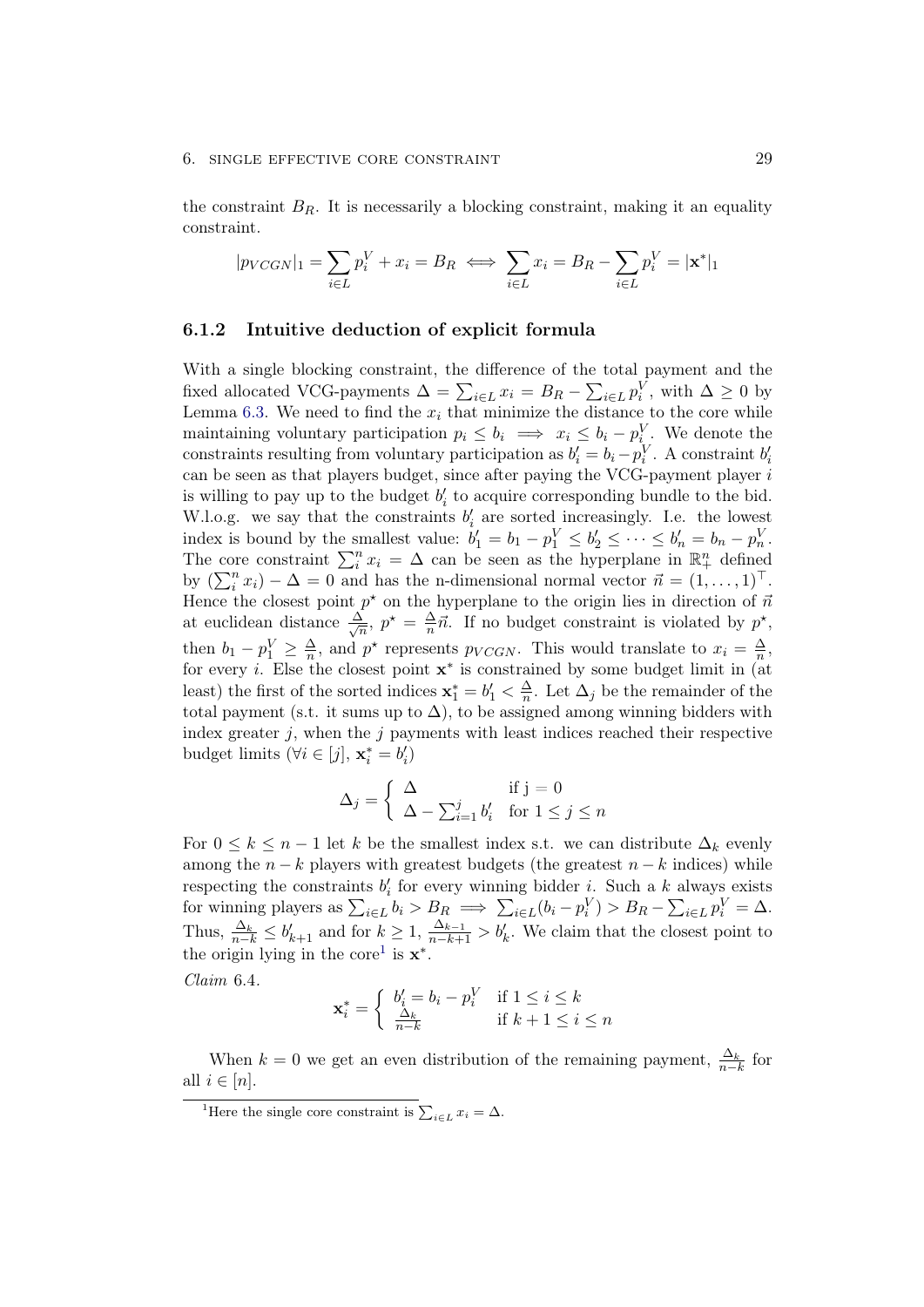### <span id="page-34-0"></span>6.1.3 Optimality certificate for x<sup>\*</sup>

To calculate point x<sup>\*</sup> we employ a quadratic program. According to the CGAL definition [\[16\]](#page-59-6) a quadratic program (QP) has the following form:

minimize 
$$
\mathbf{x}^T D\mathbf{x} + \mathbf{c}^T + c_0
$$
  
subject to  $A\mathbf{x} \geq b$   
 $1 \leq \mathbf{x} \leq \mathbf{u}$ 

in *n* real variables  $\mathbf{x} = (x_0, \ldots, x_{n-1}).$ 

- A is an  $m \times n$  constraint matrix
- $\bullet$  **b** is an *m* dimensional right-hand side vector
- $\geq$  is an m-dimensional vector of relatrions from  $\{\leq, =, \geq\}$
- D is a symmetric positive-semidefinite  $n \times n$  matrix (the quadratic objective function)
- *n*-dimensional vector of lower bounds **l** and upper bounds **u** for **x**
- *n*-dimensional **c**, the linear objective function
- $c_0$  a constant of the objective function

We aim to show claim [6.4.](#page-33-0) To do so we first declare the quadratic problem, then provide an optimality certificate  $\lambda$ , and finally show that  $\lambda$  satisfies the conditions of lemma [6.5.](#page-34-1) The lemma [6.5](#page-34-1) and its proof are taken from the CGAL documentation [\[17\]](#page-59-7).

<span id="page-34-1"></span>**Lemma 6.5** (optimality certificate). A feasible n-vector  $\mathbf{x}^*$  is an optimal solution of the Quadratic Program if an m-vector  $\lambda$  with the following properties exists.

1. if the i-th constraint is of type  $\leq$  ( $\geq$ , respectively), then  $\lambda_i \geq 0$  ( $\lambda_i \leq 0$ , respectively).

2. 
$$
\lambda^T (A \mathbf{x}^* - \mathbf{b}) = 0
$$

$$
3. \ \left(c^T + \lambda^T A + 2\mathbf{x}^{*T} D\right)_j \begin{cases} \geq 0, & \text{if } \mathbf{x}_j^* = l_j < u_j \\ = 0, & \text{if } l_j < \mathbf{x}_j^* < u_j \\ \leq 0, & \text{if } l_j < u_j = \mathbf{x}_j^* \end{cases}
$$

The proof of lemma [6.5](#page-34-1) follows.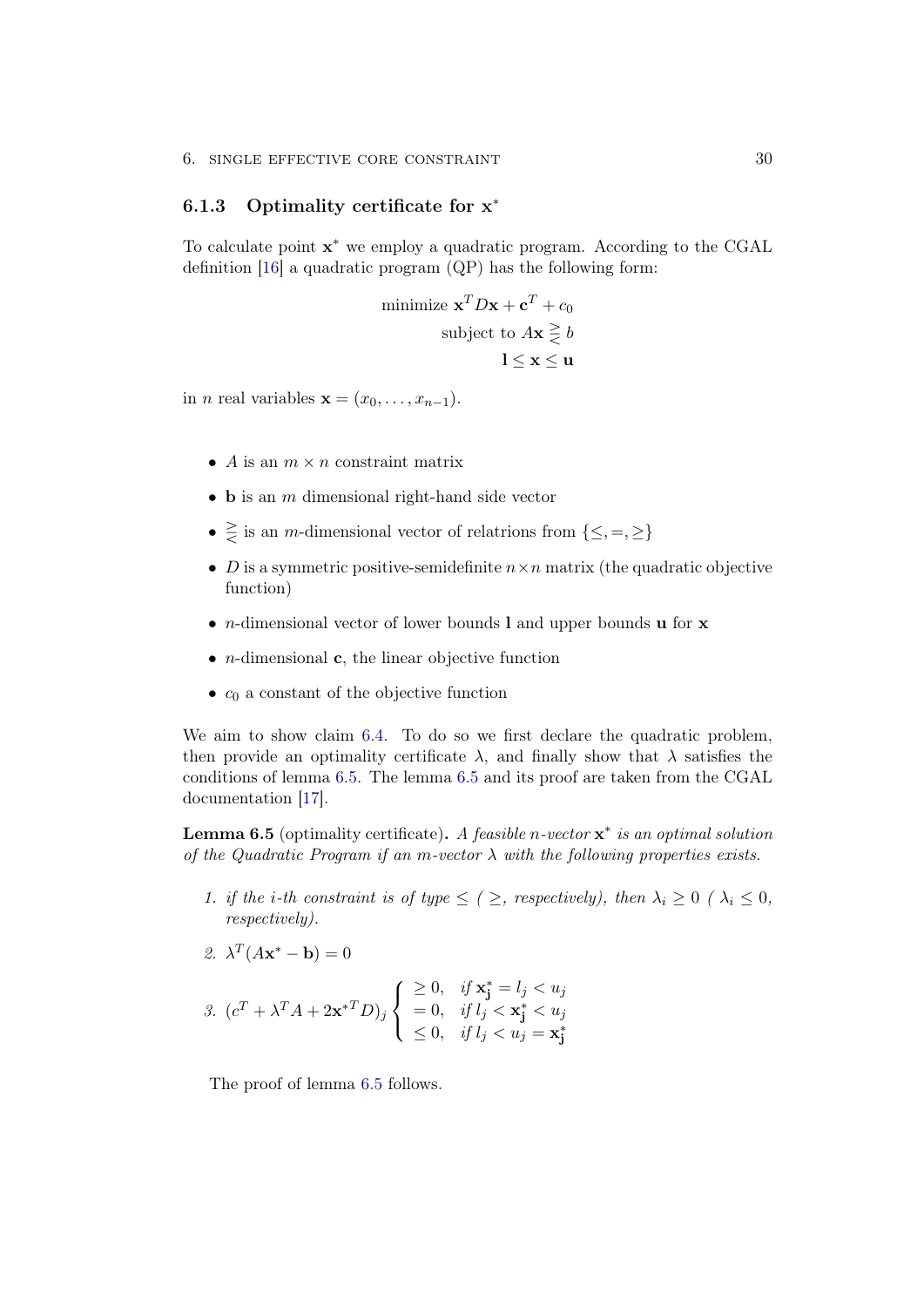#### 6. SINGLE EFFECTIVE CORE CONSTRAINT 31

Proof. Let x be any feasible solution. We need to prove that

$$
\mathbf{c}^T \mathbf{x} + \mathbf{x}^T D \mathbf{x} \ge \mathbf{c}^T \mathbf{x}^* + \mathbf{x}^{*T} D \mathbf{x}^*
$$

For this, we argue as follows.

$$
\mathbf{c}^T \mathbf{x} + 2\mathbf{x}^{*T} D\mathbf{x} \ge \mathbf{c}^T \mathbf{x} + 2\mathbf{x}^{*T} D\mathbf{x} + \lambda^T (A\mathbf{x} - \mathbf{b}) \quad \text{(by } A\mathbf{x} \ge b \text{ and } 1.)
$$
  
=  $(\mathbf{c}^T + \lambda^T A + 2\mathbf{x}^{*T} D\mathbf{x})\mathbf{x} - \lambda^T b$   
 $\ge (\mathbf{c}^T + \lambda^T A + 2\mathbf{x}^{*T} D\mathbf{x})\mathbf{x}^* - \lambda^T b \quad \text{(by } \mathbf{l} \le \mathbf{x} \le \mathbf{u} \text{ and } 3.)$   
=  $\mathbf{c}^T \mathbf{x}^* + 2\mathbf{x}^{*T} D\mathbf{x}^*$  (by 2.)

After adding  $\mathbf{x}^T D \mathbf{x} - \mathbf{x}^T D \mathbf{x} + \mathbf{x}^{*T} D \mathbf{x}^* = \mathbf{x}^{*T} D \mathbf{x}^*$  to both sides of this inequality, we get

$$
\mathbf{c}^T \mathbf{x} + \mathbf{x}^T D \mathbf{x} - (\mathbf{x} - \mathbf{x}^*)^T D (\mathbf{x} - \mathbf{x}^*) \geq \mathbf{c}^T \mathbf{x}^* + \mathbf{x}^{*T} D \mathbf{x}^*,
$$

and since D is positive semidefinite, we have  $(\mathbf{x} - \mathbf{x}^*)^T D(\mathbf{x} - \mathbf{x}^*) \geq 0$  and the lemma follows.  $\Box$ 

With this we are ready to prove claim 6.4: 
$$
\mathbf{x}_{i}^{*} = \begin{cases} b'_{i} = b_{i} - p_{i}^{V} & \text{if } 1 \leq i \leq k \\ \frac{\Delta_{k}}{n-k} & \text{if } k+1 \leq i \leq n \end{cases}
$$

Proof. We formulate the quadratic problem, which solves for the minimal (squared) distance of a point within the core to the origin with respect to the constraints, as follows:

minimize 
$$
\mathbf{x}^T \mathbf{x}
$$
  
subject to  $A\mathbf{x} \geq b$   
 $l \leq x$ 

Here we have

- $n$  real variables **x** representing the payment
- A is an  $m \times n$  constraint matrix, where  $m = n + 1$ , for n budget constraints and one core constraint.
- $\bullet$  **b** is an *m* dimensional right-hand side vector
- l lower-bounds **x** s.t.  $\forall i \in [n]: x_i \geq 0$
- *D* the  $n \times n$  identity matrix

$$
A\mathbf{x} \ge \mathbf{b} \iff \begin{bmatrix} -1 & & & \\ & \ddots & & \\ & & -1 & \\ 1 & \cdots & 1 \end{bmatrix} \begin{bmatrix} x_1 \\ \vdots \\ x_n \end{bmatrix} \ge \begin{bmatrix} -b'_1 \\ \vdots \\ -b'_n \\ \Delta \end{bmatrix}
$$
(6.1)

Thus, for  $1 \le j \le n+1$  we have  $(Ax \ge b)_j = \begin{cases} -x_{j-n} & \ge -b'_{j-n} & \text{if } 1 \le j \le n \ \sum_{j=n}^n & \ge \lambda \end{cases}$  $\sum_{i=1}^{n} x_i \geq \Delta$  if  $j = n + 1$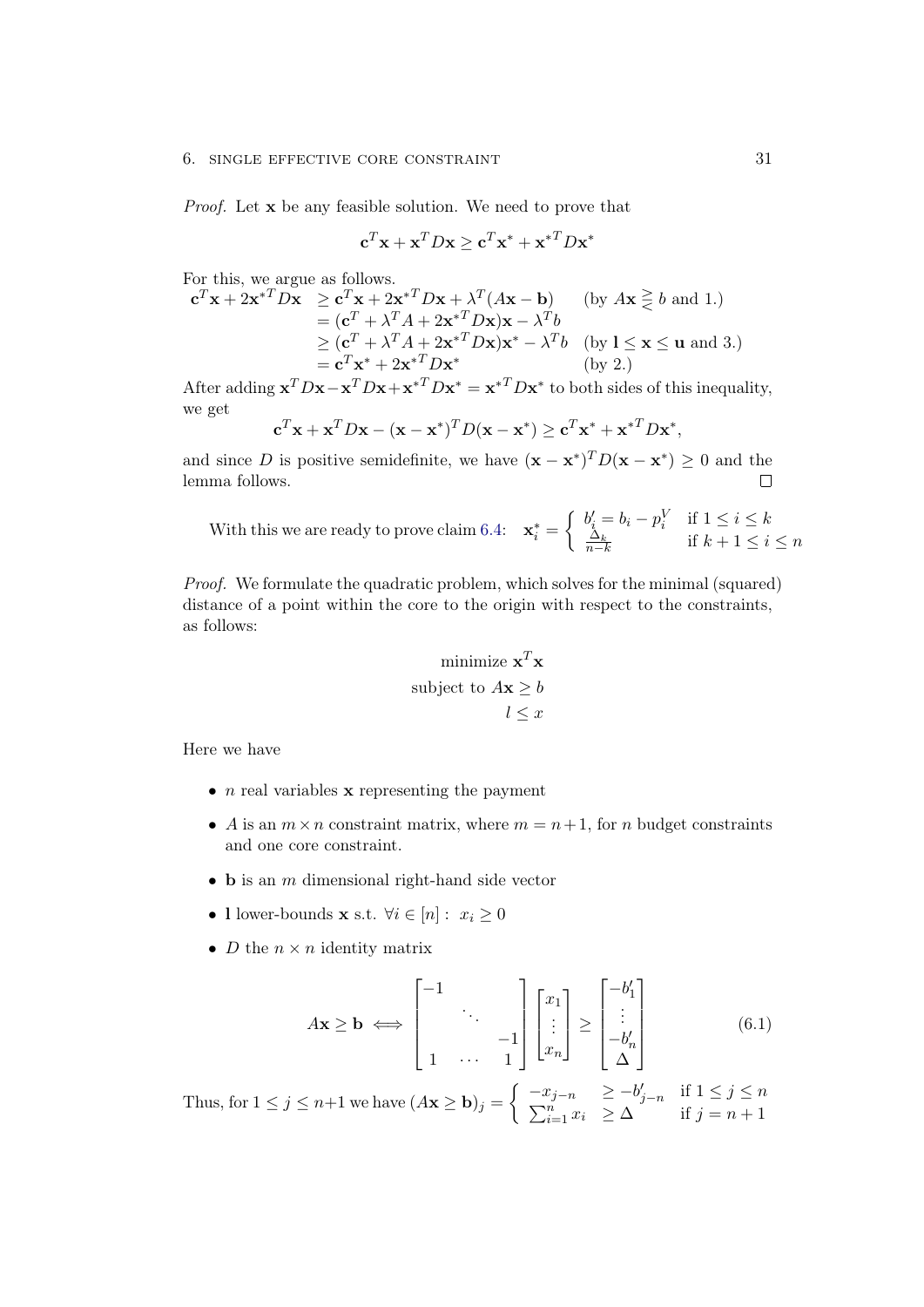#### 6. SINGLE EFFECTIVE CORE CONSTRAINT 32

We show that the optimal point is  $x^*$  by providing a certificate  $\lambda$  which satisfies the conditions of Lemma [6.5.](#page-34-1)

As reference, when  $k > 1$ ,  $\mathbf{x}^{*T} = \begin{bmatrix} b'_1 & \dots & b'_k & \frac{\Delta_k}{n-k} & \dots & \frac{\Delta_k}{n-k} \end{bmatrix}$ . We claim that the following  $\lambda$  is an optimality certificate for  $x^*$ 

<span id="page-36-1"></span>For 
$$
1 \le j \le n + 1
$$
,  $\lambda_j = \begin{cases} 2b'_j - \frac{2\Delta_k}{n-k} & \text{if } 1 \le j \le k \\ 0 & \text{if } k+1 \le j \le n \\ -\frac{2\Delta_k}{n-k} & \text{if } j = n+1 \end{cases}$  (6.2)

Hence for  $k > 1$ ,  $\lambda^T = \left[ (2b'_1 - \frac{2\Delta_k}{n-k}) \dots (2b'_k - \frac{2\Delta_k}{n-k}) \right] 0 \dots 0 - \frac{2\Delta_k}{n-k} \right]$ We show the conditions of the Lemma [6.5](#page-34-1) in order.

- 1. Since all constraint relations are  $\geq^2$  $\geq^2$ , we require  $\lambda_i \leq 0$ , for all  $i \in [n+1]$ . From the number of winning players n follows  $n > k$ . The definition of  $\Delta_k$  entails that  $k \geq j \implies 0 \leq b'_j < \frac{\Delta_k}{n-k}$ . Therefore, by definition of  $\lambda$ (equation [6.2\)](#page-36-1) at every index  $j, 1 \leq j \leq n+1$ , the value of  $\lambda$  is  $\lambda_j \leq 0$ .
- 2. Show that  $\lambda^T (A \mathbf{x}^* \mathbf{b}) = 0$ :

We have  $(Ax^* - b)_j =$  $\sqrt{ }$  $\left| \right|$  $\mathcal{L}$ 0 if  $1 \leq j \leq k$  $b'_j - \frac{\Delta_k}{n-k}$  if  $k+1 \leq j \leq n$ 0 if  $j = n + 1$ 

It is easy to see that  $\lambda^T (A \mathbf{x}^* - \mathbf{b}) = 0$ , as for every  $j \in [n+1]$  either  $\lambda_j = 0$ or  $(Ax^* - b)_j = 0$ .

3. We show that for  $l_j \leq \mathbf{x}_j^* \leq u_j : (c^T + \lambda^T A + 2\mathbf{x}^{*T} D)_j = 0$ : For our quadratic program the expression simplifies to  $(\lambda^T A + 2\mathbf{x}^{*T})_j$  as there is no linear objective and the matrix  $D$  is the identity matrix.

$$
(\lambda^T A)_j = \begin{cases} -2b'_j & \text{if } 1 \le j \le k \\ -2\frac{\Delta_k}{n-k} & \text{if } k+1 \le j \le n \end{cases} \quad 2(\mathbf{x}^{*T})_j = \begin{cases} 2b'_i & \text{if } 1 \le j \le k \\ 2\frac{\Delta_k}{n-k} & \text{if } k+1 \le j \le n \end{cases}
$$

This concludes that for  $j \in [n]$ :  $(\lambda^T A + 2\mathbf{x}^{*T})_j = 0$ 

$$
\Box
$$

Having proven claim [6.4](#page-33-0) it follows that  $p_{VCGN_i} = \begin{cases} b_i & \text{if } 1 \leq i \leq k \\ \frac{\Delta_k}{\sigma} + n^V & \text{otherwise} \end{cases}$  $\frac{\Delta_k}{n-k} + p_i^V$  otherwise We get this by adding  $\mathbf{x}^*$  to the VCG-point.

<span id="page-36-0"></span><sup>&</sup>lt;sup>2</sup>The core constraint can be formulated with  $\geq$  instead of equality, as the objective function will be minimized until the core constraint is blocking and equality holds.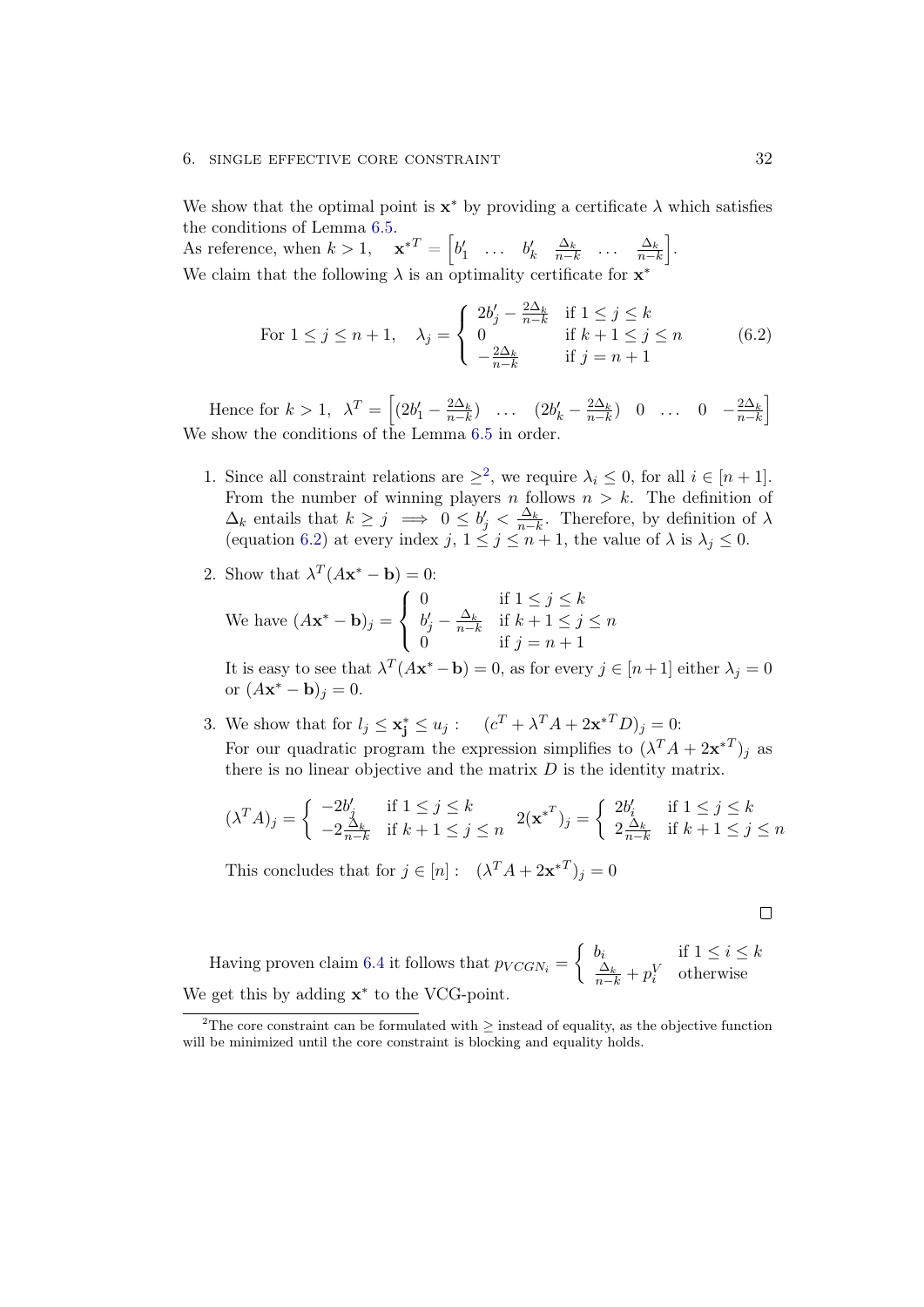### <span id="page-37-0"></span>6.2 Analyzing over-bidding in SMCA with SECC

We can deduct from the above formulation of the VCG-Nearest payment that it is non-decreasing in classes with a single effective core constraint. This then implies that there are no over-bidding strategies in SMCA with SECC using VCG-Nearest payment.

Consider winning bidder *i*, truthful bid  $v_i$  and over-bid  $b_i^o$ . For some  $\epsilon > 0$  we have  $v_i + \epsilon = b_i^o$ . Bids of the other bidders  $b_{-i}$  are fixed. All participants bids are denoted  $b^v = (v_i, b_{-i})$  and  $b^o = (b_i^o, b_{-i})$  respectively. Let us look at the budget  $b'_j = b_j - p_j^V(b)$  of the winning players  $j \in [n]$ . The budget  $b'_j$  represents the upper bounds on payment  $x_j$  in the QP after we shift the objective to minimize the distance from VCG to the origin. We will distinguish the budget w.r.t. player *i* over-bidding by noting  $b'_j{}^v = b_j^v - p_j^V(b^v)$  and  $b'_j{}^o = b_j^o - p_j^V(b^o)$ . The truthful bids  $b^v$  are sorted in ascending order, for  $l, j \in [n], l < j, b_l^v \leq b_j^v$ . Arrange the over-bid vector  $b^o$  to contain the same players bid at the same position as the ordering of the truthful bids. Then for all indices  $j \in [n]$ ,  $j \neq i$  we have  $b_j^o = b_j^v$ . Solely the over-bid at position i differs, which may cause  $b_j^o$  to no longer being sorted.

When we insert the definition of the VCG-payment (and under the assumption that  $\sum_{j\in L} b_j = B_L > B_R$ ) the budget reads:

$$
b'_j = \begin{cases} b_j & \text{if } p_j^V = 0 \iff b_j < B_L - B_R \\ B_L - B_R & \text{otherwise} \implies p_j^V > 0 \end{cases}
$$

Let  $s$  be the number of bids from winning players which have VCG-payment of zero. For  $s > 0$  this implies  $b_s < B_L - B_R$ . All indices greater than s result in the same budget since  $b'_j = b_j - p_j^V = b_j - (B_R - \sum_{l \neq j \wedge l \in L} b_l) = (\sum_{l \in L} b_l) - B_R$ . An ascending (or descending) ordering of the bids  $\tilde{b}$  is maintained among the corresponding budgets b'. As we know that there exists a minimal k,  $0 \leq k \leq$  $n-1$  s.t.  $\frac{\Delta_k}{n-k} \leq b'_{k+1}$ , it follows for the greatest budget  $b'_n \geq \frac{\Delta_k}{n-k}$ , or else no solution would be possible<sup>[3](#page-37-1)</sup>. Additionally, the greatest budget  $b'_n$  cannot exceed  $B_L - B_R$ .

Compare the VCG-payments of the truthful bid and the over-bid. The overbidder *i* has identical VCG-payment  $p_i^V(b^v) = p_i^V(b^o)$  as all other bids are fixed. The VCG-payment of any other bidder may decrease by up to  $\epsilon = b_i^o - v_i$  (but not increase). The sum of payments  $\Delta$  which are not fixed by the VCG payments may increase as result of over-bidding. We introduce  $\Delta^v$  and  $\Delta^o$ , the difference of payments from the core constraint  $B_R$  to the sum of VCG payments

<span id="page-37-1"></span><sup>&</sup>lt;sup>3</sup>We know that there must always be a solution due to  $B_L \geq B_R$ .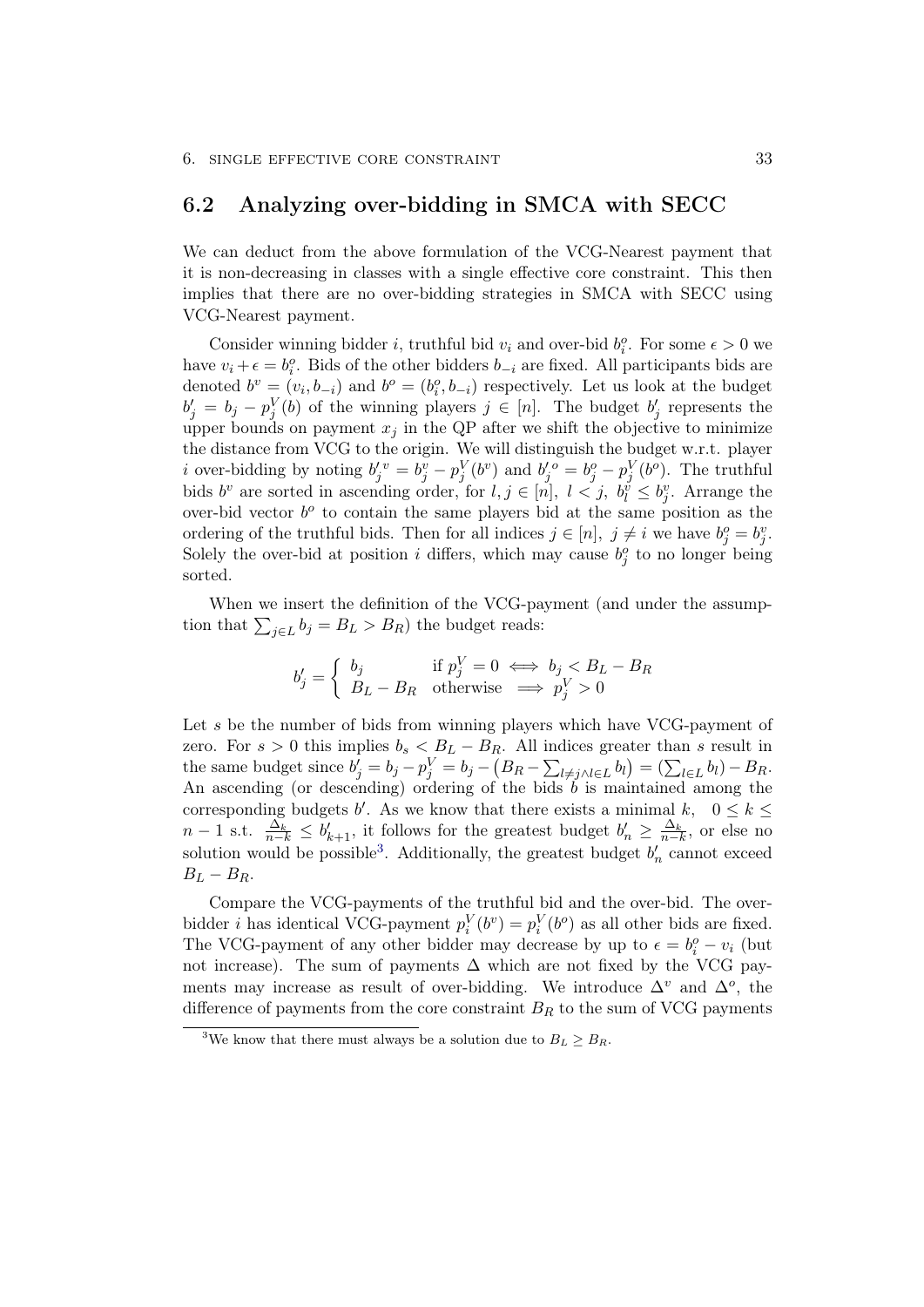in dependence of player i over-bidding.

$$
\text{for } j \in L, \ j \neq i, \ p_j^V(b) = \max\left(0, B_R - \sum_{l \in L \land l \neq j} b_l\right)
$$
\n
$$
p_j^V(b^v) \ge p_j^V(b^o) \implies B_R - \sum_{l \in L} p_l^V(b^v) = \Delta^v \le \Delta^o = B_R - \sum_{l \in L} p_l^V(b^o)
$$

Let  $\Delta_j^v = \Delta^v - \sum_{l=1}^j (b_l^v - p_l^V(b^v))$ . For  $\Delta_j^v, 1 \leq k \leq n$  let k be the smallest index s.t. we can distribute the remaining  $\Delta_k^v$  payment evenly among the  $n - k$ players with greatest budgets  $b'^v = b^v - p^V (b^v)$ . By analogy, we define  $\Delta_j^o =$  $\Delta^o - \sum_{l=1}^j (b_l^o - p_l^V(b^o))$ . And for  $\Delta_j^o$ ,  $1 \le k' \le n$  let  $k'$  be the smallest index s.t. we can distribute the remaining  $\Delta_{k'}^o$  payment evenly among the  $n-k'$  players with greatest upper bounds  $b^{o} = b^{o} - p^{V}(b^{o})$ . For every bidder j, the budgets  $b_j^{\prime v}$  for bids  $b_j^v$  and  $b_j^{\prime o}$  for  $b_j^o$  compare as follows.

$$
p_j^V(b^v) \ge p_j^V(b^o) \implies
$$
  

$$
b_j'^v = b_j - p_j^V(b^v) \le b_j - p_j^V(b^o) = b_j'^o
$$

<span id="page-38-0"></span>**Lemma 6.6.** For some bidder i, we consider truthful bid profile  $b^v = (v_i, b_{-i})$ and over-bid profile  $b^o = (b_i^o, b_{-i}), b_i^o \ge v_i$ . Then, for the VCG-Nearest payment and single constraint CA classes, we have

$$
\frac{\Delta^v_k}{n-k}\leq \frac{\Delta^o_{k'}}{n-k'}
$$

Remember that we sorted the budgets  $b^{\prime v}$  in ascending order and arranged  $b^{\prime o}$  s.t. the every bidder is ordered according to the ordering in  $b^{\prime o}$ . We prove lemma [6.6](#page-38-0) by showing that  $k' \geq k$ , as we know  $\Delta^o \geq \Delta^v$ . Here's a concise proof by contradiction.

*Proof.* Assume  $k' < k$ . Then by definition we must have  $\frac{\Delta_k^o}{n-k} > b'_{k+1}$  and  $\frac{\Delta_k^v}{n-k} \leq b'_{k+1}$ <sup>v</sup>. We have  $b'_{k+1}$ <sup>o</sup>  $\geq b'_{k+1}$ <sup>v</sup>, and  $\Delta_k^v \leq \Delta_k^o$  both following from the fact that over-bidding can reduce some VCG payments. Then,  $\frac{\Delta_k^o}{n-k} > b'_{k+1}$ <sup>o</sup> ≥  $b'_{k+1}$ <sup>v</sup>  $\geq \frac{\Delta_k^v}{n-k}$ . This stands in contradiction to  $\Delta_k^v \leq \Delta_k^o$ . The conclusion is  $k' \geq k$ .

Finally, we are ready to prove theorem [6.2.](#page-31-1) As recapitulation, we have shown the following explicit formulation for the VCGN-payments in SMCA with SECC:

$$
p_{VCGN_i} = \begin{cases} b_i & \text{if } 1 \le i \le k \\ \frac{\Delta_k}{n-k} + p_i^V & \text{otherwise} \end{cases}
$$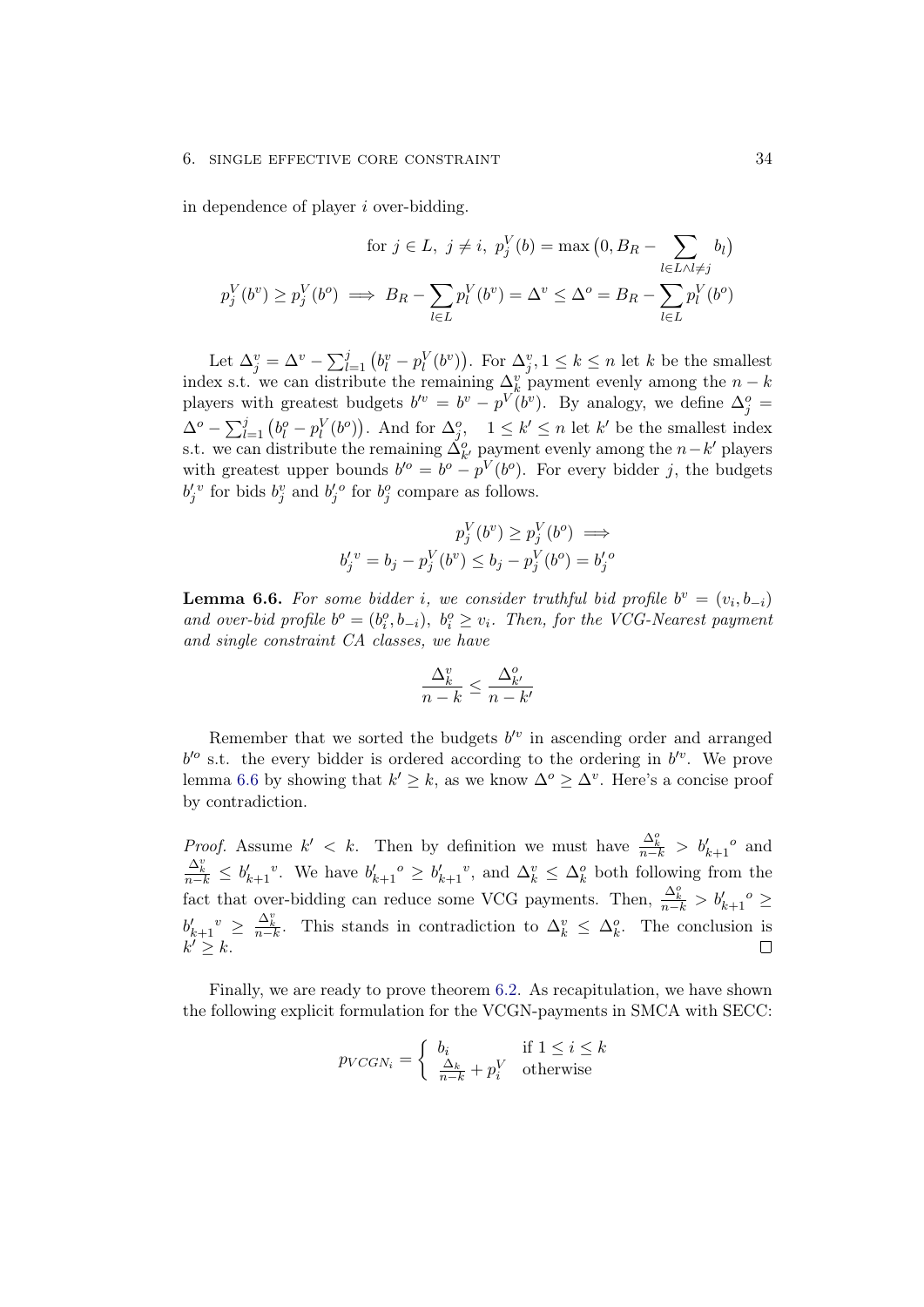#### 6. SINGLE EFFECTIVE CORE CONSTRAINT 35

Where k is the smallest index  $0 \leq k \leq n-1$  s.t. we can distribute  $\Delta_k$  evenly among the  $n - k$  players with greatest budgets (the greatest  $n - k$  indices) while respecting the constraints  $b_i'$  for every winning bidder *i*. And  $\Delta_k$  being

$$
\Delta_k = \begin{cases} \Delta & \text{if } k = 0\\ \Delta - \sum_{i=1}^j b'_i & \text{for } 1 \le k \le n \end{cases}
$$

Proof. To show theorem [6.2,](#page-31-1) we do a case distinction on the VCG-Nearest payments player  $i$  bidding truthfully or over-bidding to show that the payments are non-decreasing.

- $(p_{VCGN_i}^v = v_i) \wedge (p_{VCGN_i}^o = b_i^o)$ As  $b_i^o > v_i$  this is an increase in payment.
- $(p_{VCGN_i}^v = v_i) \wedge (p_{VCGN_i}^o = \frac{\Delta_{k'}^o}{n-k'} + p_i^V)$ In this case  $v_i < \frac{\Delta_k^v}{n-k} + p_i^V$  which by lemma [6.6](#page-38-0)  $\frac{\Delta_k^v}{n-k} \leq \frac{\Delta_{k'}^o}{n-k'}$  cannot decrease the payment.
- $(p_{VCGN_i}^v = \frac{\Delta_k^v}{n-k} + p_i^V) \wedge (p_{VCGN_i}^o = b_i^o)$ Here  $\frac{\Delta_k^k}{n-k} + p_i^V \le v_i < b_i^o$ , and therefore it is an increase in payment.
- $(p_{VCGN_i}^v = \frac{\Delta_k^v}{n-k} + p_i^V) \wedge (p_{VCGN_i}^o = \frac{\Delta_{k'}^o}{n-k'} + p_i^V)$ Again by lemma [6.6](#page-38-0)  $\frac{\Delta_k^v}{n-k} \leq \frac{\Delta_{k'}^o}{n-k'}$  the over-bid cannot result in a lesser payment.

 $\Box$ 

To summarize we showed that the VCG-Nearest payment is non-decreasing for single minded combinatorial auction classes with a single effective core constraint. By corollary [4.4](#page-22-1) this proves that there exist no over-bidding strategies in SMCA with single effective core constraint.

<span id="page-39-0"></span>Corollary 6.7. SMCA classes where any winner determination results in two or less winning bidders have no over-bidding strategies under the VCGN-payment.

We prove [6.7](#page-39-0) by showing that two or less winners implies a single core constraint. Then it follows from theorem [6.2](#page-31-1)

Proof. It suffices to look at the core constraints of the (two or less) winners. We know that core constraints for single players are by definition equal to the VCGpayment and therefore implicitly satisfied by VCGN-payment. If there are two winners, the core constraint which lower-bounds the sum of the winning players with the greatest RHS is most limiting. This blocking constraint covers all other (non-trivially satisfied) constraints. The core is fully defined by this most limiting core constraint, which is the single effective core constraint. $\Box$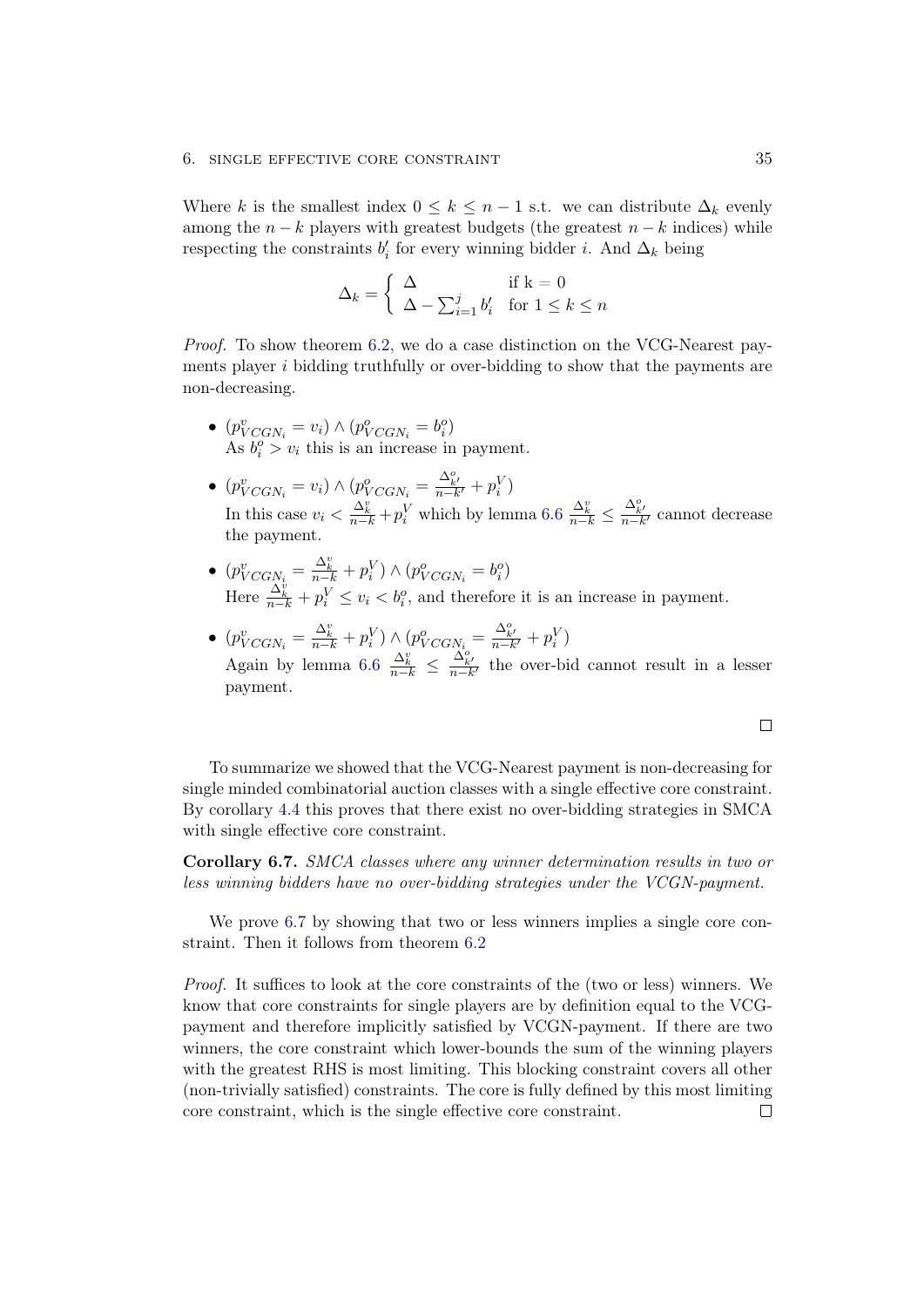#### 6. single effective core constraint 36

The corollary [6.7](#page-39-0) lets eliminate over-bidding strategies under the VCGNpayment in every SMCA class where there are at most two winners. Considering all (non-isomorphic) connected graph's on 4 or less vertices, only the class represented by the 3-star graph allows for an independent set of three or more vertices. Hence only the SMCA class represented by the 3-star graph can have three winners. For all other SMCA classes on 4 or less vertices, corollary [6.7](#page-39-0) implies that there exist no over-bidding strategies under VCGN payment. Next section covers the LLLG class indirectly by showing that for any  $n \geq 1$ , an *n*-star class is a single core constraint class. This let us apply theorem [6.2](#page-31-1) to state that the VCGN payment behaves non-decreasingly for n-star classes, which makes them robust against over-bidding.

## <span id="page-40-0"></span>6.3 L\*G

With  $L^*G$  we consider all the classes of CA which can be modeled as star graphs. The star graphsfrom three to seven vertices are depicted in figure [6.1.](#page-40-1) In other words, L\*G is the class of all CAs where there is one global bidder and some number of local bidders. The global bidder bids on a bundle which intersects with every other bidders bundle in one or more items. Among the local bidders, the selected bundles are mutually independent. We say there are  $n \geq 1$  local bidders who form the set L.



<span id="page-40-1"></span>Figure 6.1: The star graphs with 3, 4, 5, 6 and 7 vertices. The central vertex (yellow) represents the global bid, which intersects with every of the local (blue) bids.

We show that  $L^*G$  is a single core constraint class. This implies that there are no over-bidding strategies for the VCGN payment in single minded CA of the  $L^*G$  class.

Should the global player win, the payment is given as  $p_G = \sum_{i \in L} b_i$ . The global players utility is only positive if its valuation is greater than the corresponding payment. Therefore the global bidders dominant strategy is to place a truthful bid  $b_G$ . The global player has no over-bidding strategies. As shown in theorem [4.2](#page-19-2) there can only be over-bidding in SMCA when a truthful bid would be winning. That is why we consider outcomes of local bidders victory. Note that a sufficient argument against over-bidding by the global player is to show that this case implies a single effective core constraint (theorem [6.2\)](#page-31-1):  $p_G \ge \sum_{i \in L} b_i$ .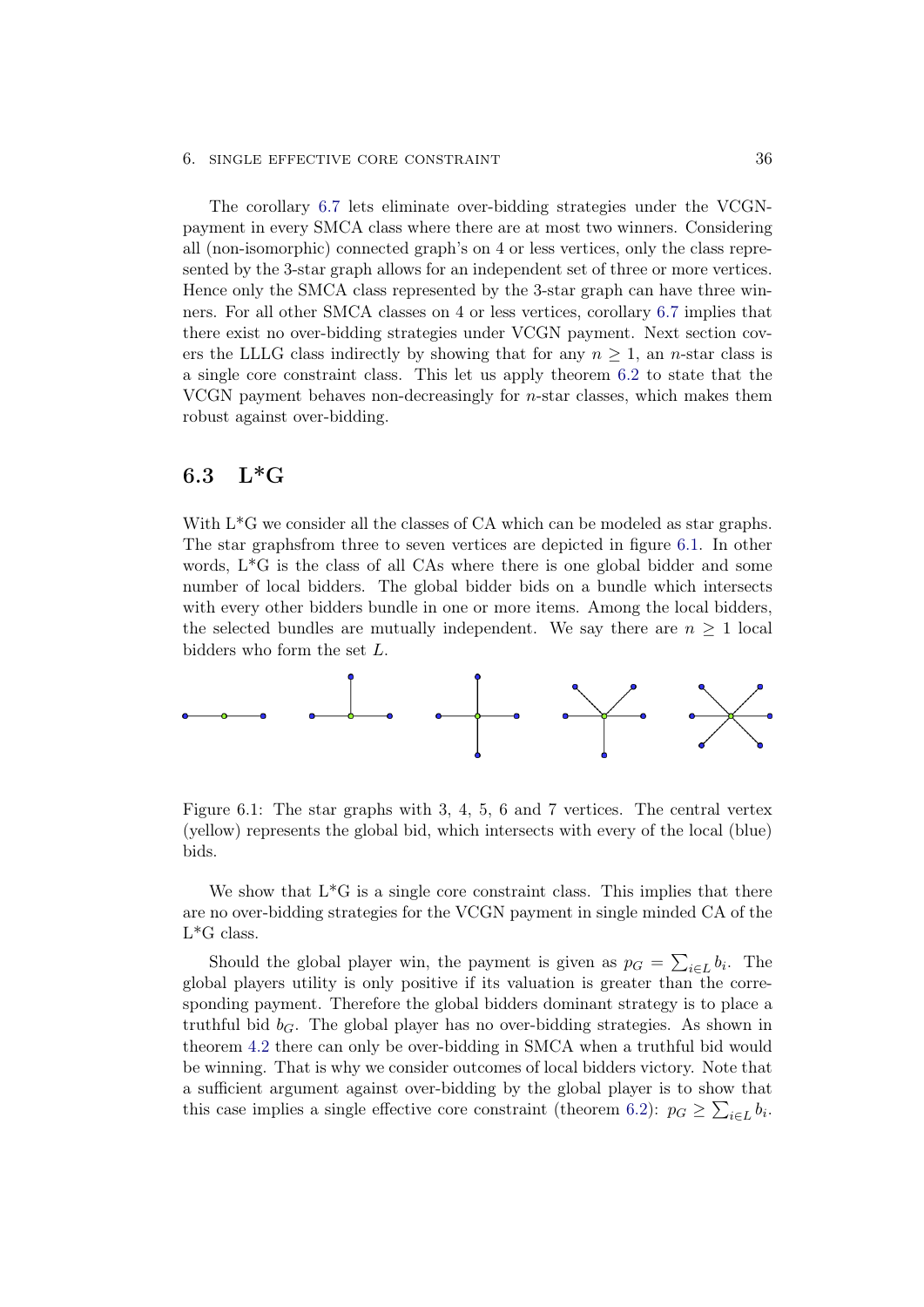Or even simpler, by corollary [6.7](#page-39-0) to argue that in this case there are less than two winners.

#### <span id="page-41-0"></span>6.3.1 Core constraints in L\*G

When local players win there is effectively a single core constraint in  $L^*G$ . Namely on the payments  $p_i$  of local players  $i \in L$ :

$$
\sum_{i \in L} p_i \geq b_G = B_R
$$

Here the global player's bid directly translates to the best allocation in  $N \setminus$  $L = B_R$ . To prove this, consider any coalition  $C \subseteq L$ , the corresponding core constraint is given as:

$$
\sum_{i \in L \setminus C} p_i \ge \begin{cases} 0 & \text{if local players in } C \text{ form a better solution than } b_G \\ b_G - \sum_{i \in C} b_i & \text{otherwise} \end{cases}
$$

where 
$$
\sum_{i \in L \setminus C} p_i \geq b_G - \sum_{i \in C} b_i
$$

$$
\iff \sum_{i \in L \setminus C} p_i + \sum_{i \in C} b_i \geq b_G
$$
and due to 
$$
p_i \leq b_i : \sum_{i \in L \setminus C} p_i + \sum_{i \in C} b_i \geq \sum_{i \in L} p_i
$$

It follows that the most restraining constraint is for  $C = L$ , the set of all local players.

$$
\sum_{i \in L} p_i \ge b_G
$$

Hence, L\*G classes have are single effective core constraint, and by theorem [6.2](#page-31-1) we know that there are no over-bidding strategies.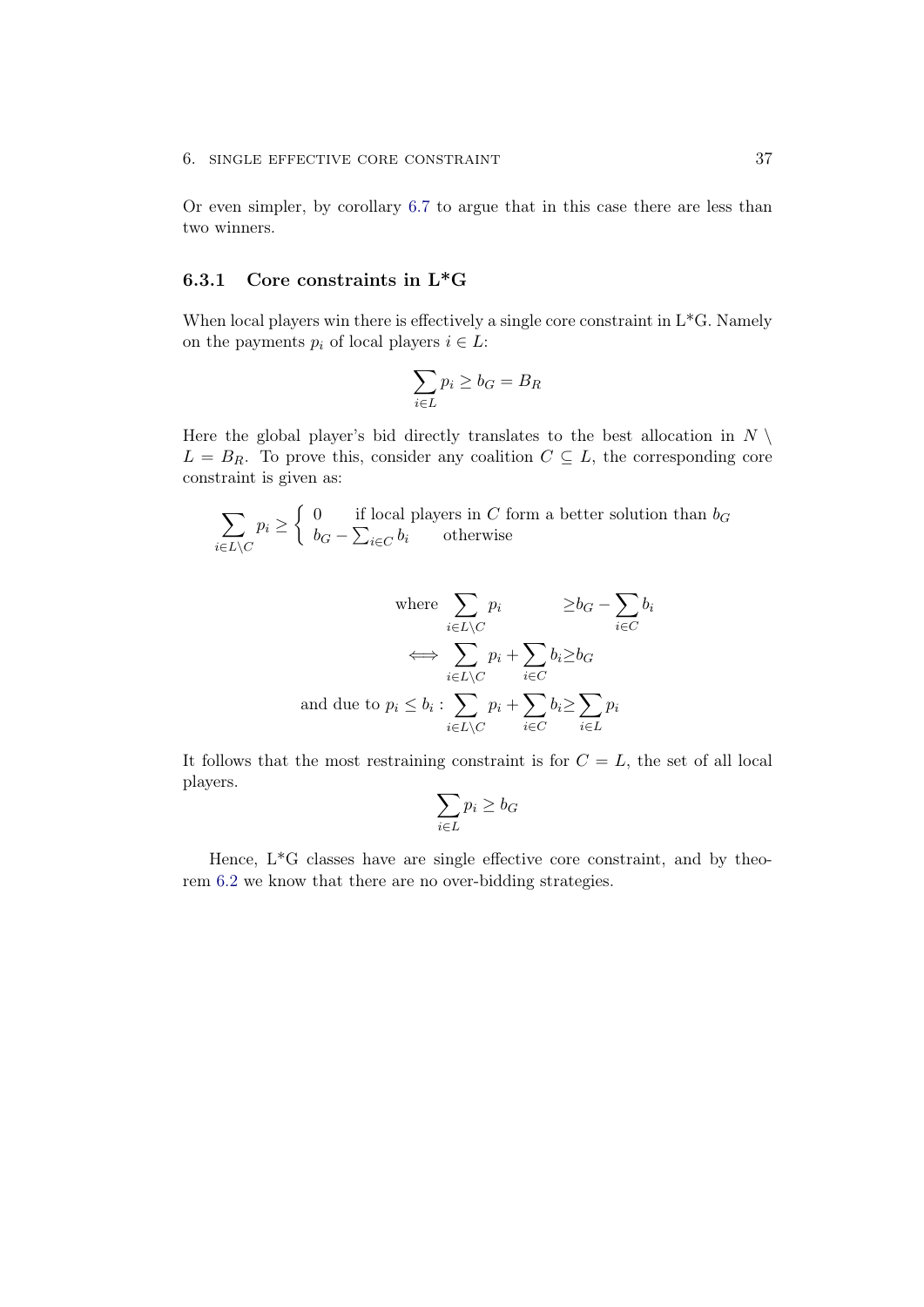## CHAPTER 7

# <span id="page-42-0"></span>Searching for minimal examples of over-bidding

## <span id="page-42-1"></span>7.1 Listing SCMA classes with five bidders and three winners

Based on corollary [6.7,](#page-39-0) which states that there are no over-bidding strategies for VCGN payment when there are two or less winners, we continue the search for a minimal example of over-bidding under VCGN payment in SMCA with five bidders. There are nine non-isomorphic connected simple graphs<sup>[1](#page-42-2)</sup> on five vertices that contain one independent sets of size three. They are depicted in figure [7.1.](#page-43-0) One of them is 5-path, which we will discuss in detail in the next section. Another is the self complementary 'bull', which we can see as 5-path with the additional edge  $(m_l, m_r)$ . We will also discuss bull in more detail. Then there are seven graphs which are  $LLLG + 1$  connected vertex. We name those 7 cases LLLG+ $1_{g,l}$  for  $g \in \{0,1\}, l \in \{0,1,2,3\}$  denoting the number of edges to the global or local players. We require at least one edge between the added vertex  $(+1)$  and LLLG to have a connected graph, thus  $l + q$  can't be zero. Due to symmetry among the local vertices for  $l > 0$ , the l edges can connect to any l different vertices among the local ones.

 $\text{LLLG+1}_{\{1,0\}}$  is equivalent to LLLLG, for which we know that it is a single core constraint class, as it belongs to the classes of star graphs discussed in section [6.3.](#page-40-0) On a short glance,  $LLLG+1_{0,3}$  looks like it can be reduced to LLLG by considering the added vertex  $(+1)$  and the global bidder G to be the a single global bidder  $G'$ . With this interpretation we would sum up their bids  $b_{G'} = b_G + b_{+1}$  to get the bid of the new global bidder  $b_{G'}$ , which we can do, as they are independent of one another and can never be allocated together with any local bid. Similarly for  $LLLG+1_{{1,3}}$  it seems that we can reduce it to LLLG by discarding the smaller bid of the added vertex and the global bidder. The remaining six classes (5-path, bull, LLLG+1 $_{\{0,1\}}$ , LLLG+1 $_{\{1,1\}}$ , LLLG+1 $_{\{0,2\}}$ ,

<span id="page-42-2"></span><sup>&</sup>lt;sup>1</sup>Simple graphs have no loops, or multiple edges or edge weights.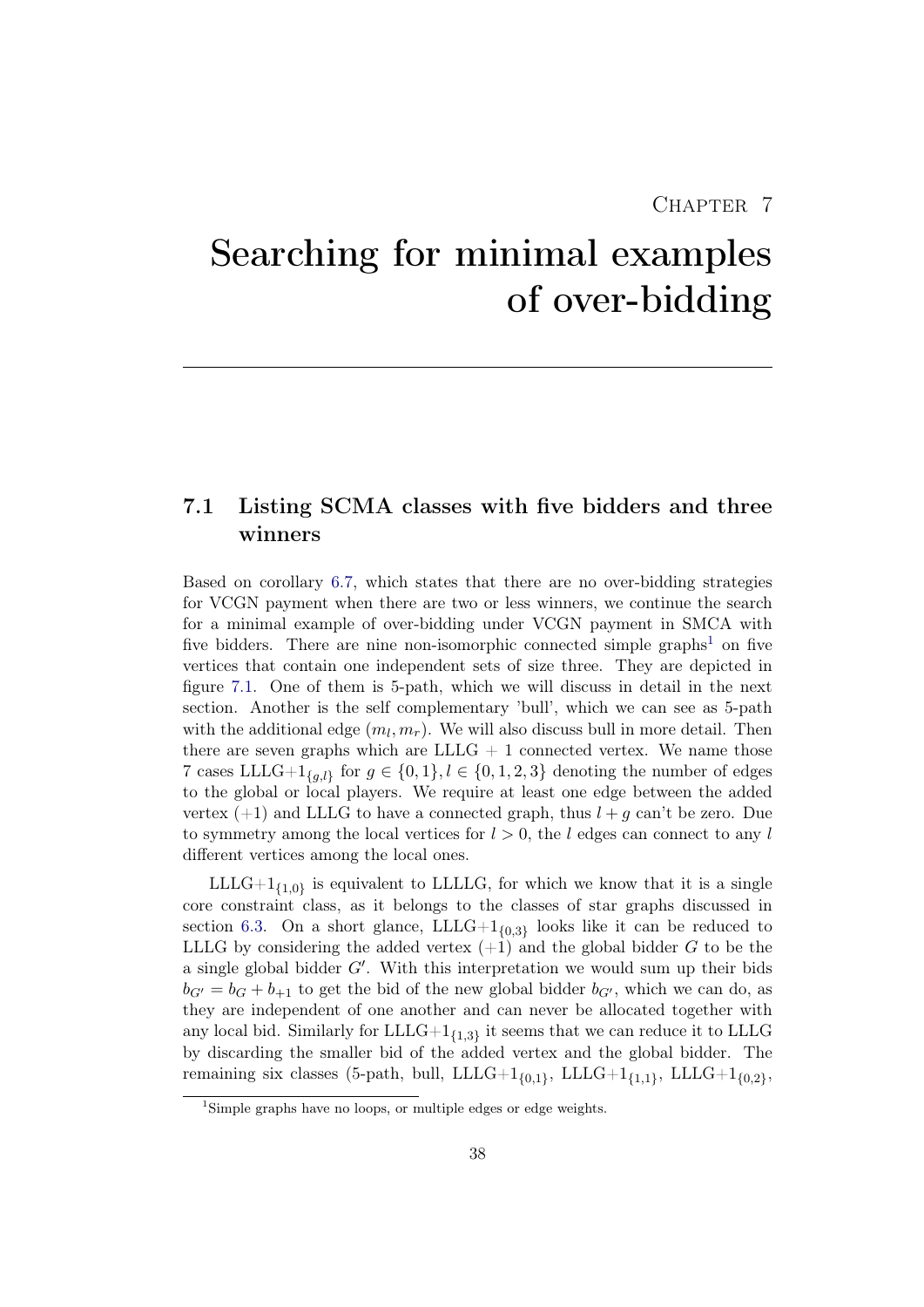$LLLG+1_{{1,2}}$  are interesting candidates to look for over-bidding under VCG-Nearest payment.



<span id="page-43-0"></span>Figure 7.1: All connected SCMA classes on five vertices which allow for three winners (light blue vertices). LLLG+ $1_{\{0,1\}}$  and LLLG+ $1_{\{1,1\}}$  have two possible allocations of three winners, pairing the two local vertices with lighe blue-yellow gradient with the third local vertex or yellow  $+1$  vertex.  ${\rm LLLG}+1_{\{1,0\}}$  has an allocation of four winners.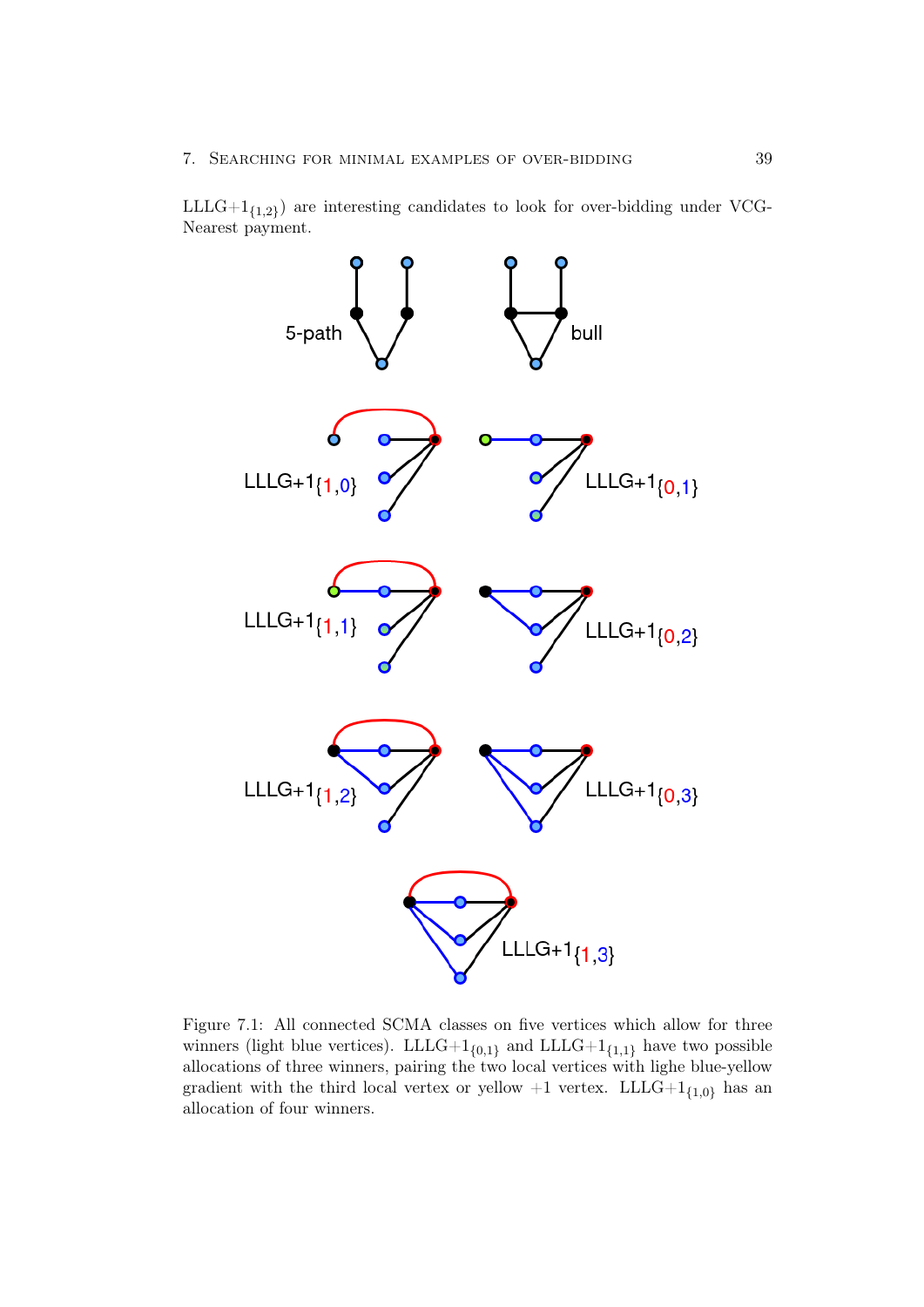## <span id="page-44-0"></span>7.2 5-path

The 5-path graph represents a CA class that allows outcomes of three winners, namely the leaves  $l, r$  and the middle node m. We want to verify if the core constraints can be reduced to a single effective constraint, and if not see if there can exist over-bidding strategies. We name the vertices of the 5-path in this order  $l, m_l, m, m_r, r$ , as drawn in figure [7.2.](#page-44-2)

The valid maximal assignments are  $(\{l, m, r\}, \{l, m_r\}, \{m_l, m_r\}, \{m_l, r\}).$ 

<span id="page-44-2"></span>

Figure 7.2: Five bidders placing one bid each represent the vertices. Edges indicate a non-empty intersection of items among the connected bundles.

| cID            |          |        | payment variables |       |              |   | $\mid WD(cID) - W(b_{cID}, x_{cID})\mid$                                                |
|----------------|----------|--------|-------------------|-------|--------------|---|-----------------------------------------------------------------------------------------|
| $\overline{0}$ | $p_l$    | $^{+}$ |                   |       |              |   | $p_m + p_r \geq  b_{m_l} + b_{m_r} $                                                    |
|                | $\Omega$ | $+$    | $p_m$             |       |              |   | $+ p_r \geq   \max((b_{m_l} + b_{m_r}), (b_l + b_{m_r})) - b_l$                         |
| $\overline{2}$ | $p_l$    |        |                   |       |              |   | $+ 0 + p_r \geq   \max((b_{m_l} + b_{m_r}), b_m) - b_m$                                 |
| 3              | $\Omega$ | $+ 0$  |                   |       | $+\quad p_r$ |   | $\geq$   $p_r^V$                                                                        |
| $\overline{4}$ | $p_l$    | $\pm$  | $p_m$             |       |              |   | $+ 0 \geq \left( \max\left( (b_{m_l} + b_{m_r}), (b_{m_l} + b_r) \right) - b_r \right)$ |
| 5              | $\Omega$ | $+$    | $p_m$             | $+ 0$ |              |   | $\geq$   $p_m^V$                                                                        |
| 6              | $p_l$    |        | $\overline{0}$    | $+ 0$ |              | > | $ p_l^V $                                                                               |

Table 7.1: Core constraints of 5-path, given that  $(l, m, r)$  is the winning assignment. We use the constraint identifier cID to refer to a specific core constraint.

<span id="page-44-3"></span>
$$
p_r^V = \max((b_{m_l} + b_{m_r}), (b_l + b_m), (b_l + b_{m_r})) - (b_l + b_m)
$$
  
\n
$$
p_m^V = \max((b_l + b_r), (b_l + b_{m_r}), (b_{m_l} + b_{m_r}), (b_{m_l} + b_r)) - (b_l + b_r)
$$
  
\n
$$
p_l^V = \max((b_{m_l} + b_{m_r}), (b_m + b_r), (b_{m_l} + b_r)) - (b_m + b_r)
$$

#### <span id="page-44-1"></span>7.2.1 Reducing core constraints

We list all core constraints in table [7.1.](#page-44-3) The cIDs 3,5 and 6 are identical to the VCG-payment and therefore trivially satisfied by the VCG-Nearest payment.

Is 5-path a single constraint class? First we check if cID 0 covers cID 1, 2 and 4. For this we subtract one of  $p_l, p_m, p_r$  from cID 0 and compare the resulting right-hand side (RHS) with the constraint with equal left-hand side (LHS) (after subtraction).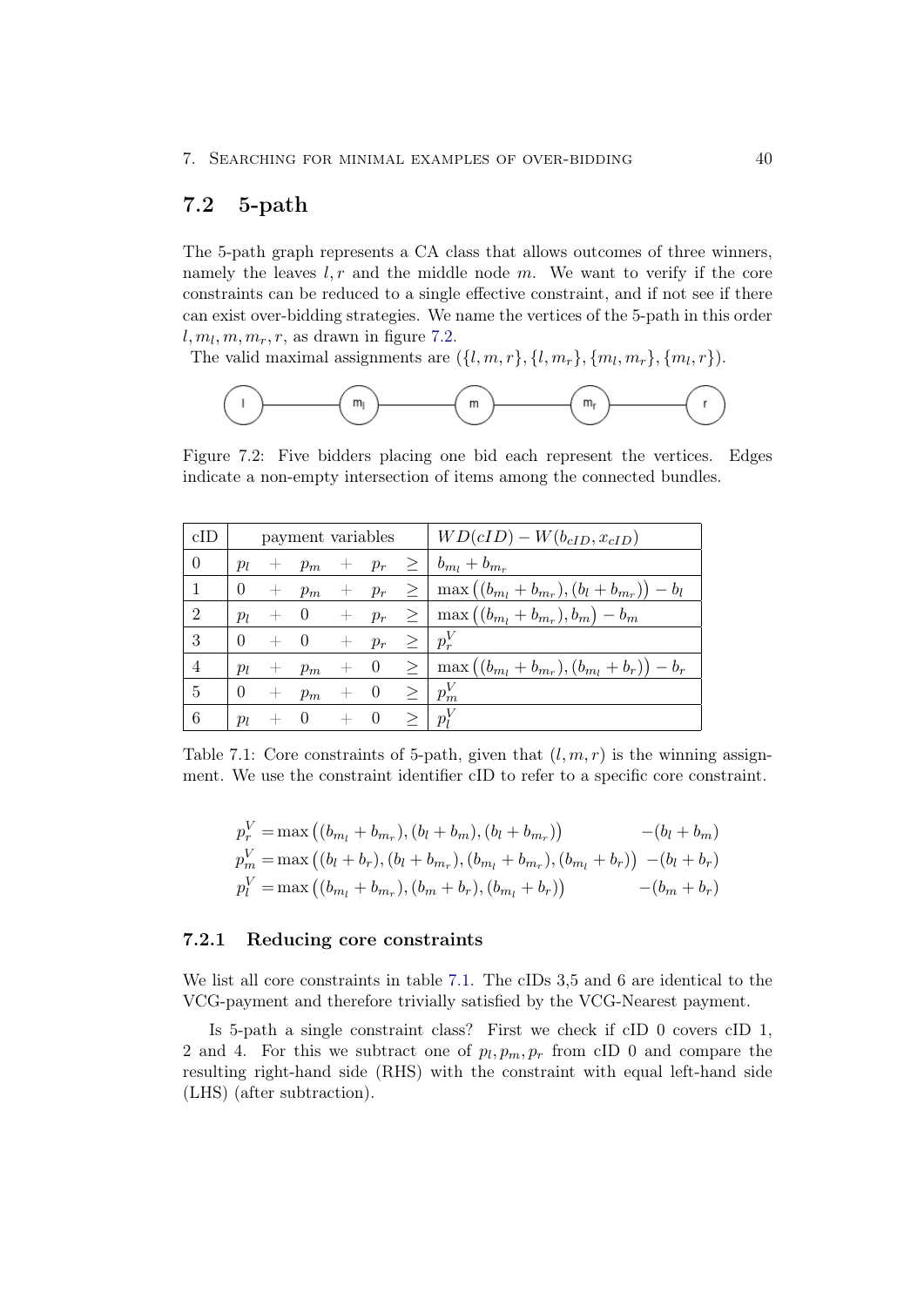cID 
$$
0 \implies p_m + p_r \geq b_{m_l} + b_{m_r} - p_l
$$
  
\ncID  $1 \implies p_m + p_r \geq \max((b_{m_l} + b_{m_r}), (b_l + b_{m_r})) - b_l$   
\nif  $b_l \leq b_{m_l}$  cID 0 covers cID 1  
\nelse if  $p_l \leq b_{l_m}$  cID 0 covers cID 1  
\nelse cID 1 RHS  $= b_{m_r} > b_{m_l} + b_{m_r} - p_l = cID 0$  RHS  $- p_l$ 

So we see that there are conditions in which cID 1 and by symmetry 4 cannot be reduced by constraint 0. Namely, for cID 1 when  $p_l > b_{m_l}$  and when  $p_r > b_{m_r}$ for cID 4. Note that since  $b_l \geq p_l$  the first condition  $b_l > b_{m_l}$  always holds when  $p_l > b_{m_l}.$ 

We will check how cID 0 and cID 2 compare with the same approach as above.

cID 
$$
0 \implies p_l + p_r \ge b_{m_l} + b_{m_r} - p_m
$$
  
\ncID  $2 \implies p_l + p_r \ge \max((b_{m_l} + b_{m_r}), b_m) - b_m$   
\ncID  $2$  is not trivial for  $\max((b_{m_l} + b_{m_r}), b_m) \ne b_m$   
\n $b_{m_l} + b_{m_r} - b_m \le b_{m_l} + b_{m_r} - p_m$ 

Here we note that cID 2 is always covered by cID 0. This we see as  $0 \leq b_{m_l} + b_{m_r} - p_m$  when the RHS of cID 2 is unequal to zero, and  $b_m \geq p_m$ .

Next we check if cID 1 and 4 are trivially satisfied by the VCG paymeny. An example confirming that constraint with cID 1 and 4 are not covered by the VCG-payments is  $(b_l, b_{m_l}, b_m, b_{m_r}, b_r) = (1, 1, 1, 1, 1)$ . Then the VCG-payments are each 0, but the RHS of both 1 and 4 are equal to 1. We therefore reduced the core constraints to the three non-trivial constraints with cID 0, 1 and 4.

| сIJ |    | payment variables |       | $\overline{WD(cID)}-W(b_{cID},x_{cID})$ |
|-----|----|-------------------|-------|-----------------------------------------|
|     | ĎΙ | $p_m$             | $p_r$ | $b_{m_l} + b_{m_r}$                     |
|     |    | $p_m$             |       | $v_{m_r}$                               |
|     |    | $p_m$             |       | $v_{m}$                                 |

Table 7.2: Essential core constraints for 5-path, given  $b_{m_l} < p_l$  and  $b_{m_r} < p_r$ 

#### <span id="page-45-0"></span>7.2.2 Blocking core constraints

To further examine 5-path, we look at the blocking constraints. Is it possible to have a total payment greater than  $b_{m_l} + b_{m_r}$ ? If so then there must exist multiple constraints which are blocking simultaneously.

<span id="page-45-1"></span>*Claim* 7.1. cID 0 is always a blocking constraint in 5-path, when  $l, m, r$  win the CA.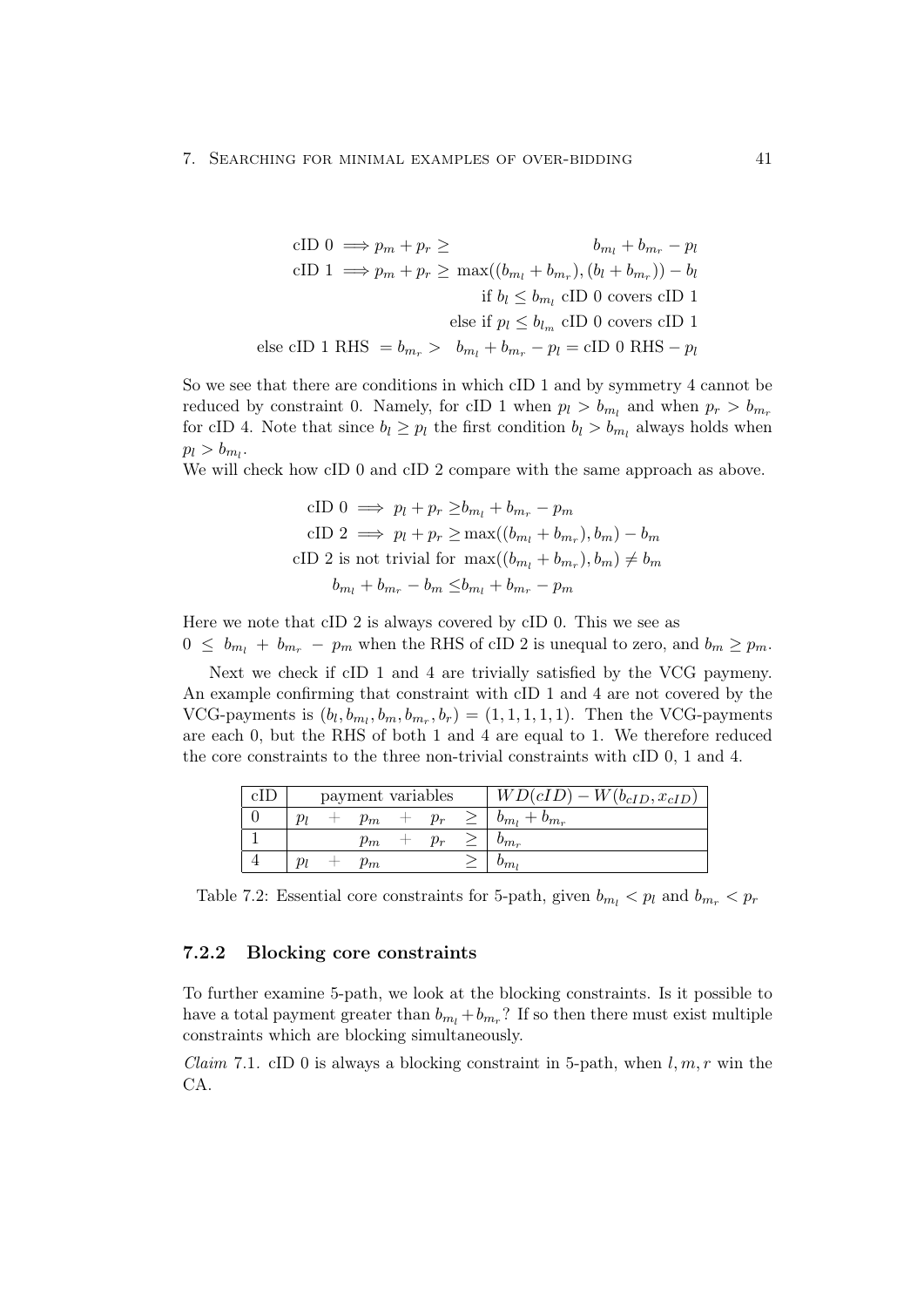#### 7. Searching for minimal examples of over-bidding 42

Proof. If cID 0 is not blocking, then there exists cases, where the sum of payment is greater than the RHS of cID 0:  $p_l + p_m + p_r > b_{m_l} + b_{m_r}$ . As VCG-nearest payment minimizes the distance, clearly one or more constraints must be blocking. Note that when cID 0 is not blocking, cID 2 cannot be blocking either as it is covered by cID 0. We do a case distinction on other constraints being blocking. We list all other combinations of blocking constraints and show that in no case the sum of payment is greater than the RHS of cID 0.

1. cID 1 and 4 not blocking:

Then the payment must be equal to the VCG-payment, as those are the remaining constraints on every individual winning bidders payments. This would require that

$$
p_l^V + p_m^V + p_r^V > b_{m_l} + b_{m_r} \implies
$$
  

$$
\max ((b_{m_l} + b_{m_r}), (b_m + b_r), (b_{m_l} + b_r))
$$
  

$$
+ \max ((b_l + b_r), (b_l + b_{m_r}), (b_{m_l} + b_{m_r}), (b_{m_l} + b_r))
$$
  

$$
+ \max ((b_{m_l} + b_{m_r}), (b_l + b_m), (b_l + b_{m_r}))
$$
  

$$
> b_{m_l} + b_{m_r} + 2(b_l + b_m + b_r)
$$

And  $l, m, r$  winning requires that  $\max(b_l + b_{m_r}, b_{m_l} + b_{m_r}, b_{m_l} + b_r) \leq b_l +$  $b_m + b_r$ .

If  $(b_{m_l} + b_{m_r})$  were maximal in any of the three cases, we see that the above inequality cannot hold, due to the requirement of  $l, m, r$  winning. This observation allows us to simplify the expression removing the case  $(b_{m_l} + b_{m_r})$  from every max function.

$$
\begin{array}{l}\n\max((b_m + b_r), (b_{m_l} + b_r)) \\
+\max((b_l + b_r), (b_l + b_{m_r}), (b_{m_l} + b_r)) \\
+\max((b_l + b_m), (b_l + b_{m_r}))\n\end{array}\n\bigg\} > \underbrace{b_{m_l} + b_{m_r} + 2(b_l + b_m + b_r)}_{A}
$$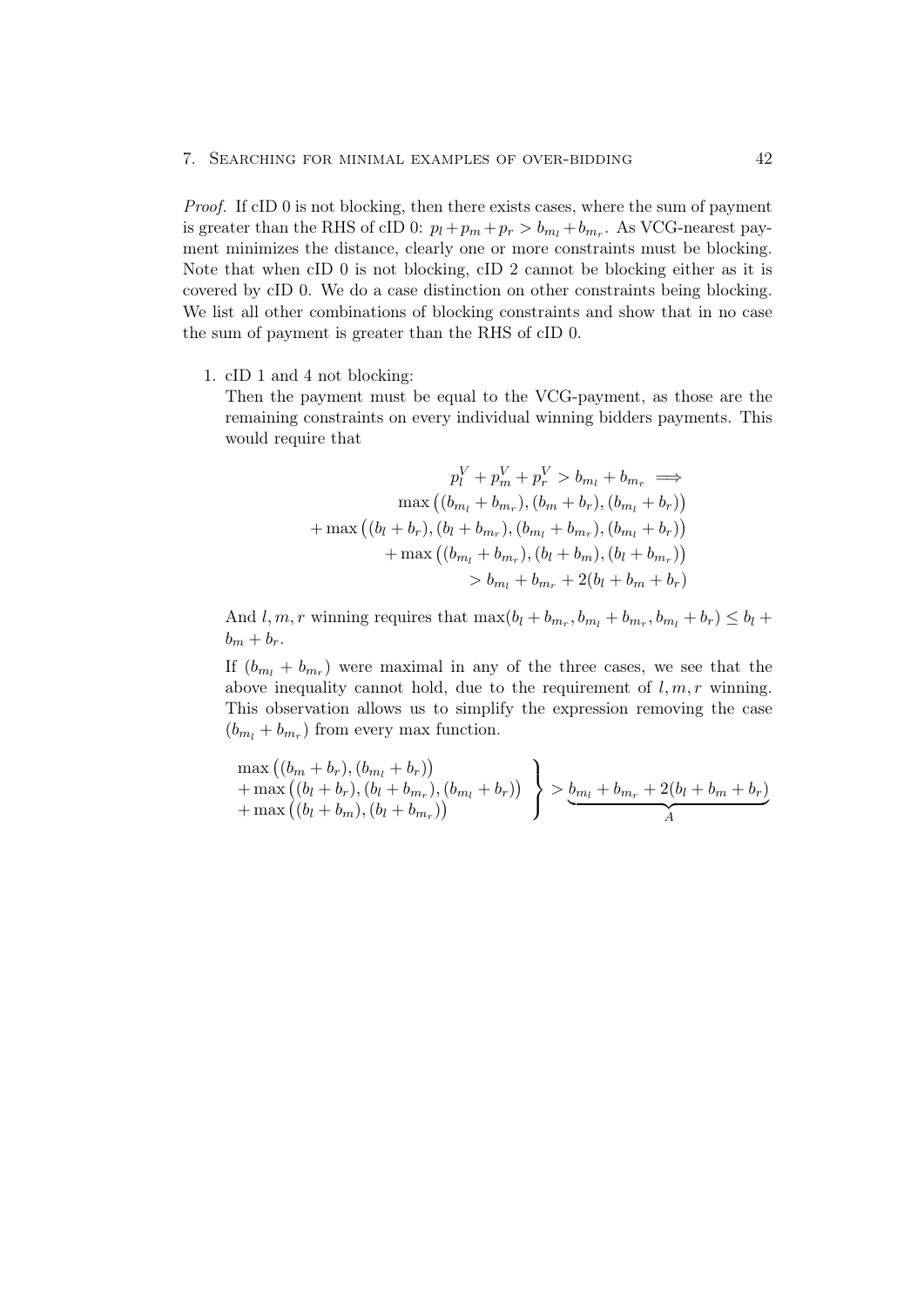The 12 possible outcomes (from the 3 max functions) are each strictly inferior to A.

(a)  $(b_m + b_r) + (b_l + b_r) + (b_l + b_m) = 2(b_l + b_m + b_r)$ (b)  $(b_m, + b_r) + (b_l + b_r) + (b_l + b_m) = b_{m_l} + 2b_l + b_m + 2b_r$ (c)  $(b_m + b_r) + (b_l + b_{m_r}) + (b_l + b_m) = b_{m_r} + 2b_l + 2b_m + b_r$ (d)  $(b_{m_l} + b_r) + (b_l + b_{m_r}) + (b_l + b_m) = b_{m_l} + b_{m_r} + 2b_l + b_m + b_r$ (e)  $(b_m + b_r) + (b_{m_l} + b_r) + (b_l + b_m) = b_{m_l} + b_l + 2b_m + 2b_r$ (f)  $(b_{m_1} + b_r) + (b_{m_2} + b_r) + (b_l + b_m) = 2b_{m_1} + b_l + b_m + 2b_r$ (g)  $(b_m + b_r) + (b_l + b_r) + (b_l + b_{m_r}) = b_{m_r} + 2b_l + b_m + 2b_r$ (h)  $(b_{m_l} + b_r) + (b_l + b_r) + (b_l + b_{m_r}) = b_{m_l} + b_{m_r} + 2b_l + 2b_r$ (i)  $(b_m + b_r) + (b_l + b_{m_r}) + (b_l + b_{m_r}) = 2b_{m_r} + 2b_l + b_m + b_r$ (j)  $(b_{m_l} + b_r) + (b_l + b_{m_r}) + (b_l + b_{m_r}) = b_{m_l} + 2b_{m_r} + 2b_l + b_r$ (k)  $(b_m + b_r) + (b_{m_l} + b_r) + (b_l + b_{m_r}) = b_{m_l} + b_{m_r} + b_l + b_m + 2b_r$ (l)  $(b_{m_l} + b_r) + (b_{m_l} + b_r) + (b_l + b_{m_r}) = 2b_{m_l} + b_{m_r} + b_l + 2b_r$ 

Therefore,  $p_l^V + p_m^V + p_r^V \le b_{m_l} + b_{m_r}$  the VCG-payments cannot be the only blocking constraints.

2. cID 1 and 4 blocking:

$$
p_l + p_m = b_{m_l} \wedge p_m + p_r = b_{m_r} \implies
$$
  

$$
p_l + p_m + p_r = b_{m_l} + b_{m_r} - p_m \le b_{m_l} + b_{m_r}
$$

cID 1 and 4 cannot be simultaneously blocking, as that would result in a payment violating the constraint with cID 0 for  $p_m > 0$ .

3. cID 1 blocking, 4 not blocking:

Then  $p_m + p_r = b_{m_r}$ , and in order for cID 0 not to be blocking we require  $p_l > b_{m_l}$ . The only remaining constraint that could inform  $p_l$  is cID 6 wich equals the VCG-payment  $p_l^V$ . Hence, we need to check if it is possible that  $p_l^V > b_{m_l}.$ 

$$
p_l^V = max((b_{m_l} + b_{m_r}), (b_{m_l} + b_r), (b_{m_l} + b_r)) - (b_m + b_r) > b_{m_l}
$$
  
\n
$$
\implies (b_{m_l} + b_{m_r}) \ge max((b_m + b_r), (b_{m_l} + b_r))
$$
  
\n
$$
\implies b_{m_r} > b_m + b_r \implies b_l + b_{m_r} > b_l + b_m + b_r
$$

This contradicts the assumption that  $l, m, r$  are winning. The same argument holds by symmetry for cID 4 blocking and cID 1 not blocking.

Because there exists no combination of other blocking constraints which result in a payment greater than  $b_{m_l} + b_{m_r}$ , we conclude that cID 0 is always blocking.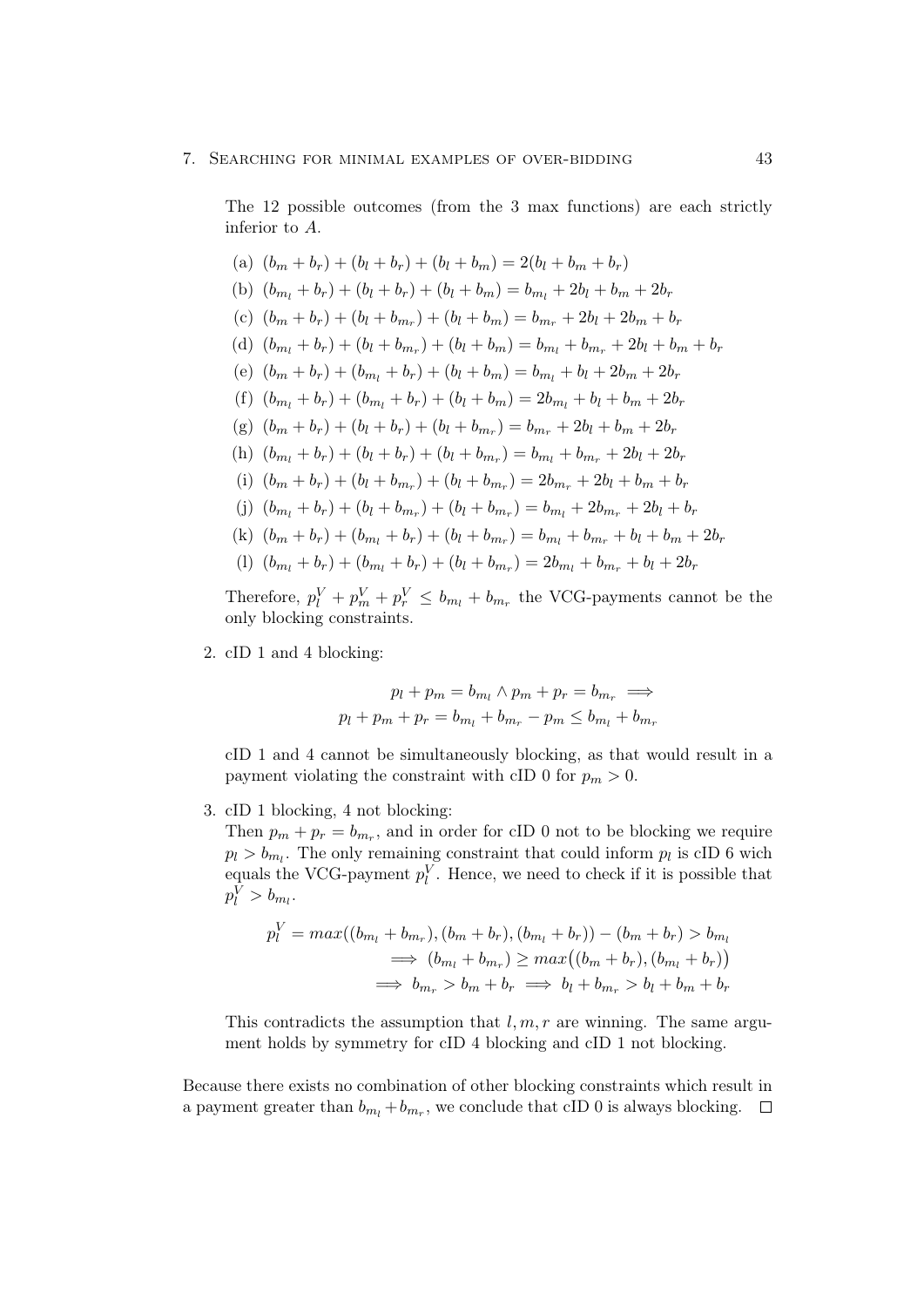#### 7. Searching for minimal examples of over-bidding 44

This tells us that the social welfare of the VCG-Nearest payment is always equal to  $b_{m_l} + b_{m_r}$  in the SMCA class 5-path.

*Claim* 7.2. The core constraints with cID 1 and 4 are always covered by cID 0. In other words, the conditions for cID 0 to be covered by one or the other,  $b_{m_l} < p_l$ for cID 1 and  $b_{m_r} < p_r$  for cID 4, are never satisfied.

Proof. We assume that the constraint 1 is not covered by cID 0. The condition for cID 1 to not being covered by cID 0 is  $p_l > b_{m_l}$ . We deduce by contradiction that  $p_l \leq b_{m_l}$ . Having proven claim [7.1](#page-45-1) we know that cID 0 is blocking and therefore  $p_l + p_m + p_r = b_{m_l} + b_{m_r}$ . The constraint cID 1 states that  $p_m + p_r \ge b_{m_r}$ . After subtracting cID 1 from cID 0 we are left with  $p_l \leq b_{m_l}$ , contradicting that cID 1 is not covered by cID 0. The same argument concludes for cID 4 that  $p_r \geq p_{m_r}$  $\Box$ 

Therefore, the core constraints of the class 5-path can be reduced to the single effective constraint cID 0. By theorem [6.2](#page-31-1) there are no over-bidding strategies in the SMCA class 5-path. To summarize, 5-path is an example of a SMCA which allows for three winners, but can be reduced to a single effective core constraint.

## <span id="page-48-0"></span>7.3 bull-graph

Let us analyze the CA class characterized by the bull graph (drawn in figure [7.1\)](#page-43-0). Is it a single constraint class like 5-path? For this let us start by checking if the core constraints, when there are three winners, can be reduced to a single constraint.

We list the core constraints on the winning bidders. Similarly to 5-path we name the winning bidders  $l, m, r$  where the left and right horns of the bull map to  $l, r$  and the nose maps to m. The losing bids (eyes) we map to  $m_l$  for the left and  $m_r$  for the right.

|                |                                             |                                               |  |  | payment variables $\vert W D(cID) - W(b_{cID}, x_{cID}) \vert$                                                                                |
|----------------|---------------------------------------------|-----------------------------------------------|--|--|-----------------------------------------------------------------------------------------------------------------------------------------------|
| $\overline{0}$ |                                             |                                               |  |  | $p_l + p_m + p_r \geq   \max(b_{m_l}, b_{m_r}) $                                                                                              |
|                | $\begin{array}{ c c } \hline 0 \end{array}$ |                                               |  |  | $p_m + p_m + p_r \geq   \max(b_{m_l}, (b_l + b_{m_r})) - b_l  $                                                                               |
| $2^{\circ}$    |                                             |                                               |  |  | $\begin{array}{ l c c c c }\np_l & + & 0 & + & p_r & \geq & \max(b_{m_l},b_{m_r},b_{m_r})-b_m\n\end{array}$                                   |
| $\mathcal{E}$  | $\overline{0}$                              |                                               |  |  | $\begin{array}{cccc} + & 0 & + & p_r & \geq & p_r^V = \max\left(b_{m_l},(b_l+b_{m_r}),(b_l+b_m)\right) - \left(b_l+b_m\right) \end{array}$    |
| 4 <sup>1</sup> |                                             |                                               |  |  | $\begin{array}{ l c c c c }\np_l & + & p_m & + & 0 & \geq \displaystyle \mid \max \left( (b_{m_l} + b_r), b_{m_r} \right) - b_r\n\end{array}$ |
| 5 <sup>1</sup> | $\overline{0}$                              |                                               |  |  | $p_1 + p_m + 0 \geq p_m^V = \max((b_l + b_r), (b_l + b_{m_r}), (b_{m_l} + b_r)) - (b_l + b_r)$                                                |
| 6              |                                             | $\begin{array}{cccc} p_l & + & 0 \end{array}$ |  |  | $+ 0 \geq p_l^V = \max((b_{m_l} + b_r), (b_m + b_r), b_{m_r}) - (b_m + b_r)$                                                                  |

Table 7.3: Core constraints of bull, given the winning assignment  $(l, m, r)$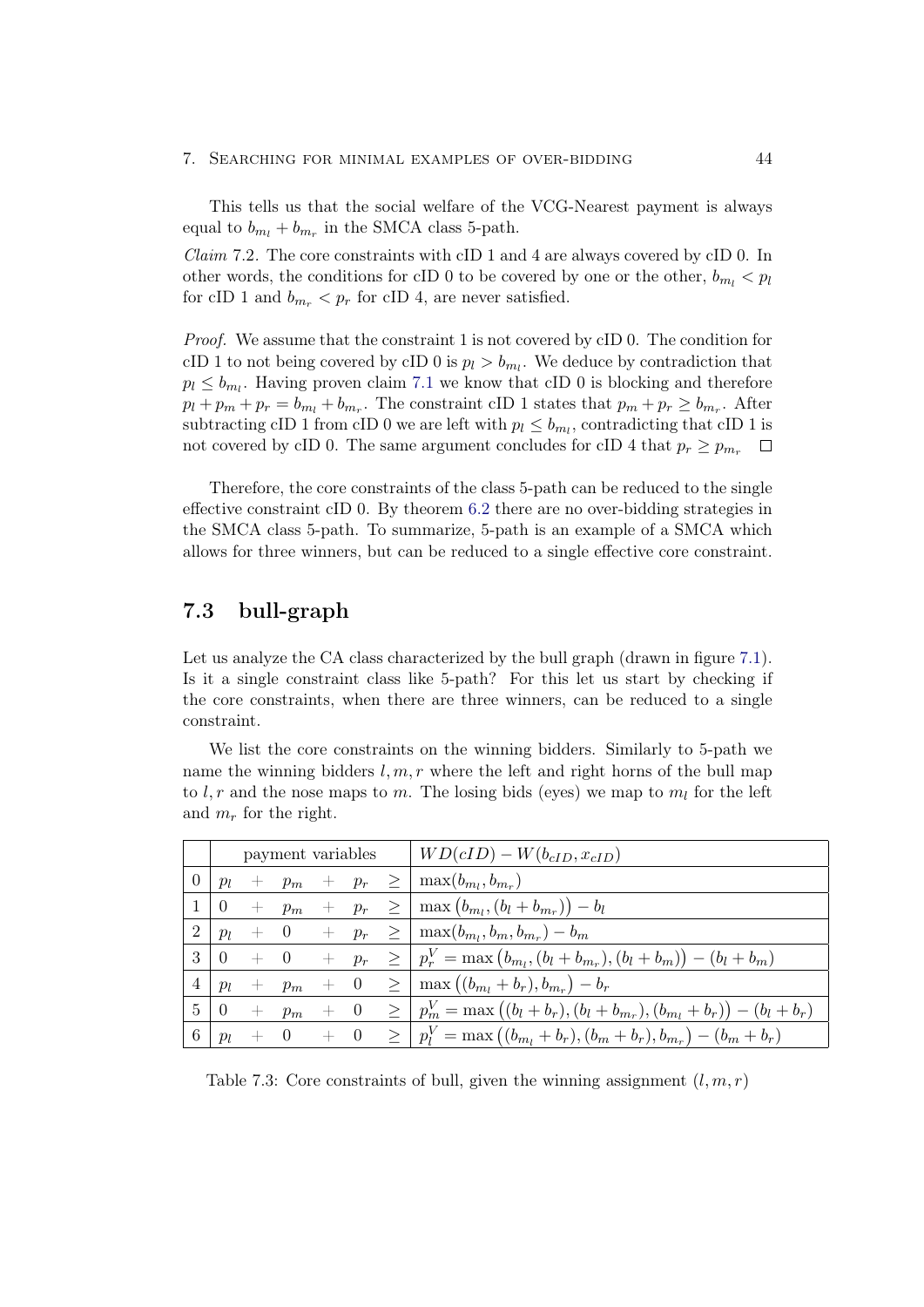#### <span id="page-49-0"></span>7.3.1 Reducing core constraints

To check if a core constraint covers another, we compare the lower-bounding RHS of the constraints after adding or subtracting something to get an equal LHS. If for two resulting RHSs one is greater, it covers the other constraint. For the VCG-Nearest payment the constraints on single payments (cIDs 3, 5 and 6) are trivially satisfied, as they are equivalent to the VCG-payment. We begin by comparing the non-trivial constraints (cIDs 0, 1, 2 and 4) against each other. Note that the covers relationship is transitive, i.e. if x covers y and y covers z, then x covers z. This follows from the transitivity of the  $\geq$  relation.

Like for 5-path, cID 2 is covered by cID 0, when its RHS is greater zero:

cID 
$$
0 \implies p_l + p_r \ge \max(b_{m_l}, b_{m_r}) - p_m
$$
  
\ncID  $2 \implies p_l + p_r \ge \max(b_{m_l}, b_m, b_{m_r}) - b_m$   
\ncID  $2$  is not trivial for  $\max(b_{m_l}, b_m, b_{m_r}) \ne b_m$   
\n $\max(b_{m_l} b_{m_r}) - b_m \le \max(b_{m_l}, b_{m_r}) - p_m$ 

Hence, cID 2 can be removed, as it does not additionaly restrict the core given cID 0. We continue by checking how cID 0 compares to cIDs 1 and 4. Like for 5-path we can again take advantage of the symmetry between  $l, r$  and  $m_l, m_r$ . We check how cID 0 compares with cID 1.

$$
\text{cID } 0 \implies p_m + p_r \ge \max(b_{m_l}, b_{m_r}) - p_l
$$
\n
$$
\text{cID } 1 \implies p_m + p_r \ge \max(b_{m_l}, (b_l + b_{m_r})) - b_l
$$
\n
$$
\text{cID } 0 \text{ covers } \text{cID } 1 \text{ if } \max(b_{m_l}, b_{m_r}) - p_l \ge \max(b_{m_l}, (b_l + b_{m_r})) - b_l
$$
\n
$$
\implies \text{when } b_{m_r} + p_l \le b_{m_l} \text{ cID } 0 \text{ covers } \text{cID } 1
$$
\n
$$
\text{And vice versa, if } b_{m_r} + p_l \ge b_{m_l} \text{ cID } 1 \text{ covers } \text{cID } 0
$$

By symmetry cID 0 covers cID 4 if  $b_{m_l} + p_r \leq b_{m_r}$ , and that cID 4 covers cID 0 when  $b_{m_l} + p_r \geq b_{m_r}$ .

Among the non-trivial constraints, what remains to be done is the comparison of cID 1 and cID 4. We do this by subtracting  $p_r$ , respectively  $p_l$  s.t. the LHS is equal to  $p_m$  for both constraints. In this chapter we write  $\geq$  if we don't know if the relation is  $\geq$  or  $\leq$ .

$$
\text{cID 1} \implies p_m \ge \max(b_{m_l}, (b_l + b_{m_r})) - b_l - p_r
$$
\n
$$
\text{cID 4} \implies p_m \ge \max(b_{m_r}, (b_r + b_{m_l})) - b_r - p_l
$$
\n
$$
\text{Comparing the RHSs:}
$$
\n
$$
\max(b_{m_l}, (b_l + b_{m_r})) - b_l - p_r \ge \max(b_{m_r}, (b_r + b_{m_l})) - b_r - p_l
$$
\n
$$
\text{Adding } (p_l + p_r) \implies
$$
\n
$$
\max(b_{m_l}, (b_l + b_{m_r})) + p_l - b_l \ge \max(b_{m_r}, (b_r + b_{m_l})) + p_r - b_r
$$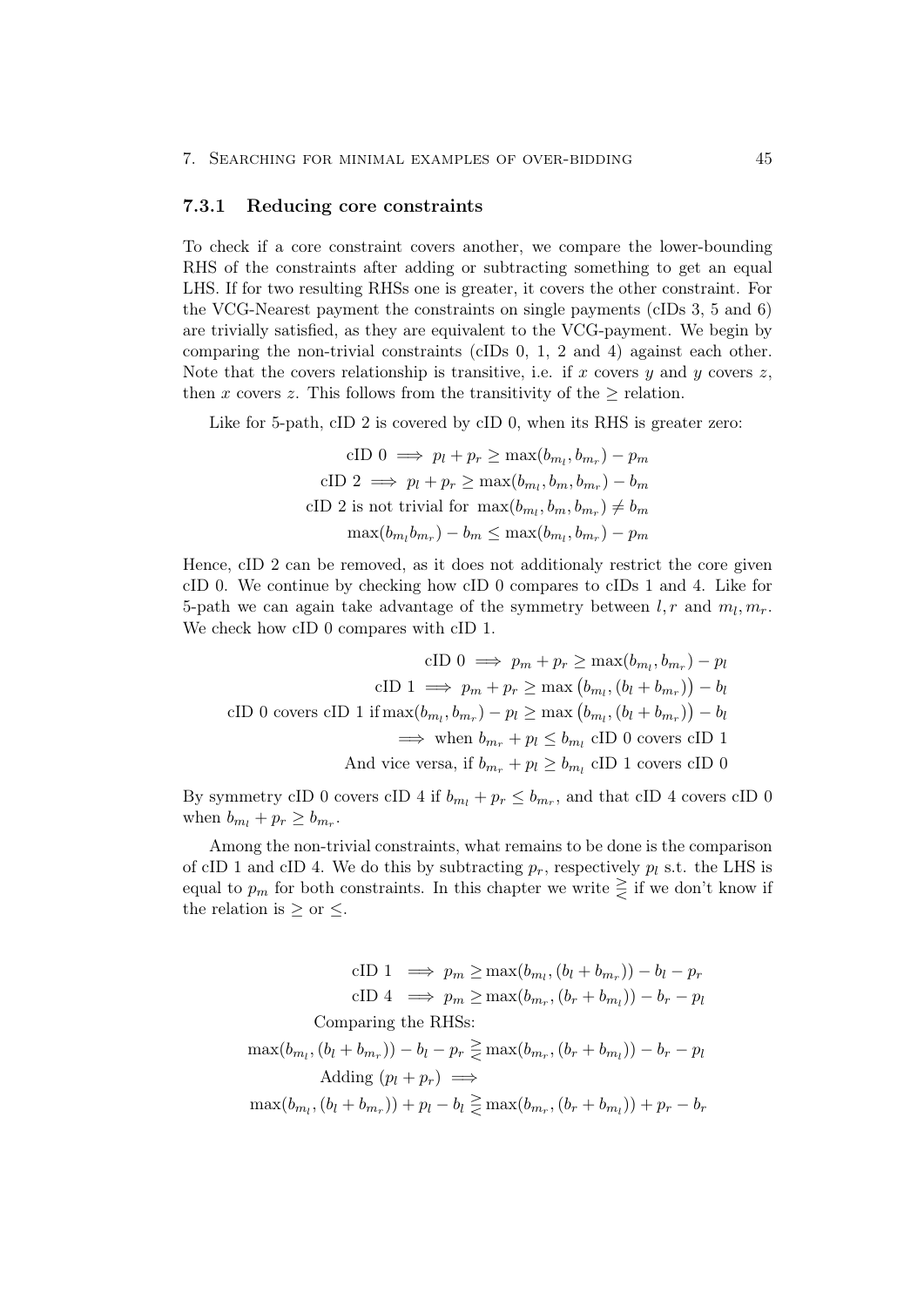We differentiate three cases:

- 1.  $b_{m_l} \ge b_l + b_{m_r}$ , then cID 4 covers cID 1
- 2.  $b_{m_r} \geq b_r + b_{m_l}$ , then cID 1 covers cID 4
- 3.  $b_{m_l} \leq b_l + b_{m_r} \wedge b_{m_l} \leq b_l + b_{m_r}$ : In this case cID 1 covers cID 4 if  $b_{m_r} + p_l \ge b_{m_l} + p_r$ , and cID 4 covers cID 1 if  $b_{m_r} + p_l \le b_{m_l} + p_r$ .

Thus, we observe that either cID 1 or 4 always covers the other. So far we showed that each of the cIDs 0, 1, 4 may cover the other two, depending on the bids. Next we study what may be the blocking core constraints.

#### <span id="page-50-0"></span>7.3.2 Blocking core constraints

We show that, for SMCA represented by the bull-graph, it is possible to have total payment greater  $\max(b_{m_l}, b_{m_r})$ . That is to say multiple constraints (including the constraints on single payments) can be simultaneously blocking, as no single constraint has RHS greater  $\max(b_{m_l}, b_{m_r})$ .

sum of VCG payments We begin by checking if the sum of VCG payments could result in greater payment.

$$
p_l^V + p_m^V + p_r^V > \max(b_{m_l}, b_{m_r}) \implies
$$
  
\n
$$
+ \max((b_{l} + b_r), (b_{l} + b_{m_r}), (b_{m_l} + b_r)) + \max(b_{m_l}, (b_{l} + b_{m_r}), (b_{l} + b_{m_r}))
$$
  
\n
$$
+ \max(b_{m_l}, (b_{l} + b_{m_l}), (b_{l} + b_{m_r}))
$$

We can eliminate the cases  $b_{m_r} \ge (b_m + b_r)$  and  $b_{m_l} \ge (b_l + b_m)$ , as they cannot be satisfied when  $l, m, r$  are the winners of the auction, which requires  $\max(b_l + b_{m_r}, b_{m_l} + b_r) \leq b_l + b_m + b_r$ . Hence we simplify to:

$$
p_l^V + p_m^V + p_r^V > \max(b_{m_l}, b_{m_r}) \implies
$$
  
\n
$$
+ \max((b_l + b_r), (b_{m_l} + b_r)) + \max((b_l + b_m), (b_l + b_{m_r}), (b_{m_l} + b_r))
$$
  
\n
$$
+ \max((b_l + b_m), (b_l + b_{m_r}))
$$

 $\ddot{\phantom{0}}$ 

Those are the same potential outcomes as listed in the 5-path subsection on blocking constraints  $7.2.2$ . What changed is that we compare to B which is less than  $A = B + \min(b_{m_l}, b_{m_r})$ . We refrain from listing all cases again. Instead we give one example which is always less than  $B$  to show the argumentation and list the three cases which may be greater  $B$ . Case (f) (as listed in [7.2.2\)](#page-45-0) is always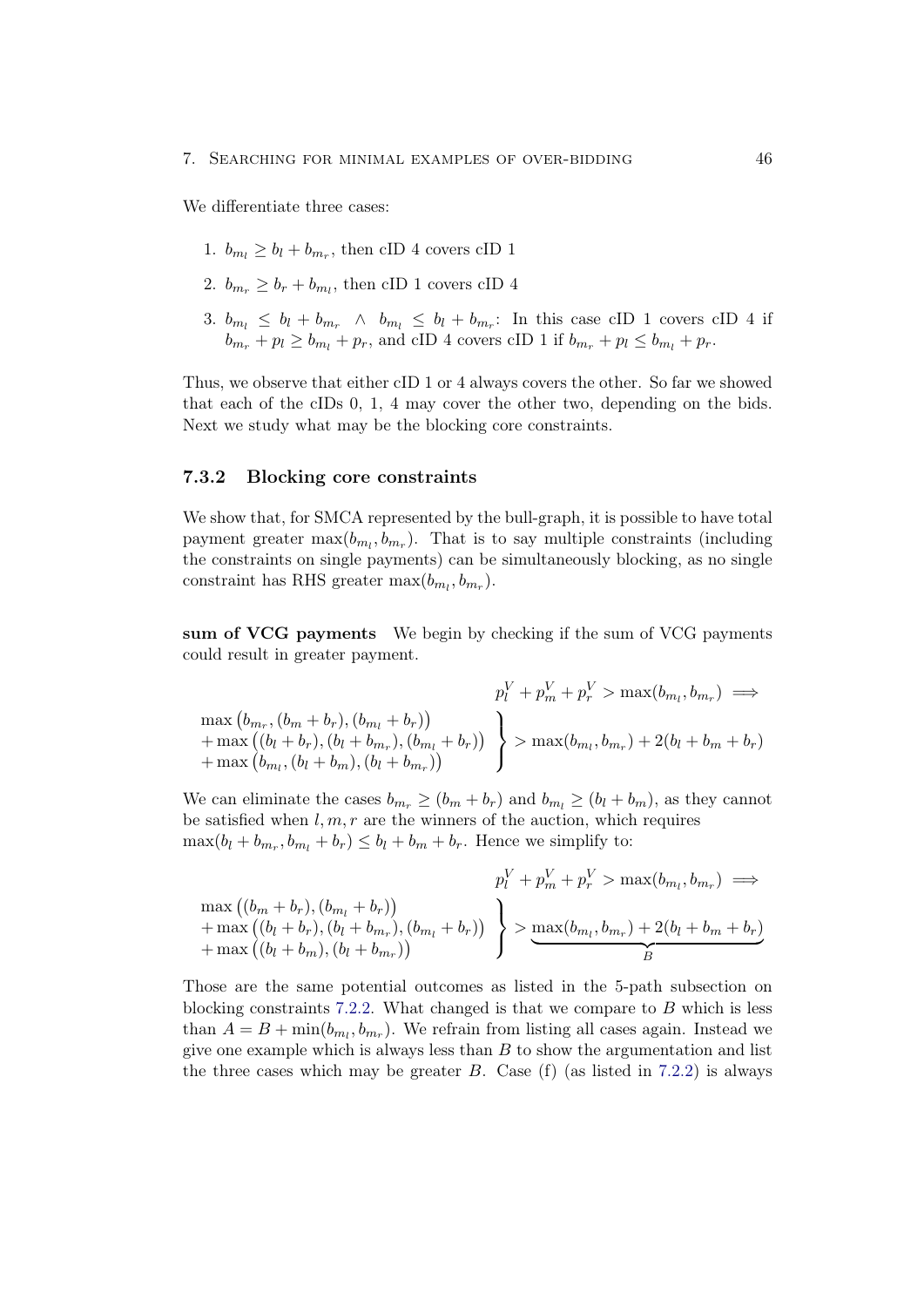lesser than B. We assume otherwise and derive a contradiction.

$$
2b_{m_l} + b_l + b_m + 2b_r > \max(b_{m_l}, b_{m_r}) + 2(b_l + b_m + b_r)
$$
  
\n
$$
\implies 2b_{m_l} > \max(b_{m_l}, b_{m_r}) + b_l + b_m
$$
  
\n
$$
\implies b_{m_l} > b_l + b_m
$$
  
\n
$$
\implies b_{m_l} + b_r > b_l + b_m + b_r
$$

As we must have  $b_l + b_m + b_r \ge b_{m_l} + b_r$  for there to be three winners, this implies that  $(f) < B$ . Here listed are the three terms which – depending on the bids – may be greater than B:

$$
(h) \quad (b_{m_l} + b_r) + (b_l + b_r) + (b_l + b_{m_r}) = b_{m_l} + b_{m_r} + 2b_l + 2b_r
$$
  

$$
(j) \quad (b_{m_l} + b_r) + (b_l + b_{m_r}) + (b_l + b_{m_r}) = b_{m_l} + 2b_{m_r} + 2b_l + b_r
$$
  

$$
(l) \quad (b_{m_l} + b_r) + (b_{m_l} + b_r) + (b_l + b_{m_r}) = 2b_{m_l} + b_{m_r} + b_l + 2b_r
$$

We see that  $(h),(j)$  and  $(l)$  each require that  $b_{m_l} \geq b_m \wedge b_{m_r} \geq b_m$ . This leaves only the cases derived the from VCG-payment of m: max  $((b_l + b_r), (b_l +$  $(b_{m_r}), (b_{m_l} + b_m)).$  Further we observe that cases (j) and (l) are symmetric, as one could swap  $b_l$  with  $b_r$  and  $b_{m_l}$  with  $b_{m_r}$  and get the other case.

Let us look at (h) precisely. The conditions to get (h) are:  $b_l \geq b_{m_l} \geq b_m$ ,  $b_r \geq b_{m_r} \geq b_m$ . Assuming  $(h) > B$  we get:

$$
b_{m_l} + b_{m_r} + 2b_l + 2b_r > B
$$
  

$$
\implies \min(b_{m_l}, b_{m_r}) > 2b_m
$$

To verify that under the conditions of  $(h)$  the sum of payments is greater than  $\max(b_{m_l}, b_{m_r}),$  we construct an example.

Consider bid profile  $b = (b_l, b_{m_l}, b_m, b_{m_r}, b_r) = (6, 5, 1, 5, 6)$  which has VCGN payment outcome  $p(b) = (4, 0, 1, 0, 4)$ . The payments sum up to  $9 > 5 =$  $\max(b_{m_l}, b_{m_r})$  confirming the hypothesis. We wonder if we can reduce the total payment by over-bidding one of the winners in a way that reduces the overbidders payment. The only player which can reduce the sum of payment by over-bidding is m. This is the case, as by the conditions of  $(h)$ ,  $p_m$  is the only variable controlled by one of the winning bidders which determines if the sum of payments is greater than B or not  $(\min(b_{m_l}, b_{m_r}) > 2b_m)$ . As predicted, we observe no change in the outcome after over-bidding of  $b_l$  or  $b_r$ . Overbidding  $b_m$  on the other hand does indeed reduce the sum of payment up to  $\max(b_{m_l}, b_{m_r})$ . However, in the examples we studied, we observe an increasing payment  $p_m = \min (b_m, \max(b_{m_l}, b_{m_r}))$ . This would indicate that there is no incentive to overbid for player m.

Let us do the same analysis in case  $(i)$ , we will deduce symmetric results for case  $(l)$ .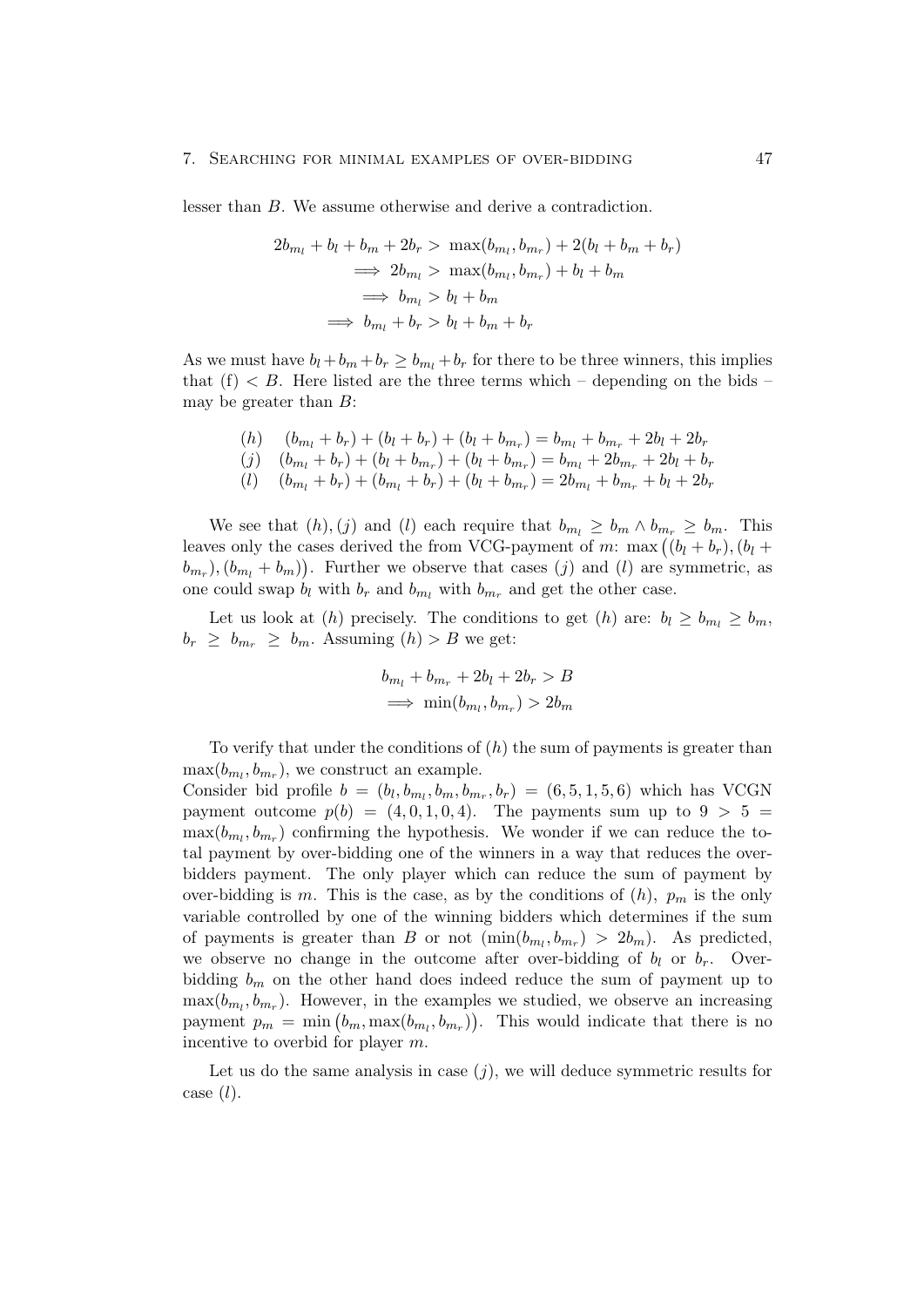#### 7. Searching for minimal examples of over-bidding 48

Conditions of  $(i)$  are:  $\max(b_l + b_{m_r}, b_{m_l} + b_r) \leq b_l + b_m + b_r \quad l, m, r \text{ winning}$  $(b_{m_l} \ge b_m) \wedge (b_{m_r} \ge b_m)$  common conditions of  $(h), (j), (l)$  $(b_{m_r} \geq b_r) \wedge (b_{m_r} - b_r \geq b_{m_l} - b_l)$  specific conditions to (j) Assuming  $(j) > B$  we get:

$$
b_{m_l} + 2b_{m_r} + 2b_l + b_r > B
$$
  
\n
$$
\implies b_{m_l} + 2b_{m_r} - \max(b_{m_l}, b_{m_r}) > 2b_m + b_r
$$
  
\n
$$
\implies \begin{cases} 2b_{m_r} > 2b_m + b_r & \text{if } b_{m_l} \ge b_{m_r} \\ b_{m_l} + b_{m_r} > 2b_m + b_r & \text{if } b_{m_l} \le b_{m_r} \end{cases}
$$

Again we confirm that this results in a sum of payments greater than  $\max(b_{m_l}, b_{m_r})$ by example. If  $b_{m_l} \ge b_{m_r}$ , for bids  $(b_l, b_{m_l}, b_m, b_{m_r}.b_r) = (6, 5, 3, 6, 4)$  the VCGN payment equals  $(2, 0, 3, 0, 3)$ . Then the sum of payments 8 is greater than  $\max(b_{m_l}, b_{m_r}) = 6$ . For the second case  $b_{m_l} \leq b_{m_r}$ , an example is  $p(6, 7, 4, 5, 3) =$  $(3, 0, 4, 0, 1)$ . Here the payments sum to 8 while the greatest losing bid amounts to 7.

Like before, we are interested to observe how over-bidding affects the sum of payment. In the examples we explored, over-bidding  $b_m$  behaved according to case (f). Over-bidding reduced the sum of payment but increased  $p_m$  to the detriment of the over-bidder. As the conditions on  $(j) > B$  are characterized by  $2b_m + b_r$ , we expected that over-bidding  $b_r$  would equally lead to a decrease in total payment. Against our expectations, over-bidding  $b_r$  for  $(j)$  (or  $b_l$  in case (l)) to go from  $(j) > B$  to  $(j) < B$  did not reduce the sum of payment. In fact it had no effect on the outcome. One explanation would be that in this case, there is a dominating blocking constraint of cID 1 and 6 or cID 3 and 4. This dominating constraint would cover the sum of VCG payments. We will verify this when comparing cID 1 and 6 blocking to the sum of VCG payments.

cID 1 or 4 blocking By symmetry we only look at the case when cID 1 is blocking. This constraint limits  $p_m, p_r$ . The constraint cID 6 lower-bounding only  $p_l$  could be blocking together with cID 1. When cID 1 and 6 are blocking, we begin by comparing the sum of the RHSs to the RHS of cID 0  $\max(b_{m_l}, b_{m_r})$ . We assume that cID 1 covers 0, which holds when  $b_{m_r} + p_l \ge b_{m_l}$ .

$$
p_l^V + \max(b_{m_l}, b_l + b_{m_r}) - b_l = p_l^V + b_{m_r} \ge \max(b_{m_l}, b_{m_r})
$$
  

$$
\implies \max((b_{m_l} + b_r), (b_m + b_r), b_{m_r}) + b_{m_r} \ge b_m + b_r + \max(b_{m_l}, b_{m_r})
$$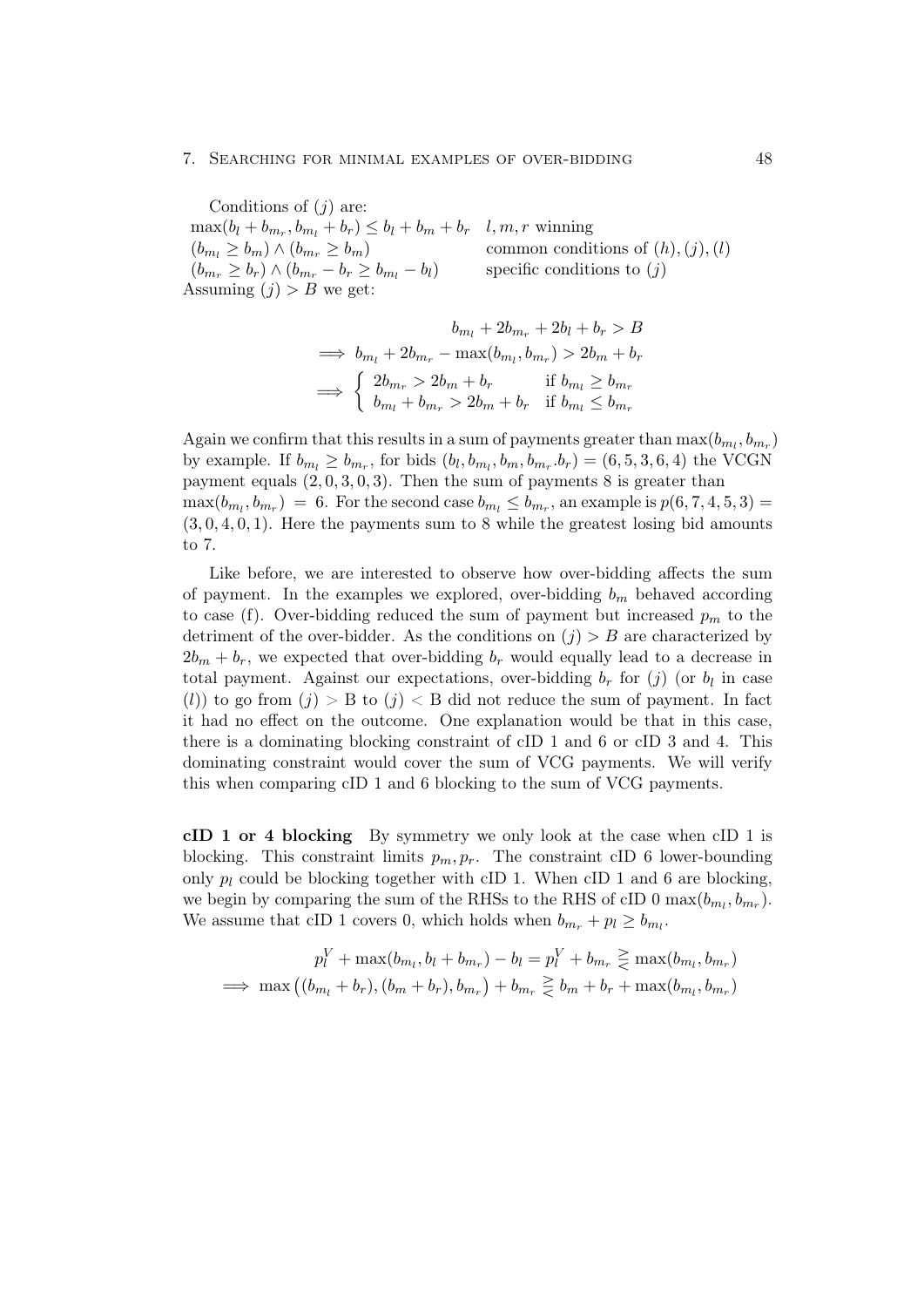#### 7. Searching for minimal examples of over-bidding 49

We distinguish cases based on the maximal value of the LHS:

•  $(b_{m_l} + b_r) = \max((b_{m_l} + b_r), (b_m + b_r), b_{m_r})$ :

 $\implies b_{m_l} \ge b_m \wedge b_{m_l} + b_r \ge b_{m_r}$ , then  $b_{m_l} + b_r + b_{m_r} > b_m + b_r + \max(b_{m_l}, b_{m_r}) \iff \min(b_{m_l}, b_{m_r}) > b_m$ 

•  $(b_m + b_r) = \max ((b_{m_l} + b_r), (b_m + b_r), b_{m_r})$ :

 $\implies b_{m_l} \leq b_m \wedge b_{m_l} + b_r \geq b_{m_r}$ , then  $b_m + b_r + b_{m_r} \leq b_m + b_r + \max(b_{m_l}, b_{m_r}), \text{ as } b_{m_r} \leq \max(b_{m_l}, b_{m_r})$ 

•  $b_{m_r} = \max((b_{m_l} + b_r), (b_m + b_r), b_{m_r})$ :

$$
\implies b_{m_l} \le b_m \wedge b_{m_l} + b_r \le b_{m_r}, \text{ then}
$$
  

$$
2b_{m_r} \le b_m + b_r + \max(b_{m_l}, b_{m_r}), \text{ as } b_{m_r} \le b_m + b_r \text{ due to } l, m, r \text{ winning}
$$

The only case when cID 1 covers cID 0  $(b_{m_r} + p_l \ge b_{m_l})$  where blocking cIDs 1 and 6 result in total payment greater  $\max(b_{m_l}, b_{m_r})$  is when

$$
b_{m_l} \ge b_m \wedge b_{m_l} + b_r \ge b_{m_r} \wedge \min(b_{m_l}, b_{m_r}) > b_m
$$

Next we check if blocking cID 1 and 6 may also cover the sum of VCG payments in cases  $(f), (l), (j)$ . In fact, we find that if cID 0 is covered by cID 1 or 4, then the resulting sum of payment is always greater than the sum of VCG payments. Here we note the case for cID 0 being covered by cID 1 and verify that  $b_{m_r} + p_l^V \ge p_l^V + p_m^V + p_r^V$ .

$$
b_{m_r} > p_m^V + p_r^V \implies
$$
  

$$
\underbrace{b_{m_r} + 2b_l + b_m + b_r}_{C} > \begin{cases} \max((b_l + b_r), (b_l + b_{m_r}), (b_{m_l} + b_r)) \\ + \max(b_{m_l}, (b_l + b_m), (b_l + b_{m_r})) \end{cases}
$$

One can list all 9 possible outcomes of the two max functions and verify that it is always strictly smaller than C. To do so we make use of the assumption that l, m, r are the winning bidders:  $b_l + b_m + b_r \ge b_{m_l} + b_r \implies b_l + b_m \ge b_{m_l}$  and similarly for  $b_{m_r} \leq b_m + b_r$ . Additionally, we make use of the assumption that cID 0 is covered by cID 1  $b_{m_r} + p_l \ge b_{m_l} \implies b_{m_r} + b_l \ge b_{m_l}$ . If we drop this last assumption for some of the cases the sum of VCG payments is greater than the RHS of cID  $1 +$  the RHS of cID 6.

Let us write down the cases where the sum of VCG payment is not covered by blocking cIDs 1 and 6 and check if those match with cases  $(f)$ ,  $(i)$  or  $(l)$ . We will see that the cases when the sum of VCG payment is not covered by blocking cIDs 1 and 6, are different from  $(f), (i)$  or  $(l)$ . Therefore, we know that when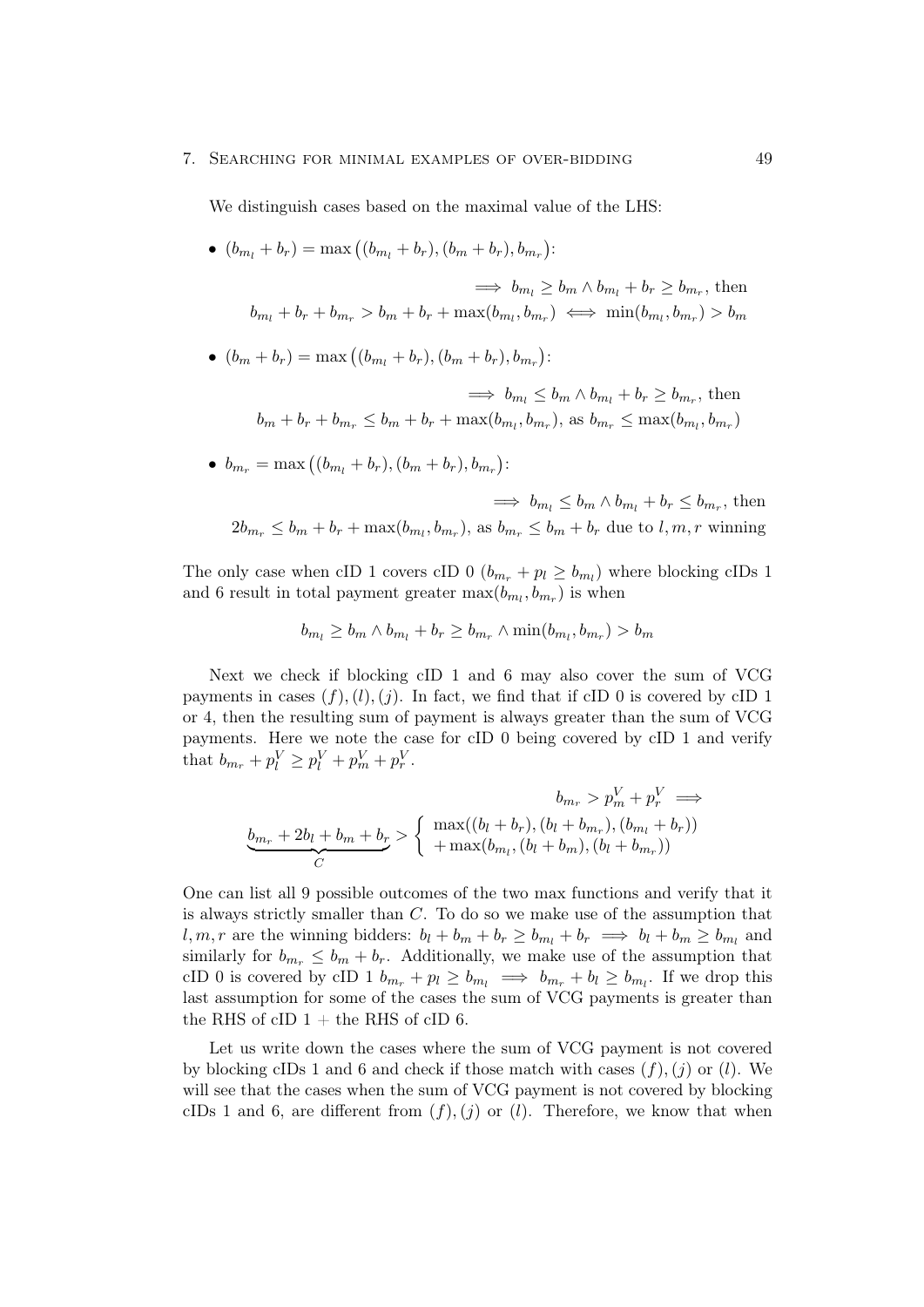#### 7. SEARCHING FOR MINIMAL EXAMPLES OF OVER-BIDDING 50

the sum of VCG payment is not covered by cIDs 1 and 6, then it is covered by cID 0. Or differently put, whenever the VCG payments are not covered by cID 0, they are covered by cIDs 1 and 6 or 3 and 4.

The two cases which require the assumption that cID 0 is covered by cID 1 to be less than C, ask for  $b_{m_l} \ge b_l \wedge (b_{m_l} + b_r \ge b_l + b_{m_r})$ . The first case has the stronger conditions  $b_{m_l} \ge b_l + b_m \wedge b_{m_l} \ge b_l + b_{m_r}$ . Then we get

$$
C \geq 2b_{m_l} + b_r \implies b_{m_r} + 2b_l + b_m \geq 2b_{m_l}
$$
  
we know that  $b_l + b_m \geq b_{m_l}$   
if  $b_{m_l} - (b_{m_r} + b_l) > (b_l + b_m) - b_{m_l} \implies C < 2b_{m_l} + b_r$   
else  $C \geq 2b_{m_l} + b_r$ 

This states that under those conditions  $(b_{m_l} \ge b_l + b_m \wedge b_{m_l} \ge b_l + b_{m_r} \wedge 2b_{m_l} >$  $2b_l + b_{m_r} + b_m$ ) the sum of VCG payments is greater than the RHSs of cID 1 + cID 6. Let us check if it is then covered by RHS of (cID  $3 + \text{cID } 4$ ). To do so we compare

$$
b_{m_l} + p_r^V \geq p_l^V + p_m^V + p_r^V \iff b_{m_l} \geq p_l^V + p_m^V
$$
  

$$
\implies \underbrace{b_{m_r} + b_l + b_m + 2b_r}_{D} \geq \begin{cases} \max((b_{m_l} + b_r), (b_m + b_r), b_{m_r}) \\ + \max((b_l + b_r), (b_l + b_{m_r}), (b_{m_l} + b_r)) \end{cases}
$$

We apply the constraints from above:

 $b_{m_l} \geq b_l + b_m \wedge b_{m_l} \geq b_l + b_{m_r}$ , and  $2b_{m_l} > 2b_l + b_m + b_{m_r}$ . Then the sole possibility of the max functions results in

$$
D < 2b_{m_l} + 2b_r \implies b_{m_r} + b_l + b_m < 2b_{m_l}
$$
\nthis follows from  $2b_{m_l} > 2b_l + b_m + b_{m_r}$ 

It is not covered by blocking cIDs 3 and 4. But comparing with the conditions from  $(f)$ ,  $(j)$  and  $(l)$  we see that it must be covered by cID 0. The cases  $(f)$ ,  $(j)$ , or (l) require  $b_{m_r} \geq b_m$  which results in a contradiction to l, m, r winning the auction as follows

$$
2b_{m_l} > 2b_l + b_m + b_{m_r} \ge 2b_l + 2b_m \implies b_{m_l} + b_r > b_l + b_m + b_r
$$

Hence this represents a case where the sum of the three VCG payments is covered by cID 0, but not by 1 or 4.

We perform the same analysis on the second case not covered by blocking cIDs 1 and 6. This case has the conditions  $b_{m_l} \ge b_l \wedge (b_{m_l} + b_r \ge b_l + b_{m_r})$  and  $b_l + b_m \ge (b_{m_l}) \wedge b_m \ge b_{m_r}.$ 

$$
C \geq b_l + b_{m_l} + b_m + b_r \implies b_{m_r} + b_l \geq b_{m_l}
$$

In order to have have a RHS greater C we need to assume  $b_{m_r} + b_l < b_{m_l}$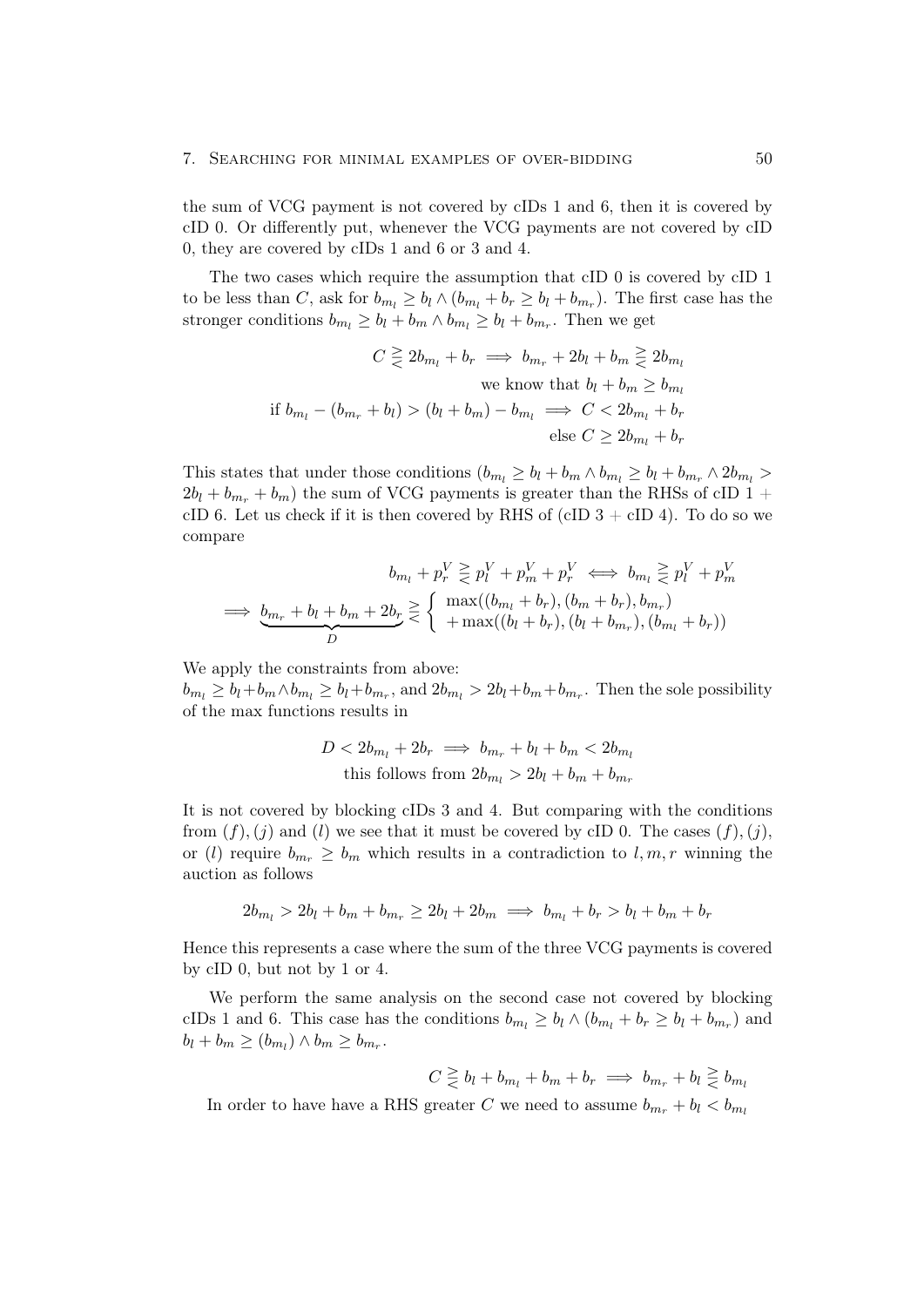#### 7. SEARCHING FOR MINIMAL EXAMPLES OF OVER-BIDDING  $51$

Applying those constraints to check if those are covered by cID 3 and 4 we end up with

 $D \geq \max((b_{m_l}, b_m) + 2b_r + b_{m_l})$ Considering the cases which may be in (f), (j), (l) requires  $b_{m_l} \geq b_m$  $\implies D \geq 2b_r + 2b_{m_l}$  same as above.

Hence we showed that in the SMCA class represented by the bull-graph, the cIDs 3, 5, 6 never form blocking constraint together, as the sum of VCG-payments is always covered by either cID 0, cIDs 1 and 6, or cIDs 3 and 4.

Finally, we exclude the possibility of both cID 1 and 4 being blocking at the same time. Recall when we checked the conditions where cID 1 covers 4 and vice versa. We have seen that one of the two constraints always covers the other. Therefore, for specific bids it cannot be that we require both constraints 1 and 4 to express the core.

### <span id="page-55-0"></span>7.4 Outlook

We showed that the bull-graph represents a class of SMCA with three winners which is not a single core constraint class. This makes it an interesting class to examine with regards to over-bidding. Our efforts so far could neither confirm nor disprove the existence of over-bidding strategies in the bull class. We characterized the conditions of the non-trivial core constraints with cIDs (0,1,4) to cover one another. Further, we confirmed that there exist outcomes with sum of payment greater than  $\max(b_{m_l}, b_{m_r})$ . This indicates that multiple core constraints can be blocking simultaneously (one of 0, 1 and 4 combined with some of the constraints on single payments 3,5 and 6). With the question of over-bidding in mind, we know that, for bids in ranges where a single constraint covers the others, there is no over-bidding. It would be interesting to study if one can find over-bidding strategies where the over-bid leads to a change in which constraint(s) are blocking. This can never happen in single core constraint classes.

From the seven LLLG+1 classes (see figure [7.1\)](#page-43-0) four  $({0,1}, {1,1}, {0,2}, {1,2})$ could be interesting with regards to over-bidding and have not been examined. They represent open cases of SMCA classes on five bidders with three winners, which potentially include examples of over-bidding under VCG-Nearest payment. Analyzing those would further our understanding on when over-bidding can or can not occur. Studying those along with the bull class appears like the logical next step on the quest to find a minimal example of over-bidding.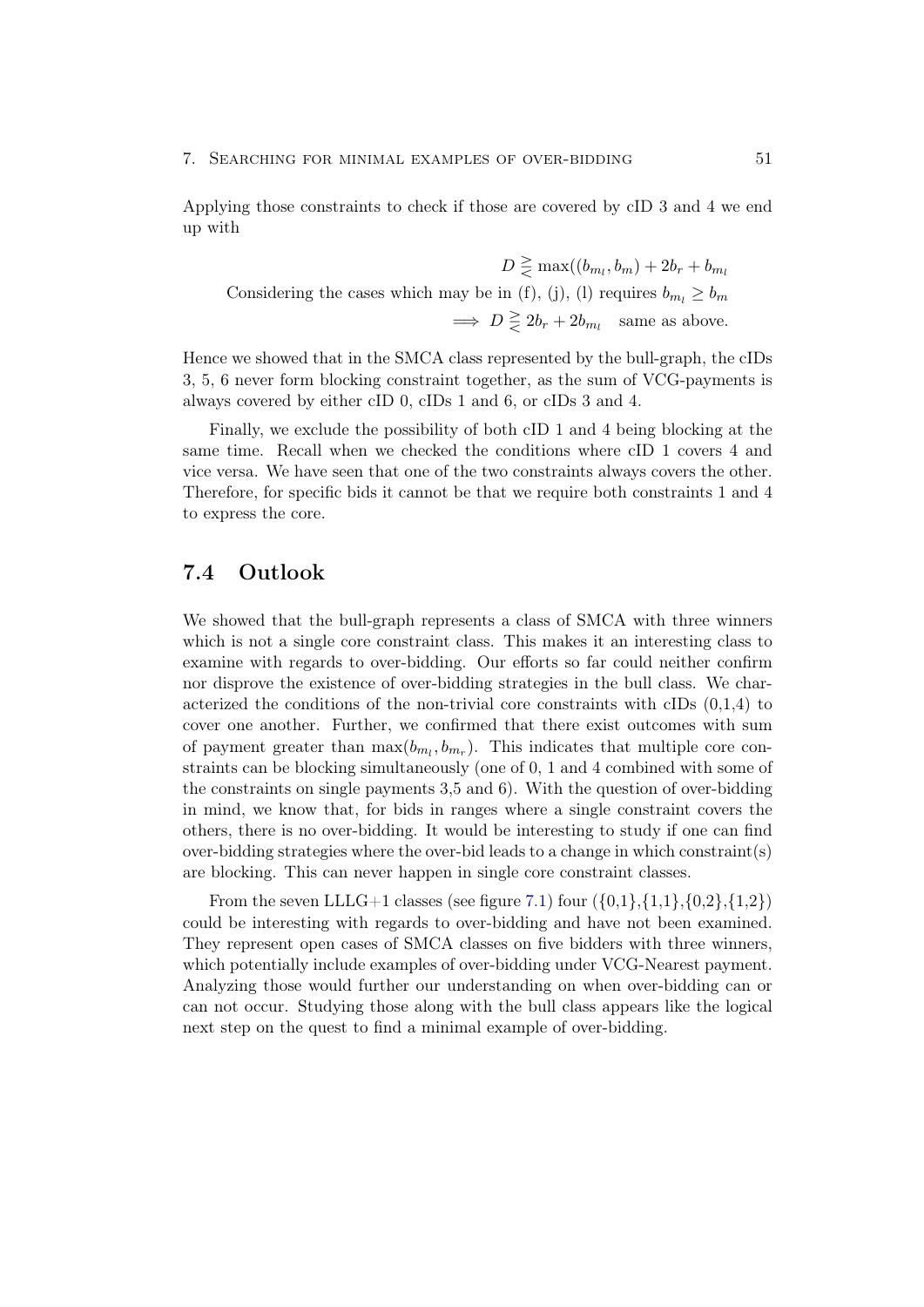## CHAPTER<sub>8</sub> Conclusion

<span id="page-56-0"></span>This Master's Thesis sets the foundations for reasoning about over-bidding in single-minded combinatorial auctions (CA). We began by defining over-bidding strategies and setup the search for a minimal example of over-bidding in singleminded CA under the VCG-Nearest payment. Along the way we gained valuable insight concerning existence criteria of over-bidding strategies.

## <span id="page-56-1"></span>8.1 Results

Our model focused on single-minded combinatorial auctions (SMCA) mechanisms  $\mathcal{M} = (X, P)$ , with allocation algorithm X maximizing the reported social welfare and core selecting payments P satisfying voluntary participation.

- In section [4.4](#page-24-0) we extend the proof by Bosshard18 [\[4\]](#page-58-4) that proxy and proportional payments are non-decreasing, by taking into account how overbidding may effect the core.
- We show that over-bidding a losing bid, such that the over-bid value turns it into a winning bid, is never profitable (theorem [4.2\)](#page-19-2).
- For non-decreasing payment  $P$ , we show that there exist no over-bidding strategies in SMCA (corollary [4.4\)](#page-22-1). This implies that for non-decreasing payment P, there exist no Nash equilibria containing over-bidding in SMCA.
- We introduced SMCA classes, grouping instances with same behaviour (chapter [5\)](#page-27-0). We achieved this by mapping CA to graphs where a bid is represented by a vertex and two bids are connected by an edge, if the respective bundles the bids where placed on intersect in some items. Hence, we can list the finite CA classes on  $n$  bidders by their finite representations of non-isomorphic graphs on  $n$  vertices.
- Chapter [6](#page-31-0) describes our result on single core constraint classes. If the core constraints can be reduced to a single effective constraint, the VCGN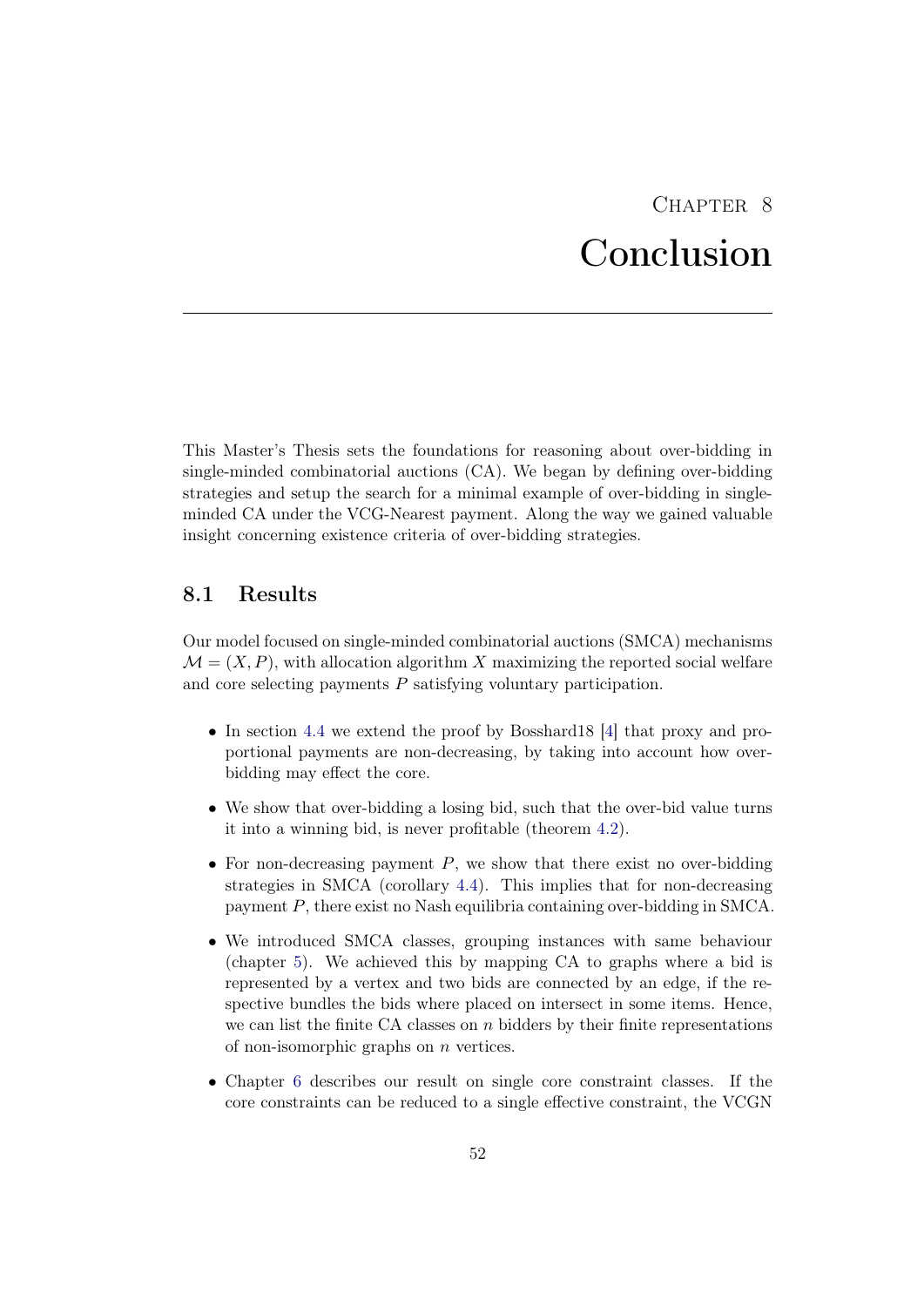#### 8. Conclusion 53

payment is non-decreasing (theorem [6.2\)](#page-31-1). The corollary [6.7](#page-39-0) states that CA classes, which have no possible allocation with more than two winners, are single core constraint classes.

• Based on the result from corollary [6.7,](#page-39-0) and the graph representation of CA classes, we know that CAs with four or less bidders are robust to overbidding under the VCGN payment. In chapter [7](#page-42-0) we list the nine CA classes on five bidders, which allow for three or more winners. For four of them, we argue that they are robust against over-bidding. The remaining five classes are the minimal candidates, for which we could not eliminate the existence of over-bidding in the scope of this thesis.

## <span id="page-57-0"></span>8.2 Future work

To continue the search for the minimal example of over-bidding in SMCA under VCGN payment, picking up where chapter [7](#page-42-0) ended appears promising. Another way to find smaller examples of over-bidding, could be to try to simplify the over-bidding example on eleven bidders (table [2.2\)](#page-15-0). Maybe not all bidders are necessary to provoke over-bidding. If this fails, one could directly study the eleven bidders example. Maybe one can reduce the number of core constraints to just a few critical ones? Or, observe how the core is affected by the profitable over-bid?

When the occurrence of over-bidding is better understood and more examples are known, new directions of questioning become interesting. We end this thesis with a list of potential research questions.

- Is over-bidding a viable strategy, when the players have incomplete information?
- Do over-bidding strategies occur in Nash equilibria?
- Can a single bidder reliably abuse over-bidding to their benefit?
- Is over-bidding a significant issue that needs to address by mechanism design, or does it occur to infrequently and with too little impact?
- What changes when we consider multi-minded CA?
- Can one leverage computational approaches to tackle over-bidding?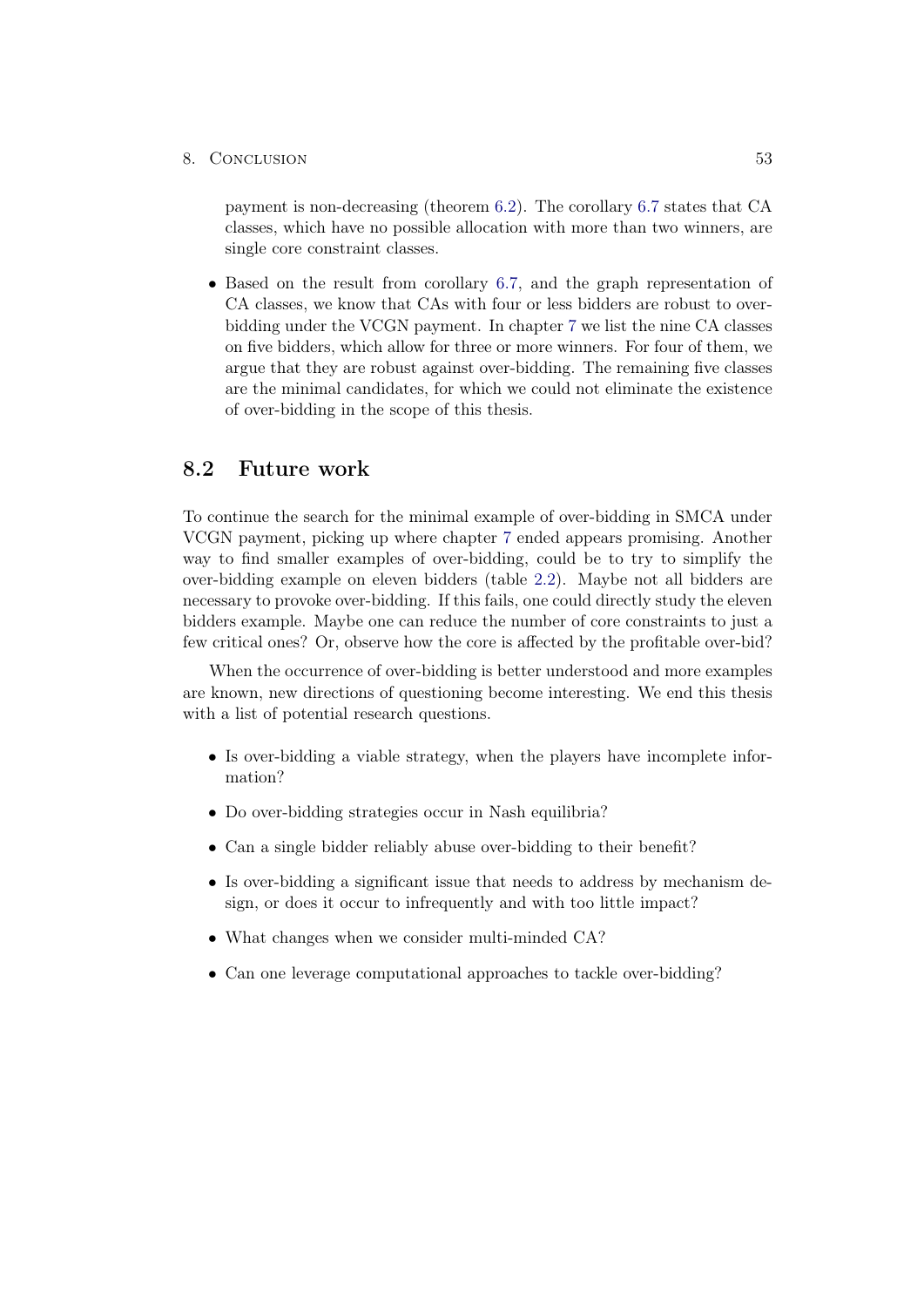## Bibliography

- <span id="page-58-1"></span><span id="page-58-0"></span>[1] P. Cramton, "Spectrum auction design," Review of Industrial Organization, vol. 42, no. 2, pp. 161–190, 2013. [Online]. Available: [https:](https://link.springer.com/article/10.1007/s11151-013-9376-x) [//link.springer.com/article/10.1007/s11151-013-9376-x](https://link.springer.com/article/10.1007/s11151-013-9376-x)
- <span id="page-58-2"></span>[2] T. Sandholm, "Very-large-scale generalized combinatorial multi-attribute auctions: Lessons from conducting \$60 billion of sourcing," 2013.
- <span id="page-58-3"></span>[3] R. W. Day and P. Cramton, "Quadratic core-selecting payment rules for combinatorial auctions," Operations Research, vol. 60, no. 3, pp. 588–603, 2012. [Online]. Available: <https://doi.org/10.1287/opre.1110.1024>
- <span id="page-58-4"></span>[4] V. Bosshard, Y. Wang, and S. Seuken, "Non-decreasing payment rules for combinatorial auctions." in IJCAI, 2018, pp. 105–113. [Online]. Available: [https://www.ifi.uzh.ch/ce/publications/Non-decreasing\\_Bosshard\\_](https://www.ifi.uzh.ch/ce/publications/Non-decreasing_Bosshard_et_al_IJCAI18_long.pdf) [et\\_al\\_IJCAI18\\_long.pdf](https://www.ifi.uzh.ch/ce/publications/Non-decreasing_Bosshard_et_al_IJCAI18_long.pdf)
- <span id="page-58-5"></span>[5] The CGAL Project, CGAL User and Reference Manual, 5.1 ed. CGAL Editorial Board, 2020. [Online]. Available: [https://doc.cgal.org/5.1/](https://doc.cgal.org/5.1/Manual/packages.html) [Manual/packages.html](https://doc.cgal.org/5.1/Manual/packages.html)
- <span id="page-58-6"></span>[6] R. W. Day and S. Raghavan, "Fair payments for efficient allocations in public sector combinatorial auctions," Management science, vol. 53, no. 9, pp. 1389–1406, 2007. [Online]. Available: [https://pubsonline.informs.org/](https://pubsonline.informs.org/doi/pdf/10.1287/mnsc.1060.0662) [doi/pdf/10.1287/mnsc.1060.0662](https://pubsonline.informs.org/doi/pdf/10.1287/mnsc.1060.0662)
- <span id="page-58-7"></span>[7] M. Bichler, J. Goeree, S. Mayer, and P. Shabalin, "Spectrum auction design: Simple auctions for complex sales," Telecommunications Policy, vol. 38, no. 7, pp. 613–622, 2014. [Online]. Available: [https://www.sciencedirect.com/science/](https://www.sciencedirect.com/science/article/abs/pii/S0308596114000391?casa_token=DiuQhZgw7ZEAAAAA:qFoZXFFBPq6Lfp2cXYqqqM4MzTBAtV4Yerp-e-37nIRh5o02OXQilMvllKDeUzt_RkT8bt7YzmU) [article/abs/pii/S0308596114000391?casa\\_token=DiuQhZgw7ZEAAAAA:](https://www.sciencedirect.com/science/article/abs/pii/S0308596114000391?casa_token=DiuQhZgw7ZEAAAAA:qFoZXFFBPq6Lfp2cXYqqqM4MzTBAtV4Yerp-e-37nIRh5o02OXQilMvllKDeUzt_RkT8bt7YzmU) [qFoZXFFBPq6Lfp2cXYqqqM4MzTBAtV4Yerp-e-37nIRh5o02OXQilMvllKD](https://www.sciencedirect.com/science/article/abs/pii/S0308596114000391?casa_token=DiuQhZgw7ZEAAAAA:qFoZXFFBPq6Lfp2cXYqqqM4MzTBAtV4Yerp-e-37nIRh5o02OXQilMvllKDeUzt_RkT8bt7YzmU)eUzt\_ [RkT8bt7YzmU](https://www.sciencedirect.com/science/article/abs/pii/S0308596114000391?casa_token=DiuQhZgw7ZEAAAAA:qFoZXFFBPq6Lfp2cXYqqqM4MzTBAtV4Yerp-e-37nIRh5o02OXQilMvllKDeUzt_RkT8bt7YzmU)
- <span id="page-58-8"></span>[8] L. M. Ausubel, P. Milgrom et al., "The lovely but lonely vickrey auction," Combinatorial auctions, vol. 17, pp. 22–26, 2006. [Online]. Available: [https://www.researchgate.net/profile/Paul\\_Milgrom/publication/](https://www.researchgate.net/profile/Paul_Milgrom/publication/247926036_The_Lovely_but_Lonely_Vickrey_Auction/links/54bdcfe10cf27c8f2814ce6e/The-Lovely-but-Lonely-Vickrey-Auction.pdf) [247926036\\_The\\_Lovely\\_but\\_Lonely\\_Vickrey\\_Auction/links/](https://www.researchgate.net/profile/Paul_Milgrom/publication/247926036_The_Lovely_but_Lonely_Vickrey_Auction/links/54bdcfe10cf27c8f2814ce6e/The-Lovely-but-Lonely-Vickrey-Auction.pdf) [54bdcfe10cf27c8f2814ce6e/The-Lovely-but-Lonely-Vickrey-Auction.pdf](https://www.researchgate.net/profile/Paul_Milgrom/publication/247926036_The_Lovely_but_Lonely_Vickrey_Auction/links/54bdcfe10cf27c8f2814ce6e/The-Lovely-but-Lonely-Vickrey-Auction.pdf)
- <span id="page-58-9"></span>[9] D. B. Gillies, "Solutions to general non-zero-sum games," Contributions to the Theory of Games, vol. 4, pp. 47–85, 1959.